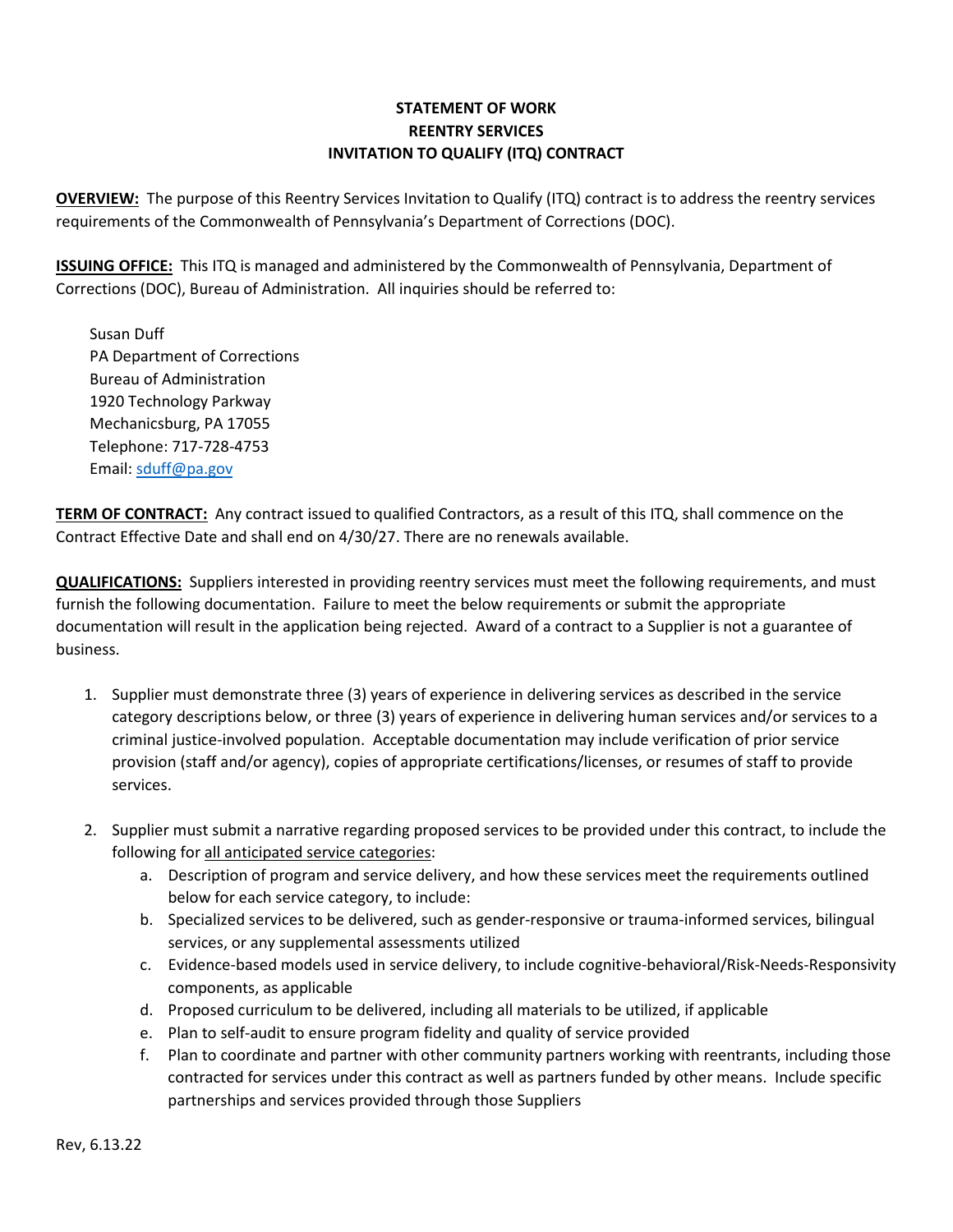- g. Plan to transition reentrants to alternate funding sources (I.e. Medical Assistance, private insurance, etc.) for ongoing service provision, if applicable
- h. Current resumes indicating experience of individuals involved in service delivery
- i. Single point of contact and back-up contact for oversight of contract requirements and dissemination of information pertinent to such.
- 3. Supplier must provide additional documentation (i.e. copies of licenses) as required in the Service Category Requirements below.
- 4. Supplier must provide a list of proposed service locations, including complete address, schedule of office hours, phone number to be provided to reentrants, and phone number/email of individual(s) to receive referrals.
- 5. Supplier must provide a completed Domestic Workforce Utilization Certification Form, and an Iran Free Procurement Certification Form.

**SCOPE OF WORK TO BE PERFORMED:** Qualified suppliers must provide services in accordance with the following requirements:

## **SERVICE DELIVERY**

- **1.** All services shall be provided in accordance with the Service Category Requirements noted below.
- 2. All services shall be made available at a minimum of five (5) days per week, with flexible operating hours to include evening and/or weekend hours, in order to accommodate reentrants' work schedules and other scheduling needs.
- 3. Services must be provided in-person whenever possible. Appropriate fees may be billed for services provided by phone, virtual and other contacts; however, in-person service provision is preferred. Phone calls may be used to supplement face-to-face services.
- 4. Suppliers must designate an individual to be responsible for the daily operations and oversight of services provided at each site. This individual must provide direct supervision of all program staff; including review of case files/documentation and, at a minimum, monthly evaluation of service delivery.
- 5. Suppliers will ensure that each reentrant signs an adequate release of information form in accordance with applicable confidentiality laws, which will allow for exchange of information regarding the reentrant, program, treatment progress, and any other information that is relevant to the reentrant's treatment and supervision. Suppliers will provide such information at the request of the DOC.
- 6. Suppliers must ensure that each reentrant placed within their program receives an orientation that will include issuance of a copy of the rules and expectations of the program.
- 7. Suppliers will provide a Monthly Reentrant Progress Report to the supervising parole agent (listed on the approved referral form) via email no less than once per month. Additional updates shall be provided upon request and/or as behavior necessitates. These updates shall include information pertaining to reentrant attendance, treatment compliance, treatment progress, and ongoing victim and/or community risk. Format to be provided by DOC.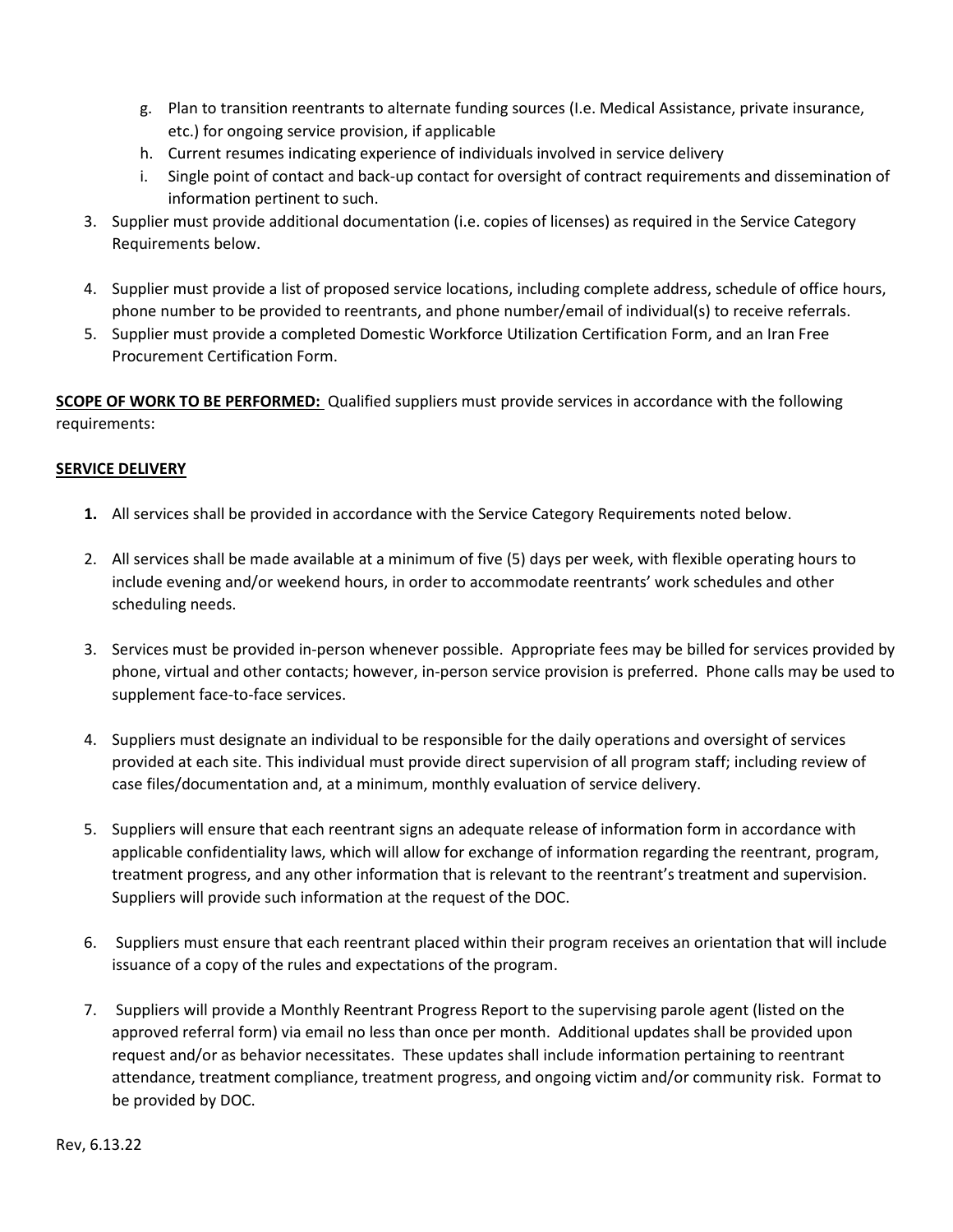- 8. Case conferences shall be conducted on an as-needed basis, upon request of the Supplier and/or DOC staff.
- 9. Suppliers must establish relationships with local community partners to ensure effective coordination of services, such as food banks, clothing banks, educational resources, CareerLink offices, individual/family counseling, housing resources, etc. as needed. A supplier referral to an external agency does not imply that payment or costs associated with such services are the financial responsibility of the DOC. Referrals to other DOC-contracted service Suppliers must be completed through the parole agent.
- 10. Suppliers must contact the Supervising Agent listed on the approved referral form within one (1) business day if the reentrant is failing to make sufficient progress due to unauthorized absence or tardiness, non-compliance with treatment, programming and/or facility rules and regulations, or is recommended to be discharged from the program. Suppliers must provide a written follow-up report that includes specific reasons supporting the proposed actions, along with a suggested plan for addressing any deficiencies noted.
- 11. Any suspicion of drug or alcohol use shall be immediately reported to the Supervising Agent.
- 12. Suppliers may, at their own cost, conduct urinalysis testing and results shall be shared with the Supervising Parole Agent. Testing utilizing DOC supplies and contracts shall be conducted by DOC staff, unless the Supplier has been approved to conduct testing on behalf of the DOC.
- 13. Suppliers must maintain a case file for each reentrant to include:
	- a. Signed release of information forms, as approved by DOC;
	- b. Copies of any assessments/evaluations conducted by the Supplier;
	- c. Service plan or Supplier/reentrant agreement letter detailing goals to be achieved;
	- d. Case Notes containing documentation of all services provided and contacts made, to include each date, time spent with reentrant and what was reviewed in detail;
	- e. Monthly Reentrant Progress Report for use in documenting communication with DOC staff (Supervising Parole Agent);
	- f. Any pre/post tests completed by reentrants;
	- g. Aftercare plan/discharge plan; and
	- h. Any additional documentation as noted in the Service Category Requirements.

Case files must be made available for review upon request by the DOC and must be retained for two years from the date of discharge of the reentrant.

## REFERRALS

- 1. Suppliers will provide services to reentrants that have been referred through the DOC Referral Unit. Referrals may include:
	- a. Individuals released from a state correctional institution;
	- b. Individuals being supervised under State Parole and/or Special Probation;
	- c. Individuals received for supervision via the Parole Interstate Contract;
	- d. Individuals released under the jurisdiction of the DOC (including SIP/SDTP/Commutation cases).
- 2. Individuals in the above categories may be referred for evaluation and/or treatment by parole supervision staff in response to:
	- a. a Board-ordered condition of Parole; and/or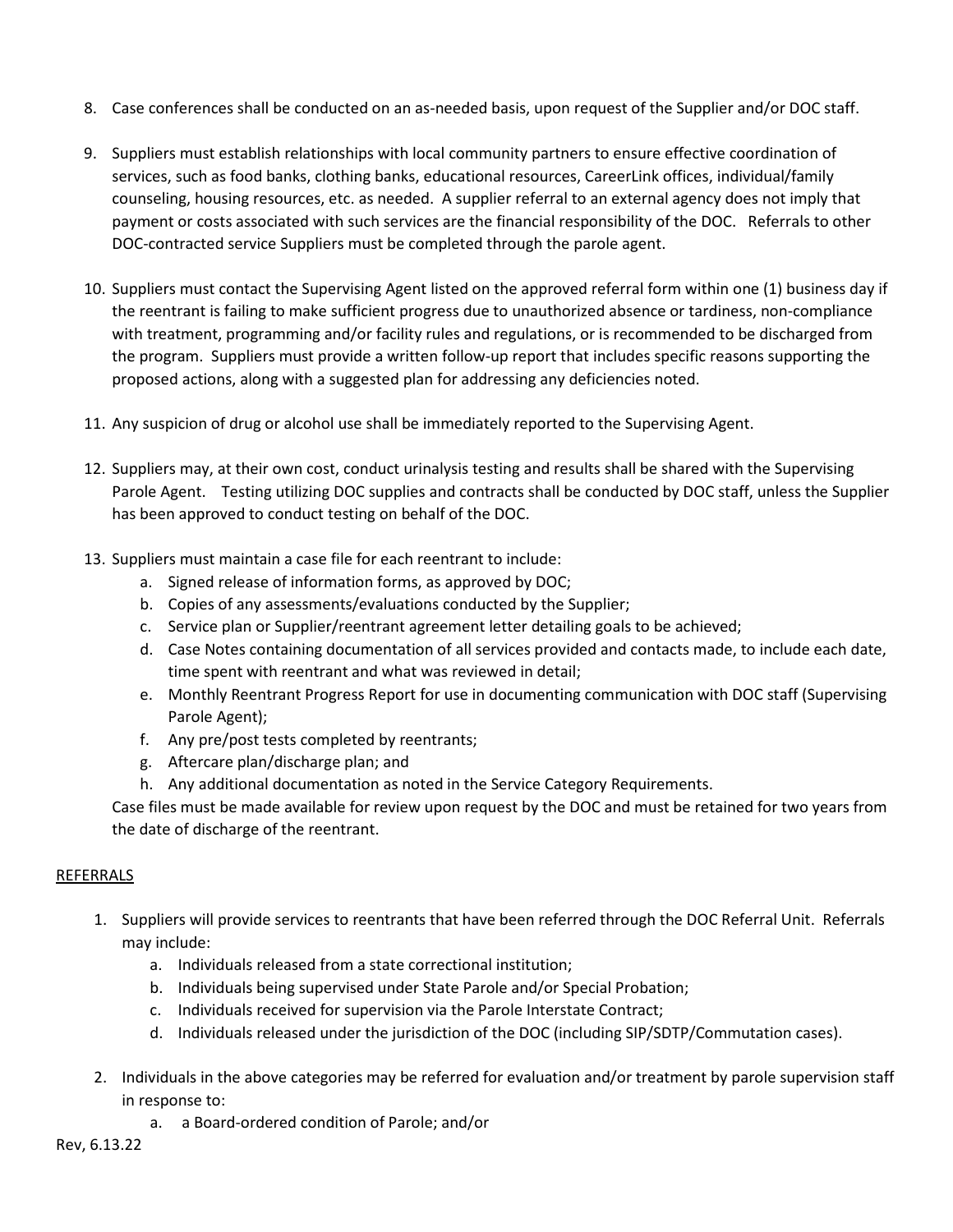- b. violative behaviors; and/or
- c. identified need.
- 3. Suppliers must accept all referrals deemed appropriate for placement by the DOC. Suppliers may request a review by the DOC of any referral that they deem inappropriate for placement into the referred program or service. Any supplier that is unable to provide services to a specific sub-population shall indicate such within the narrative submittal.
- 4. Suppliers must be able to work with diverse family and pro-social support situations. At no time shall the program discriminate on the basis of race, creed, national origin, religious affiliation, disabilities, sexual orientation or gender-identity. Additionally, the program must consider and incorporate cultural and/or religious differences in working with a diverse population.
- 5. Upon notification by the DOC, reentrants may be withdrawn from a program at any time, for any reason.

### TRAINING

- 1. Suppliers must ensure that a representative attends the initial contract training session to be provided by the DOC upon issuance of a contract for services.
- 2. All treatment staff must be trained in evidence-based risk reduction, change-focused, and/or motivational communication techniques and demonstrate the skills needed to effectively reduce reentrant risk. Suppliers are responsible for obtaining this training. Examples of available training resources include th[e National Institute of](https://nicic.gov/)  [Corrections](https://nicic.gov/) (NIC) and th[e National Institute of Justice](https://nij.ojp.gov/) (NIJ).
- 3. Staff must be trained to interpret risk assessments such as the Level of Services Inventory-Revised (LSI-R), STRONG-R, Static 99-R, or other assessments provided by DOC, and develop case plans designed to reduce risk. Suppliers are responsible for obtaining this training. Examples of available training resources include the [National Institute of Corrections](https://nicic.gov/) (NIC) and the [National Institute of Justice](https://nij.ojp.gov/) (NIJ).
- 4. Staff providing treatment shall be properly trained in the curriculum which they are delivering, and provide documentation of completed training and/or appropriate certifications to DOC upon request.
- 5. Validation of training to be provided to DOC upon request.

#### PERFORMANCE METRICS

Suppliers will be required to maintain and provide a copy of the Monthly Data Tracking Report to the designated DOC Resource Account and/or enter into the DOC electronic data collection system (should one be made available). Format will be provided by DOC.

#### ADMINISTRATIVE REQUIREMENTS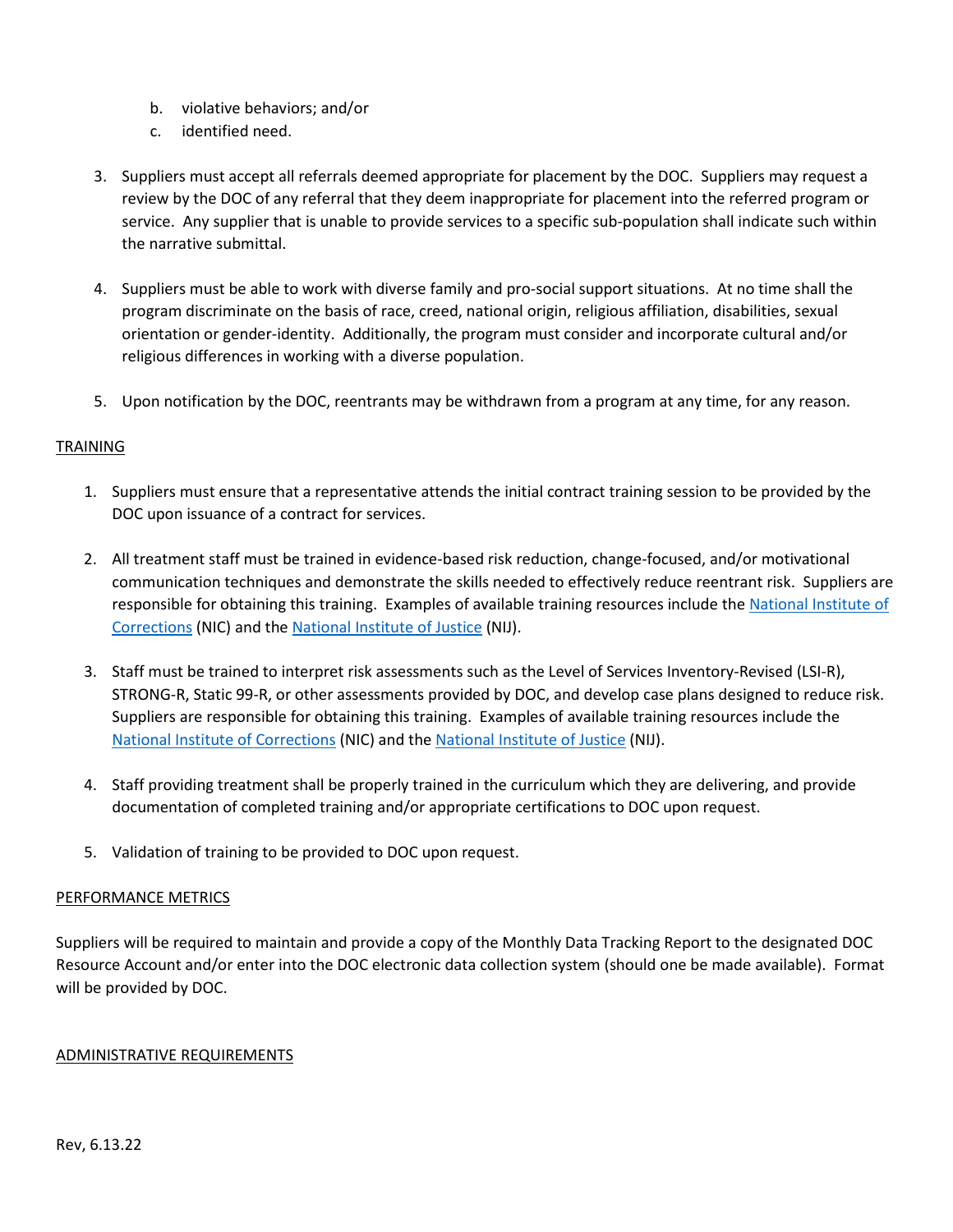- 1. Suppliers must designate an individual to be responsible for the overall contractual compliance for services provided. This individual will be the single point of contact for any contract updates/modifications, and is responsible for dissemination within their organization.
- 2. Suppliers must also maintain current contact information for all service locations (including full address, phone number and office hours), as well as contacts for fiscal/billing issues, and staff to receive referrals for each service location. Suppliers must send updates to this information to the resource account [ra](mailto:ra-crccboutpatientsv@pa.gov)[crccboutpatientsv@pa.gov.](mailto:ra-crccboutpatientsv@pa.gov)
- 3. Suppliers must submit invoices for services on a monthly basis to [ra-crccboutpatientsv@pa.gov.](mailto:ra-crccboutpatientsv@pa.gov) Invoices must be submitted on approved forms with all required documentation, to include: purchase order invoice, backup spreadsheet and sign-in sheets detailing all services provided for the month. Invoices are due on the 15<sup>th</sup> of the month for services provided the preceding month.
- 4. Verified services will be paid at the rates depicted in Attachment A Reentry Services Rate Card.
	- a. Hourly rates must be billed in quarter-hour (.25) increments, based on total length of the session.
	- b. Group sessions must be between 60 and 90 minutes in duration, not to exceed 90 minutes billed to the DOC for a single group session.
	- c. Group sessions must include no more than 15 participants
- 5. Suppliers must furnish all personnel, management, equipment, supplies, services, classroom and office space necessary for performance of all aspects of any contract resulting from this solicitation. Suppliers must have the resources available to provide services at a specific location, or virtually as warranted and approved by DOC.
- 6. Unless explicitly stated otherwise, suppliers will be responsible for all costs associated with and incurred as part of providing the services outlined in this contract.
- 7. Suppliers must have a computer system equipped with Microsoft Office to enable the suppliers to send and receive information electronically to and from the DOC. If and when the DOC moves to an electronic data management system, suppliers will be required to have access and utilize that system, including any costs associated.

## POLICY AND COMPLIANCE

- 1. Suppliers must comply with all applicable policies and procedures of the DOC. This includes subsequent revisions, as well as any rules, regulations and manuals provided by the DOC. DOC policies can be found at [www.cor.pa.gov.](http://www.cor.pa.gov/)
- 2. Suppliers will create and maintain written program policies and procedures that determine service delivery and program operation. A detailed quality management plan should be available for review upon request.
- 3. Any reentrant interested in providing services under these contracts must have successfully completed at least two (2) years of parole supervision and must have secured the written approval of their supervising parole agent and District Director. If residing in a Community Corrections Center, Center Director authorization is also required. Reentrants may provide volunteer services upon approval of the DOC.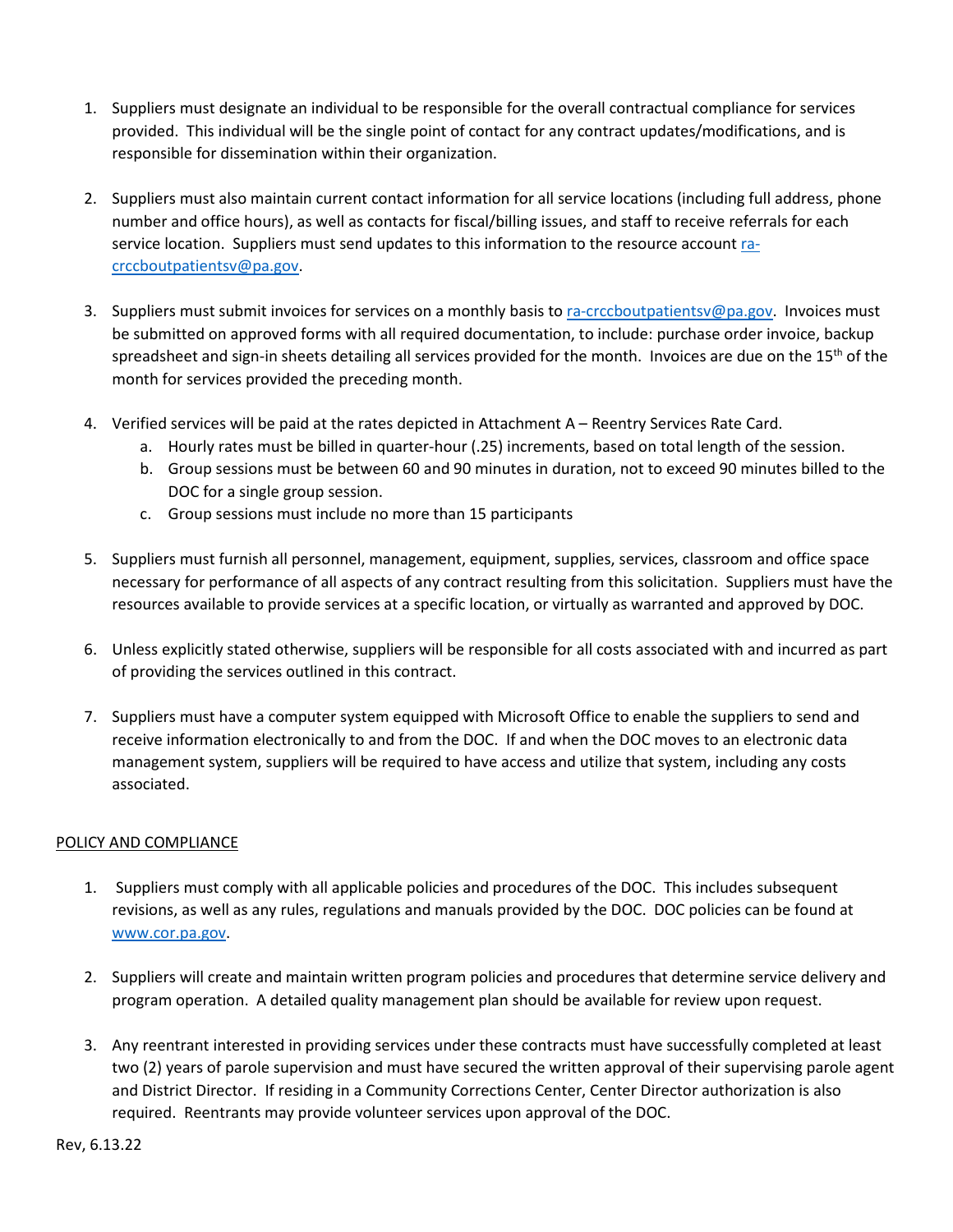- 4. All persons providing services at a selected Supplier(s)' facility pursuant to any contract arising from this solicitation shall be provided a copy of and comply with the [DOC Code of Ethics](https://www.cor.pa.gov/About%20Us/Documents/DOC%20Policies/Code%20of%20Ethics.pdf) and any subsequent updates to such. A Receipt of Acknowledgement form must be signed and maintained in the staff personnel file.
- 5. Suppliers must promulgate and enforce a Substance Abuse Policy. The Substance Abuse Policy must apply to any person providing services under this contract. Suppliers must enforce this policy, by discharge if necessary, throughout the term of the contract.
- 6. Suppliers must promulgate and enforce a COVID prevention and response policy, to ensure that safety and cleaning protocols are in place to mitigate any risk of disease transmission.
- 7. Reporting Requirements Supplier Violations
	- a. Any alleged violation of the DOC Code of Ethics relating to reentrant interaction shall be documented and reported to the DOC Management Operations Center (MOC) at 1-844-429-5412 within one (1) hour of discovery. Supplier(s) will then be provided direction regarding the course of action which may include investigation by the Supplier, DOC, or outside law enforcement.
	- b. Suppliers must report any arrest of a person providing services under this contract. Any arrest must be reported to DOC Management Operations Center (MOC) at 1-844-429-5412 within one (1) hour of discovery. Traffic violations or arrests for summary offenses (such as retail theft, dog laws, obstruction the highway, etc.) need not be reported unless they relate to the performance of services under this contract. Suppliers must promulgate and enforce, by discharge if necessary, a policy requiring persons Suppliers services under this contract to report arrests.
	- c. Suppliers must notify the DOC upon discovery that a friend, family member or someone with whom a personal relationship exists is being supervised under the authority of the DOC. Permission to visit and/or correspond with such persons is at the discretion of the DOC, as appropriate.
	- d. Suppliers shall report every reentrant abuse allegation to the DOC Management Operations Center (MOC) at 1-844-429-5412 within one (1) hour of occurrence. This includes any incident of abuse or allegation of sexual contact between reentrants or persons providing services to reentrants as specified through the Prison Rape Elimination Act (PREA). Additional information on PREA can be obtained at [www.ojp.gov/program/programs/prisonrapeelimination.](http://www.ojp.gov/program/programs/prisonrapeelimination)
	- e. Suppliers shall follow all state and federal laws concerning mandated reporting of suspected abuse or neglect and shall secure all applicable background checks and child abuse clearances for program facilitators, as required by law.
	- f. Suppliers shall notify the Management Operations Center (MOC) at 1-844-429-5412 within one (1) hour of negative media or public interaction, and within one business day of positive interaction.

## EVALUATIONS, AUDITS AND INSPECTIONS

- 1. The DOC shall have access to suppliers' facilities at all times to conduct inspections, program evaluations and audits, as needed.
- 2. Prior to reentrant placement, the DOC may inspect the facility where services will be provided.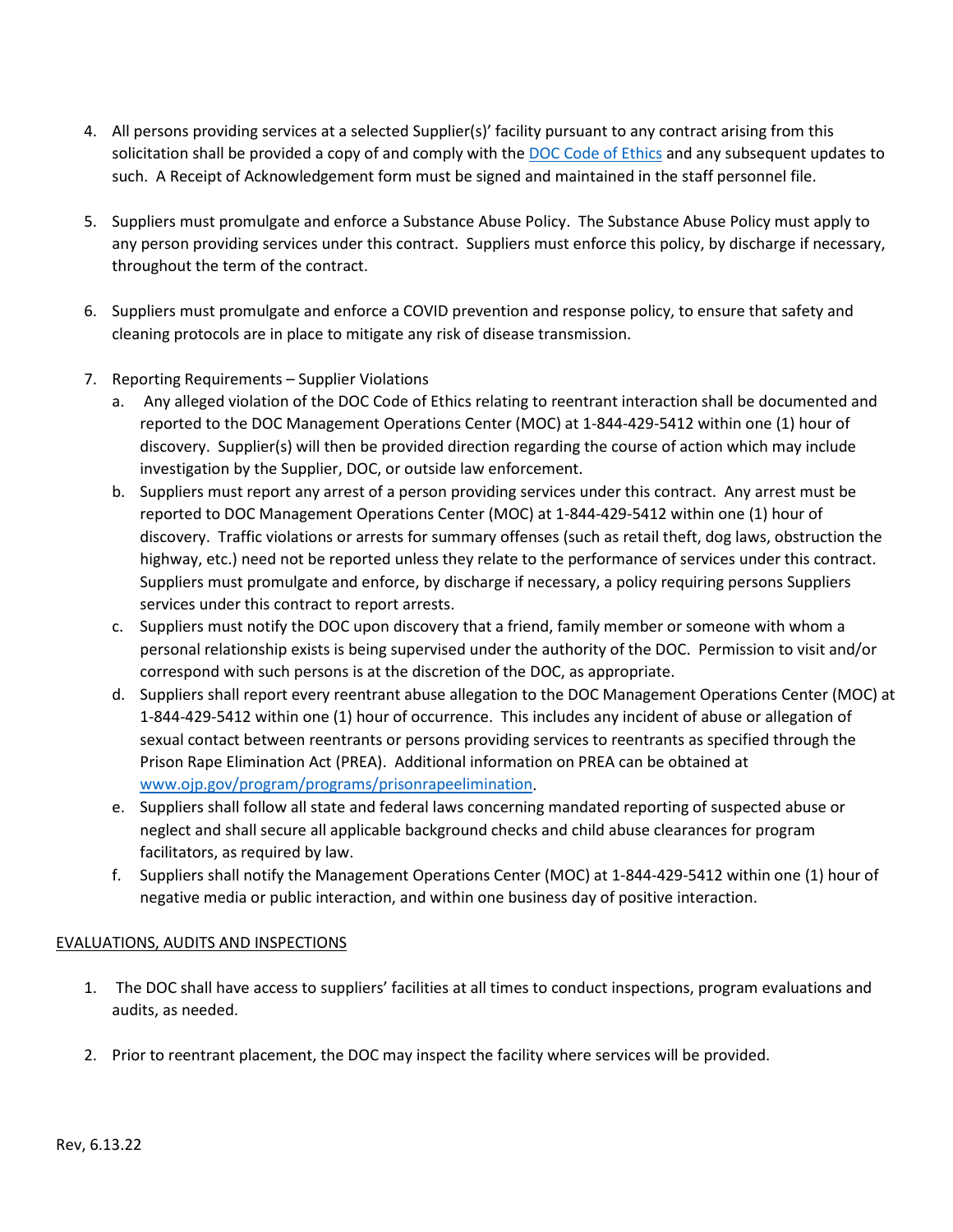- 3. Suppliers are subject to inspections by the DOC throughout the term of the contract. DOC will inspect program locations in accordance with their respective policies using the standards promulgated and approved by the DOC. Inspections may be conducted with or without notice to the Supplier(s).
- 4. Suppliers shall agree to have their treatment records audited at the discretion of the DOC to ensure compliance with the terms of the contract, for the period during which reentrant's treatment is funded under this contract. Random, unannounced program audits will focus on the following:
	- a. Quality of service delivery skills
	- b. Adherence to program policies, procedures and licensing requirements
	- c. Establishment of individualized treatment goals and reentrant compliance
	- d. Provision of a safe environment promoting physical/mental health and positive well-being
	- e. Provision of necessary resources and support
- 5. Suppliers will take immediate measures to correct any adverse findings during these evaluations, audits and inspections. Such measures may include submission of a proposed Corrective Action Plan to the DOC, upon request. Additional program evaluation meetings may be established at the request of the DOC or supplier.

### LICENSING REQUIREMENTS

- 1. Suppliers must maintain all licenses and approvals required; and comply with all laws, regulations, policies and procedures applicable to the services provided through the term of the contract.
- 2. In the event a license has been revoked or identified as provisional, the supplier must inform the DOC Program Manager and provide a Corrective Action Plan to address the identified deficiencies. Referrals may be suspended/withdrawn during the revoked or provisional timeframe.

**SERVICE CATEGORIES:** Suppliers will need to choose the appropriate commodity code(s) to qualify for this contract. Supplier will select the appropriate code(s) under the Business Details section of the qualification process. The Commonwealth may add additional service categories as the need arises. The table below lists the appropriate commodity code and description of each service category.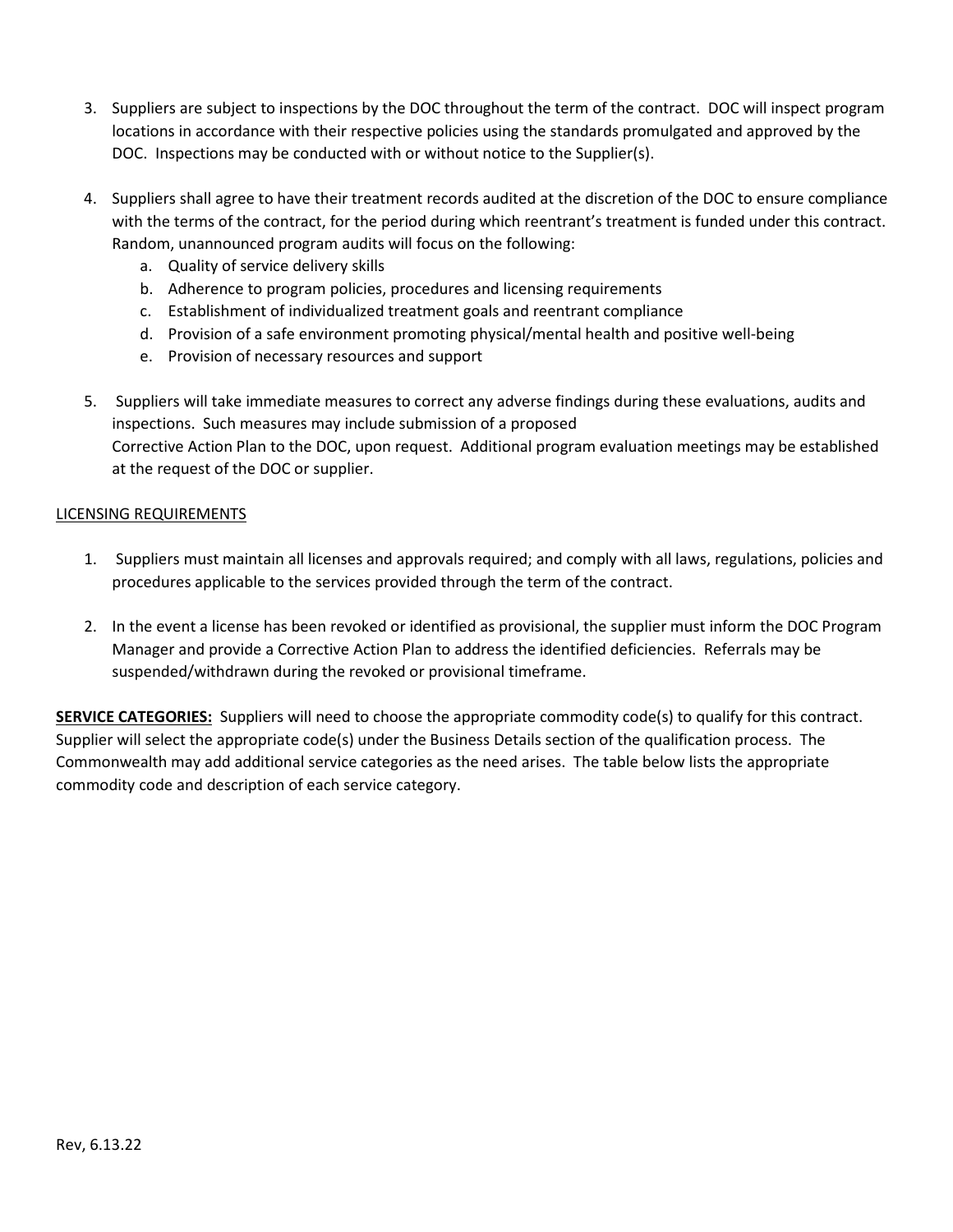| <b>SERVICE CATEGORY/</b> | <b>SERVICE CATEGORY REQUIREMENTS</b>                                                                                                                                       |
|--------------------------|----------------------------------------------------------------------------------------------------------------------------------------------------------------------------|
| <b>COMMODITY CODE</b>    |                                                                                                                                                                            |
| <b>Sex Offender</b>      | A. Scope of Services                                                                                                                                                       |
| <b>Treatment</b>         | Supplier(s) will provide outpatient sex offender assessment/ evaluation, polygraph                                                                                         |
| 85911000-ITQ-350         | testing, treatment, and support for reentrants referred due to concerns related to sexual                                                                                  |
|                          | offense history and/or risk areas and concerns.                                                                                                                            |
|                          |                                                                                                                                                                            |
|                          | All services must be provided in accordance with the Sexual Offenders Assessment                                                                                           |
|                          | Board's Sexually Violent Predator Treatment and Management Standards                                                                                                       |
|                          | http://www.soab.pa.gov/Pages/default.aspx#.WFK1fNIrKUk.                                                                                                                    |
|                          |                                                                                                                                                                            |
|                          | <b>Duration of Services</b><br>В.                                                                                                                                          |
|                          | 1. Eligibility for funding of services expires when alternate funding is obtained, up to                                                                                   |
|                          | one (1) year from the approved referral date.                                                                                                                              |
|                          | 2. The length of the program, within the maximum eligibility, shall be determined by                                                                                       |
|                          | the supplier based on the reentrant's identified risk and needs.                                                                                                           |
|                          | 3. A reentrant may receive an additional referral for services if the need arises, but only                                                                                |
|                          | with the approval of the DOC.                                                                                                                                              |
|                          |                                                                                                                                                                            |
|                          | C. Service-Specific Supplier Qualifications                                                                                                                                |
|                          | Supplier(s) must be pre-approved by the Sexual Offenders Assessment Board (SOAB) and                                                                                       |
|                          | comply with the licensure and other credentials set forth in the SOAB's Sexually Violent<br>Predator Treatment and Management Standards (Treatment Standards) prior to the |
|                          | referral of any reentrants into this program. Information on the SOAB Treatment                                                                                            |
|                          | Standards may be reviewed at                                                                                                                                               |
|                          | http://www.soab.pa.gov/Pages/default.aspx#.WFK1fNIrKUk.                                                                                                                    |
|                          |                                                                                                                                                                            |
|                          | D. Delivery of Services                                                                                                                                                    |
|                          | 1. As set forth more fully in the SOAB Treatment Standards, including any subsequent                                                                                       |
|                          | revisions, the Supplier(s) shall provide the following:                                                                                                                    |
|                          | a. An individual intake evaluation based upon a risk assessment such as the                                                                                                |
|                          | Static-99R or other SOAB-approved risk assessment instrument,                                                                                                              |
|                          | b. Individual Counseling,                                                                                                                                                  |
|                          | c. Group Counseling<br>d. Updated risk assessment upon completion of 12 months of treatment                                                                                |
|                          | e. Discharge Summary                                                                                                                                                       |
|                          |                                                                                                                                                                            |
|                          | During the first year of treatment, the Supplier may complete up to three (3)<br>2.                                                                                        |
|                          | polygraph tests to include, but are not limited to one of each of the following:                                                                                           |
|                          | a. Sexual History Polygraph                                                                                                                                                |
|                          | b. Denial Polygraph                                                                                                                                                        |
|                          | c. Maintenance Polygraph                                                                                                                                                   |
|                          |                                                                                                                                                                            |
|                          | 3. Suppliers may invoice for one Polygraph per year after the first year of treatment for                                                                                  |
|                          | reentrants approved for an additional referral for treatment.                                                                                                              |
|                          |                                                                                                                                                                            |
|                          |                                                                                                                                                                            |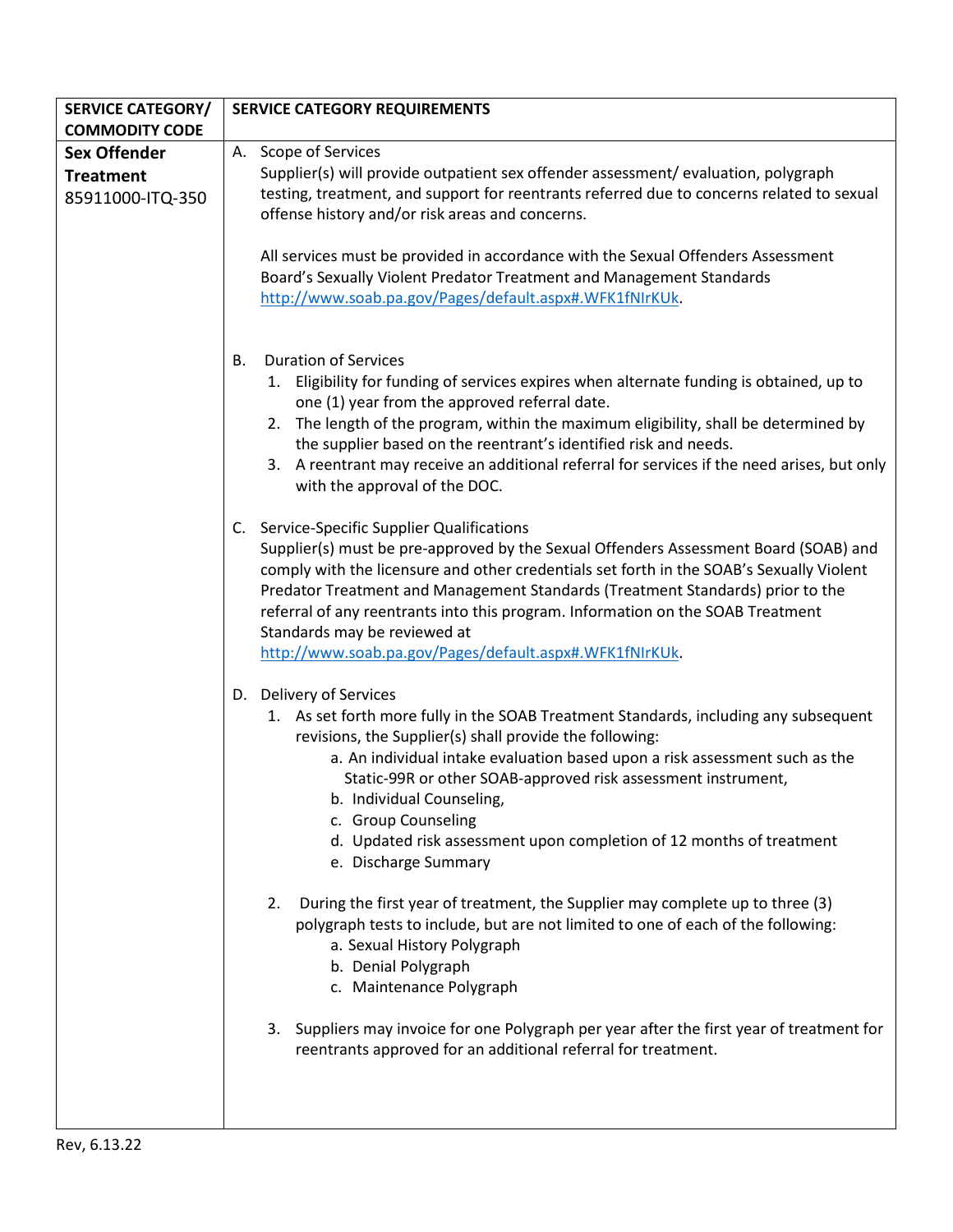| <b>SERVICE CATEGORY/</b> | <b>SERVICE CATEGORY REQUIREMENTS</b>                                                        |
|--------------------------|---------------------------------------------------------------------------------------------|
| <b>COMMODITY CODE</b>    |                                                                                             |
| Sex Offender             | 4. Suppliers shall provide a comprehensive, formal sex offender assessment at onset of      |
| Treatment (cont'd)       | treatment. Initial appointment should be within 14 days of the referral. Assessment         |
|                          | must be completed within the first 3 months and include:                                    |
|                          | a. Assessment of static and dynamic risk                                                    |
|                          | Must use sex offender-specific assessment tools, as recognized by<br>i.                     |
|                          | the SOAB and/or the Association for the Treatment of Sexual                                 |
|                          | Abusers (ATSA)                                                                              |
|                          | ii. Must include an objective testing of sexual interest (if relevant)                      |
|                          | b. Individualized Treatment Plan (ITP) that is reentrant-specific and tailored to           |
|                          | reentrant's risk and needs (considerations include but are not limited to:                  |
|                          | criminal history, cognitive patterns, sexual arousal patterns, offense patterns,            |
|                          | co-occurring conditions, risk assessment and current circumstances):                        |
|                          | i. ITP contains measurable treatment goals, objectives and                                  |
|                          | interventions. Goals should relate to items identified in initial                           |
|                          | assessment;                                                                                 |
|                          | ITP must indicate persons responsible for treatment and<br>ii.<br>supervision of reentrant; |
|                          | iii. ITP will include information about collaboration with other                            |
|                          | Suppliers, if applicable.                                                                   |
|                          |                                                                                             |
|                          | c. A cognitive behavioral, trauma-informed approach to treatment. Treatment                 |
|                          | generally is done in group format to promote peer support and feedback.                     |
|                          | Treatment will include, but need not be limited to, therapy to address:                     |
|                          | Cognitive restructuring<br>i.                                                               |
|                          | <b>Behavior modification</b><br>ii.                                                         |
|                          | iii. Deviant sexual interests                                                               |
|                          | iv. Sexual preoccupations                                                                   |
|                          | Intimacy deficits<br>v.                                                                     |
|                          | vi. Impulse control                                                                         |
|                          | d. Components of psycho-educational groups may include, but should not be                   |
|                          | limited to, the following:                                                                  |
|                          | Psycho-sexual education<br>i.                                                               |
|                          | ii. Anger management                                                                        |
|                          | iii. Relapse/re-offending prevention                                                        |
|                          | iv. Goal setting                                                                            |
|                          | v. Victim Impact/Awareness<br>vi. Social Competence                                         |
|                          | vii. Assertiveness Training                                                                 |
|                          |                                                                                             |
|                          | The Supplier shall have the capacity to provide for:<br>5.                                  |
|                          | a. Administration of polygraphs by a polygrapher qualified to conduct sex                   |
|                          | offender specific polygraphs. This individual does not have to be part of                   |
|                          | Supplier's staff and can be sub-contracted. Proof of certification will be made             |
|                          | available upon request. Polygrapher must have capacity to administer the                    |
|                          | following types of polygraphs:                                                              |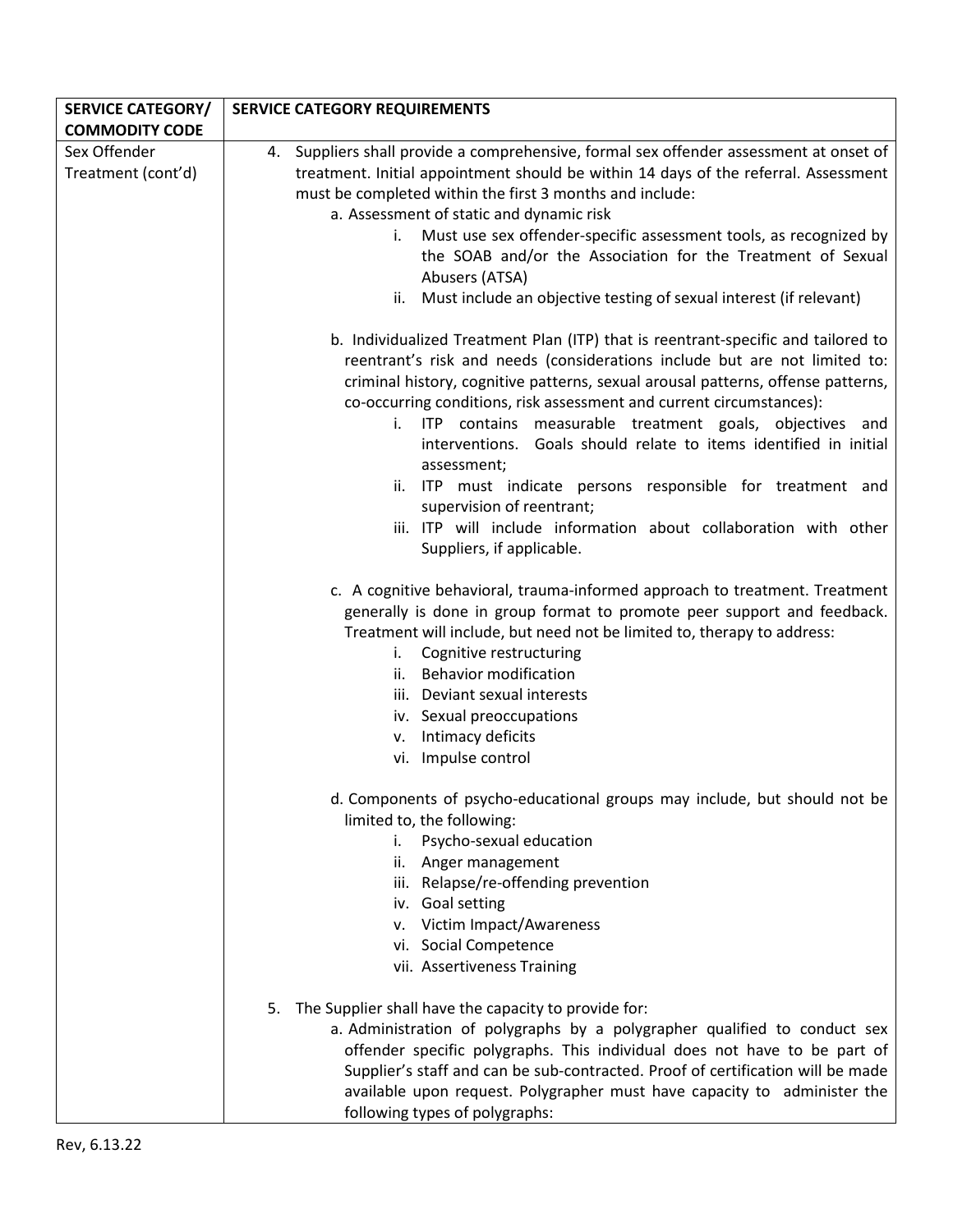| <b>SERVICE CATEGORY/</b> | <b>SERVICE CATEGORY REQUIREMENTS</b>                                                                                                                                                                         |
|--------------------------|--------------------------------------------------------------------------------------------------------------------------------------------------------------------------------------------------------------|
| <b>COMMODITY CODE</b>    |                                                                                                                                                                                                              |
| Sex Offender             | Sexual history: to identify areas for treatment<br>i.                                                                                                                                                        |
| Treatment (cont'd)       | Maintenance: to monitor treatment compliance and address<br>ii.<br>specific issues                                                                                                                           |
|                          | iii. Denial: to address reentrant's denial of instant offense                                                                                                                                                |
|                          | b. Administration of objective tests of sexual interests to ascertain deviant<br>sexual interest/arousal patterns                                                                                            |
|                          | c. Referrals for physician evaluations and prescription of anti-androgen and                                                                                                                                 |
|                          | other pharmacological therapies as an adjunct to group/individual therapy                                                                                                                                    |
|                          | d. Referrals for ancillary services for offenders who display other needs or have                                                                                                                            |
|                          | co-occurring disorders. For example:                                                                                                                                                                         |
|                          | i. Substance Abuse                                                                                                                                                                                           |
|                          | Intellectual and Developmental Differences<br>ii.                                                                                                                                                            |
|                          | iii. Mental Illness                                                                                                                                                                                          |
|                          | iv. Learning Differences                                                                                                                                                                                     |
|                          | e. Treatment of reentrants who initially refuse to admit to their sex offense.                                                                                                                               |
|                          | Suppliers may NOT refuse to treat a reentrant based on initial denial:                                                                                                                                       |
|                          | If the reentrant maintains total denial after a predetermined period<br>i.                                                                                                                                   |
|                          | of time, the supplier may discharge the reentrant from treatment                                                                                                                                             |
|                          | as long as prior to notice has been provided to the reentrant and<br>the DOC.                                                                                                                                |
|                          | f. Psychotherapy group counseling sessions with a maximum capacity of fifteen<br>(15) individuals. There must be two (2) therapists for any group counseling<br>sessions with more than eight (8) offenders. |
|                          | g. Psychotherapy groups that are a minimum of one and a half $(1 \frac{1}{2})$ hours in                                                                                                                      |
|                          | duration.                                                                                                                                                                                                    |
|                          | 6. Supplier(s) shall ensure that victim's rights and needs are central to this process.                                                                                                                      |
|                          | Service-Specific Case File and Data Collection Requirements<br>Е.                                                                                                                                            |
|                          | 1. Case Files - In addition to the items noted in the Service Delivery section above, case                                                                                                                   |
|                          | files shall also contain Polygraph Results.                                                                                                                                                                  |
|                          |                                                                                                                                                                                                              |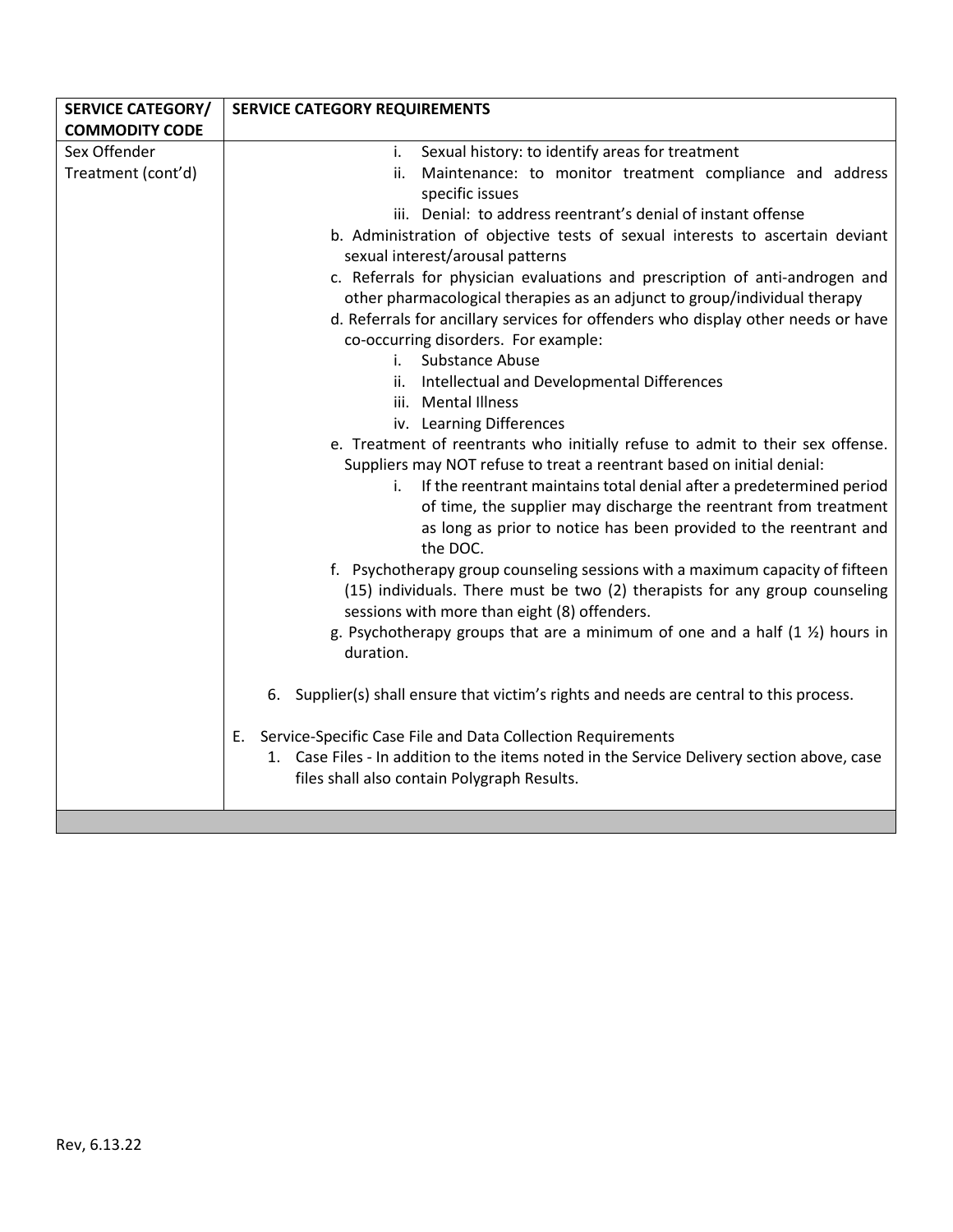| <b>SERVICE CATEGORY/</b>            | <b>SERVICE CATEGORY REQUIREMENTS</b>                                                                                                                                                                                                                                                                                                                                                                                                                                                                                                                                                                                                                                                                                                                                          |
|-------------------------------------|-------------------------------------------------------------------------------------------------------------------------------------------------------------------------------------------------------------------------------------------------------------------------------------------------------------------------------------------------------------------------------------------------------------------------------------------------------------------------------------------------------------------------------------------------------------------------------------------------------------------------------------------------------------------------------------------------------------------------------------------------------------------------------|
| <b>COMMODITY CODE</b>               |                                                                                                                                                                                                                                                                                                                                                                                                                                                                                                                                                                                                                                                                                                                                                                               |
| <b>Day Reporting</b>                | A. Scope of Services                                                                                                                                                                                                                                                                                                                                                                                                                                                                                                                                                                                                                                                                                                                                                          |
| <b>Services</b><br>85911003-ITQ-351 | The Day Reporting program will include an orientation, initial assessment, development<br>and implementation of a treatment plan utilizing a phase program, and the<br>administration of services to assist reentrants with reentry. These services will be<br>performed in collaboration with DOC to provide an additional assessment of need and<br>referral to services deemed integral to the reentrant's initial community integration<br>efforts.                                                                                                                                                                                                                                                                                                                       |
|                                     | Reentrants with a high-risk level, multiple significant criminogenic needs or lack of access<br>to other supportive resources may be deemed appropriate for referral. The actual<br>programming provided by a supplier should be minimal and relegated only to those services<br>where a deficit exists in what is already readily available.                                                                                                                                                                                                                                                                                                                                                                                                                                 |
|                                     | Supplier(s) shall focus on support, assessment, referral, cognitive readiness and<br>communication with DOC Supervision staff concerning reentrant cooperation and buy-in.<br>There should be a component of being able to help the reentrant balance and prioritize the<br>sometimes-competing expectations/mandates reflected in:<br>1) The Parole Board requirements;                                                                                                                                                                                                                                                                                                                                                                                                      |
|                                     | 2) The risk/need assessment indicators; and/or                                                                                                                                                                                                                                                                                                                                                                                                                                                                                                                                                                                                                                                                                                                                |
|                                     | 3) The reentrant's self-reported goals and service plans                                                                                                                                                                                                                                                                                                                                                                                                                                                                                                                                                                                                                                                                                                                      |
|                                     | Program should not have a disciplinary component and should rarely be used as a sanction<br>for reentrants who commit violations.                                                                                                                                                                                                                                                                                                                                                                                                                                                                                                                                                                                                                                             |
|                                     | <b>Duration of Services</b><br>В.<br>1. Eligibility for funding of services expires six (6) months from the approved referral<br>date.                                                                                                                                                                                                                                                                                                                                                                                                                                                                                                                                                                                                                                        |
|                                     | 2. The length of the program, within the maximum eligibility, shall be determined by the<br>supplier based upon the reentrant's identified risk and needs; however, the<br>recommended duration is ninety (90) days from the date of referral. Up to six (6)<br>months of services may be provided if ongoing structured supports are needed.<br>3. A reentrant may receive an additional referral for services if the need arises, but only<br>with the approval of the DOC.                                                                                                                                                                                                                                                                                                 |
|                                     | Service-Specific Supplier Qualifications<br>C.<br>1. Certified individual to deliver individual and/or open-ended cognitive behavioral<br>group programming. Programming may be an additional reinforcement of pro-social<br>skills taught, practiced, and learned during previous institutional and/or community<br>program settings.<br>The supplier(s) must be certified and skilled to facilitate a validated cognitive<br>а.<br>behavioral evidenced-based curriculum proven to reduce recidivism.<br>This curriculum must specifically address the top four (4) criminogenic needs:<br>b.<br>anti-social personality, cognition, companions, and family and/or marital<br>stressors.<br>Certification shall be defined per the publisher's specific certification<br>c. |
|                                     | requirements for facilitating a given program and should be completed by any<br>staff member providing the program or facilitating reentrant groups.                                                                                                                                                                                                                                                                                                                                                                                                                                                                                                                                                                                                                          |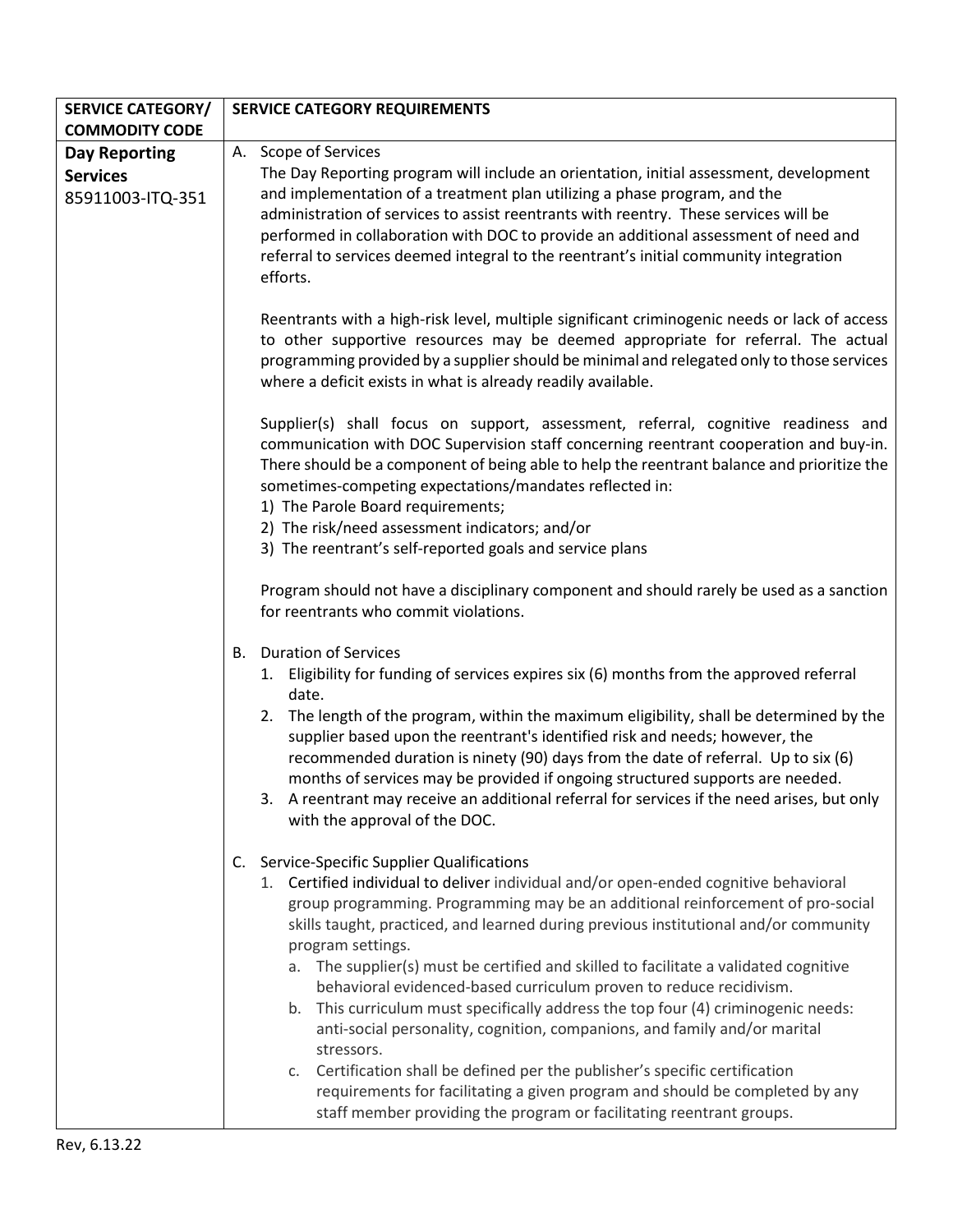|                                    |  | d. Verification of certification and/or training must be provided to the DOC upon                                                                                                                                                                                                                                                                                                                                                                                                                                                                                                                                                                                                                                                                                                                                                                                                                                                                                                                                                                   |
|------------------------------------|--|-----------------------------------------------------------------------------------------------------------------------------------------------------------------------------------------------------------------------------------------------------------------------------------------------------------------------------------------------------------------------------------------------------------------------------------------------------------------------------------------------------------------------------------------------------------------------------------------------------------------------------------------------------------------------------------------------------------------------------------------------------------------------------------------------------------------------------------------------------------------------------------------------------------------------------------------------------------------------------------------------------------------------------------------------------|
| Day Reporting<br>Services (cont'd) |  | application.<br>e. The selected curriculum must be supplied and approved by DOC for approval                                                                                                                                                                                                                                                                                                                                                                                                                                                                                                                                                                                                                                                                                                                                                                                                                                                                                                                                                        |
|                                    |  | upon application.                                                                                                                                                                                                                                                                                                                                                                                                                                                                                                                                                                                                                                                                                                                                                                                                                                                                                                                                                                                                                                   |
|                                    |  | f. The Supplier(s) shall procure all training and/or licensing required per the<br>publisher of the approved program for all staff who will facilitate the program.                                                                                                                                                                                                                                                                                                                                                                                                                                                                                                                                                                                                                                                                                                                                                                                                                                                                                 |
|                                    |  | 2. Certified individual trained to deliver workforce development (OES/OWDS).                                                                                                                                                                                                                                                                                                                                                                                                                                                                                                                                                                                                                                                                                                                                                                                                                                                                                                                                                                        |
|                                    |  | 3. Specialized certifications/qualifications may be needed by facilitators providing<br>specific services (see other service categories).                                                                                                                                                                                                                                                                                                                                                                                                                                                                                                                                                                                                                                                                                                                                                                                                                                                                                                           |
|                                    |  | 4. A facility large enough to accommodate a group size of approximately 10-15<br>individuals, plus space for up to two (2) DOC staff so that they may be afforded the<br>opportunity to meet with reentrants and/or attend services provided to reentrants<br>for Day Reporting.                                                                                                                                                                                                                                                                                                                                                                                                                                                                                                                                                                                                                                                                                                                                                                    |
|                                    |  | D. Delivery of Services<br>Reentrants will reside at a location approved by the DOC, but will report for Day<br>Reporting program for services. The Day Reporting program will include an orientation,<br>assessment and development of a treatment plan utilizing a phase program, case<br>management, and monitoring and administration of services to assist reentrants with<br>reentry. These services will be performed in collaboration with DOC.                                                                                                                                                                                                                                                                                                                                                                                                                                                                                                                                                                                             |
|                                    |  | 1. Orientation:<br>Supplier(s) shall provide an orientation within the first seven (7) calendar days of<br>reentrant contact that will include an overview of the program, its components and<br>expectations for progression through the program, rules and regulations,<br>programming, etc.                                                                                                                                                                                                                                                                                                                                                                                                                                                                                                                                                                                                                                                                                                                                                      |
|                                    |  | 2. Assessment and Development of Treatment Plan:<br>a. In collaboration with the appropriate staff, supplier(s) will conduct an assessment<br>to identify each reentrant's strengths and criminogenic risks and needs, as defined<br>by the current assessment tool utilized. This assessment will result in the<br>generation of an individual treatment plan (ITP) including goals and objectives<br>specifically tailored to meet the needs and reduce the recidivism risk of the<br>reentrant, in accordance with DOC policy 8.4.1. The plan will identify what<br>program services the reentrant will participate in daily and weekly. A weekly<br>schedule will be provided to the reentrant which will include the program services<br>that the reentrant will be required to attend.<br>b. The assessment and treatment plan will be completed within seven (7) calendar<br>days of reentrant placement and will be made available for review, upon request.<br>Supplier(s) will also provide a copy of the weekly schedules, upon request. |
|                                    |  | 3. Case Management and Monitoring:<br>a. Supplier(s) will continue to manage each referred case. Case management will<br>include, but not be limited to, monitoring job status, periodic individual meetings<br>with reentrants to assess needs and progress, and meetings with reentrants in<br>group or individual sessions to review status and progress in the program.                                                                                                                                                                                                                                                                                                                                                                                                                                                                                                                                                                                                                                                                         |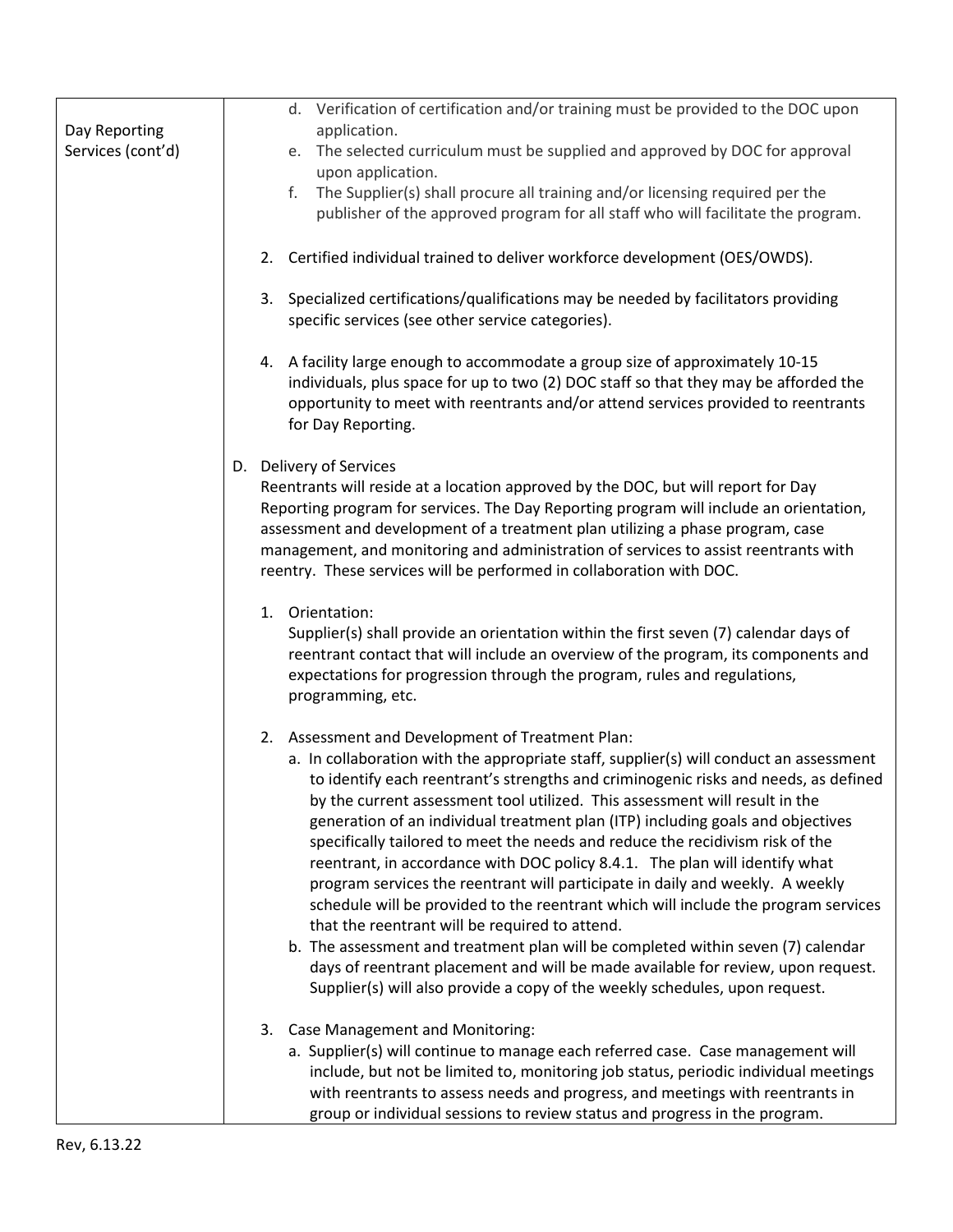| Day Reporting<br>Services (cont'd) | b. Supplier(s) shall monitor reentrant's activities while in Day Reporting program and<br>shall require the reentrant to sign in and verify attendance for prescribed services.<br>Sign-in and attendance records shall be placed in the reentrant's case file or stored<br>electronically and shall be made available upon request.<br>c. Supplier(s) shall conduct biweekly reviews and provide updates to the DOC<br>Supervision.<br>d. A case conference will be held with the Parole Agent and Supervisor forty-five (45)<br>days from the referral approval date, at which time a progress update and<br>tentative discharge date will be provided by the supplier(s).                                                                                                                                                                                                        |
|------------------------------------|-------------------------------------------------------------------------------------------------------------------------------------------------------------------------------------------------------------------------------------------------------------------------------------------------------------------------------------------------------------------------------------------------------------------------------------------------------------------------------------------------------------------------------------------------------------------------------------------------------------------------------------------------------------------------------------------------------------------------------------------------------------------------------------------------------------------------------------------------------------------------------------|
|                                    | 4. Supplier(s) will provide services and evidence-based programming to reentrants<br>referred to the Day Reporting program as dictated by the Supplier(s) assessment of<br>the reentrant. All programming should be provided in accordance with DOC policy, if<br>applicable. Such services shall include:<br><b>Substance Abuse Education</b><br>a.<br><b>Cognitive Behavioral Therapy</b><br>b.<br><b>Employment Services and Support</b><br>c.<br><b>Pro-Social Activities</b><br>d.<br>e. Case management as described above                                                                                                                                                                                                                                                                                                                                                    |
|                                    | 5. Any suspected drug or alcohol use shall be reported immediately to the supervising<br>agent or community corrections staff. Urinalysis testing shall be conducted by DOC<br>staff, not the supplier.                                                                                                                                                                                                                                                                                                                                                                                                                                                                                                                                                                                                                                                                             |
|                                    | 6. Services shall be provided on site at the Supplier's Day Reporting program. Group<br>sessions shall not exceed fifteen (15) reentrants per session without DOC approval.                                                                                                                                                                                                                                                                                                                                                                                                                                                                                                                                                                                                                                                                                                         |
|                                    | 7. Services shall be provided on site at the Supplier(s) Day Reporting program for no less<br>than one (1) hour.                                                                                                                                                                                                                                                                                                                                                                                                                                                                                                                                                                                                                                                                                                                                                                    |
|                                    | 8. In addition to the programs listed above, Supplier(s) may provide or make a referral<br>to other agencies for additional programming and assistance in the areas noted<br>below. Referral to an external agency does not imply that payment or costs<br>associated with such services are the financial responsibility of the DOC. Any costs<br>associated with such services will be the responsibility of the reentrant, and may be<br>paid through available resources, such as government funding, personal insurance,<br>etc. Services may include:<br>a. GED Preparation<br>Anger Management and/or Violence Prevention<br>b.<br>Parenting Skills/Family Reunification<br>C.<br><b>Coordination of Mental Health services</b><br>d.<br>e. Life Skills<br>f.<br><b>Support Groups</b><br>g. Home plan assistance<br>h. Referral to other Social Service Agencies, as needed |
|                                    | 9. Services in addition to those mentioned above or modification to said services requires<br>review and approval by the DOC, as appropriate.                                                                                                                                                                                                                                                                                                                                                                                                                                                                                                                                                                                                                                                                                                                                       |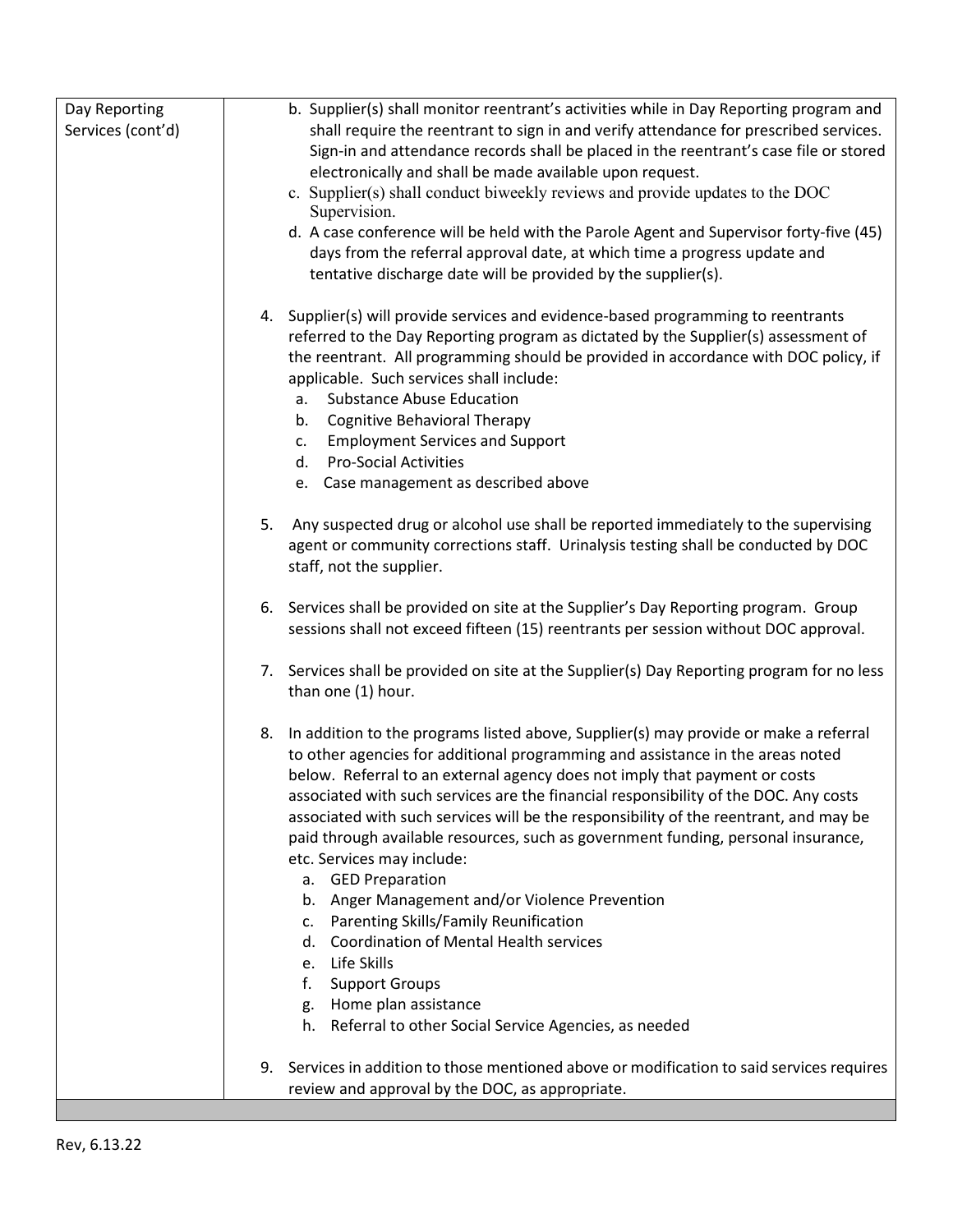| <b>SERVICE CATEGORY/</b>                                 | <b>SERVICE CATEGORY REQUIREMENTS</b>                                                                                                                                                                                                                                                                                                                                                                                                                                                                                                                                                                                                                                                                                                                                                                                                                                                                                                                                                                                                                                                                                     |
|----------------------------------------------------------|--------------------------------------------------------------------------------------------------------------------------------------------------------------------------------------------------------------------------------------------------------------------------------------------------------------------------------------------------------------------------------------------------------------------------------------------------------------------------------------------------------------------------------------------------------------------------------------------------------------------------------------------------------------------------------------------------------------------------------------------------------------------------------------------------------------------------------------------------------------------------------------------------------------------------------------------------------------------------------------------------------------------------------------------------------------------------------------------------------------------------|
| <b>COMMODITY CODE</b>                                    |                                                                                                                                                                                                                                                                                                                                                                                                                                                                                                                                                                                                                                                                                                                                                                                                                                                                                                                                                                                                                                                                                                                          |
| <b>Housing Assistance</b><br>Program<br>85455103-ITQ-352 | A. Scope of Services<br>Supplier shall assist the reentrant in attaining independent living by securing safe and<br>affordable housing that complies with established DOC policy. Refer to the attached<br>Home Plan Brochure (Attachment B) and any other subsequent revisions as a guide.                                                                                                                                                                                                                                                                                                                                                                                                                                                                                                                                                                                                                                                                                                                                                                                                                              |
|                                                          | Based upon the assessed needs of the reentrant, referrals will be made to the supplier for<br>those with verifiable income (employed or other) that fall into either the high or low<br>housing need area, as identified below.                                                                                                                                                                                                                                                                                                                                                                                                                                                                                                                                                                                                                                                                                                                                                                                                                                                                                          |
|                                                          | <b>Duration of Services</b><br>В.<br>1. For reentrants identified by DOC as high need, eligibility for funding of services<br>expires two (2) years from the approved referral date.<br>2. For reentrants identified by DOC as low need, eligibility for funding of services expires<br>one (1) year from the approved referral date.<br>3. All housing subsidies must be spent on behalf of reentrants within one (1) year of<br>placement into housing.<br>4. A reentrant may receive an additional referral for case management services only,<br>with the approval of the DOC. Reentrants who have received a housing subsidy are<br>not eligible for an additional subsidy.                                                                                                                                                                                                                                                                                                                                                                                                                                         |
|                                                          | C. Service-Specific Supplier Qualifications<br>Suppliers must have staff that are trained to provide "Building Your Financial House"<br>framework developed by the Pennsylvania Housing Finance Agency (PHFA) or other<br>suitable financial education classes, and Renter's Preparation by the Self Determination<br>Housing of Pennsylvania or other similar preparation program.                                                                                                                                                                                                                                                                                                                                                                                                                                                                                                                                                                                                                                                                                                                                      |
|                                                          | D. Delivery of Services<br>Supplier will be responsible for providing reentrants with case management, placement,<br>and rental assistance, as well as developing partnerships as identified below:<br>Case management services:<br>1.<br>a. Suppliers must develop a specific, timely and realistic housing plan based upon<br>the reentrant's individual needs, resources and goals. The housing plan shall<br>include the following and will be made available for review by the DOC, upon<br>request:<br>i. Objectives that focus on both financial management and planning, to include<br>specific anticipated expenditures of rental subsidies, as well as coordination<br>of community supports and resources available to meet the reentrant's<br>needs;<br>ii. Short term and long-term housing goals and actions to be taken to meet such<br>objectives, which may include:<br>Temporary housing (paid for under other funding), such as a room;<br>Plans to secure long term permanent housing in the future, if in<br>alignment with their goals; and<br>Sustainability of the housing when funding expires. |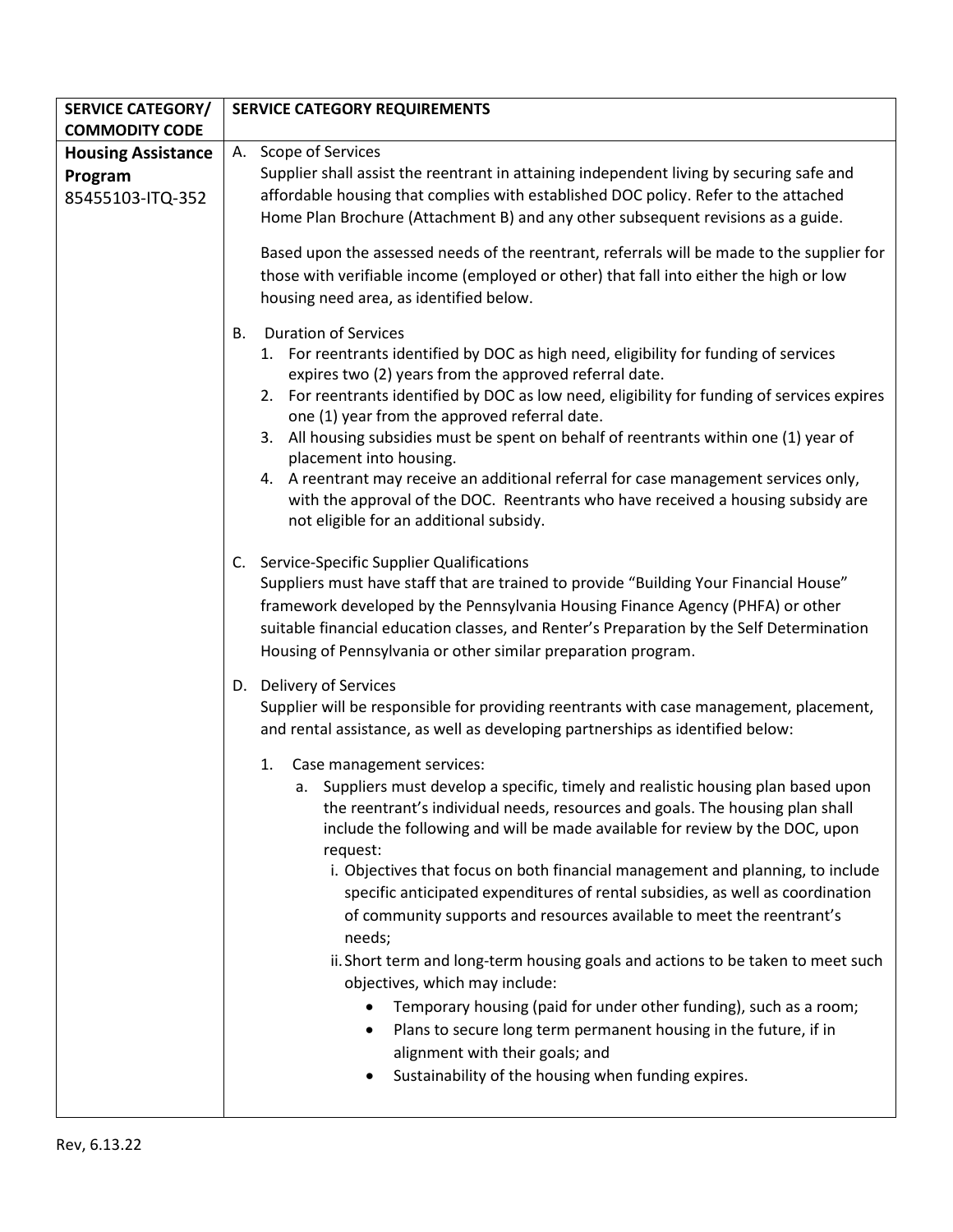| <b>Housing Assistance</b><br>Program (cont'd) | b. Suppliers must maintain contact with the reentrants once they are placed into<br>housing, to assist with reentry into the community, independent living, and<br>community resources as follows;<br>i. Low need reentrants: a minimum of once per month (not to exceed 6<br>months from referral approval date.<br>ii. High needs reentrants: a minimum of twice per month for the first six (6)<br>months and a minimum of monthly for the second six (6) months.                                                                                                                                                                                                                                                                                                                                                                 |
|-----------------------------------------------|--------------------------------------------------------------------------------------------------------------------------------------------------------------------------------------------------------------------------------------------------------------------------------------------------------------------------------------------------------------------------------------------------------------------------------------------------------------------------------------------------------------------------------------------------------------------------------------------------------------------------------------------------------------------------------------------------------------------------------------------------------------------------------------------------------------------------------------|
|                                               | Suppliers must provide financial education classes and resources, such as:<br>2.<br>"Building Your Financial House" framework developed by the Pennsylvania<br>a.<br>Housing Finance Agency (PHFA) or other suitable financial education classes.<br>Renter's Preparation by the Self Determination Housing of Pennsylvania or<br>b.<br>other similar preparation program.<br>Education and information on Rent to Own and First-time home buyers'<br>c.<br>programs (if the reentrant is interested).                                                                                                                                                                                                                                                                                                                               |
|                                               | 3.<br>Suppliers must assist a reentrant with securing and funding housing, as identified in<br>the reentrant's housing plan and based on the DOC's assessed level of need.<br>Housing options include a single room, efficiency, single family residence or<br>а.<br>apartment and must be approved by the local jurisdiction for occupancy;<br>b. Rental unit must be available for rent/lease to the general public (not<br>family/personally-owned) and documentation must be made available for all<br>rental properties base on municipal requirements (Certificate of Rental<br>Suitability or similar); and<br>Housing may be independent or shared with other individuals; however, only<br>c.<br>one renter may qualify for the Housing Assistance rental subsidies.                                                        |
|                                               | 4. The Supplier shall assist reentrants in negotiating and understanding the lease and<br>rental terms between each party; the lease agreement shall be between the landlord<br>and the reentrant. NOTE: Suppliers that own rental housing may rent to reentrants<br>under this service category; however, all conditions under the contract apply.<br>The Supplier is responsible for disbursement of defined rental subsidies of \$2,100 or<br>5.<br>\$6,300, based on reentrant's level of need identified in the approved referral.                                                                                                                                                                                                                                                                                              |
|                                               | a. All approved placements will result in an upfront lump sum payment of<br>\$2,100 for rental subsidies to the Housing Assistance Supplier, payable upon<br>submission of documentation of reentrant's eligibility.<br>b. Reentrants identified as high needs are eligible for 2 additional installments of<br>\$2,100, for a total of \$6,300 to be paid toward housing expenses.<br>c. The Supplier shall be responsible for ensuring all rental subsidies are<br>expended for authorized payments within 12 months of placement (not to<br>exceed duration of approval period)<br>d. Payment for rent, security deposit and/or utilities may be made at the level<br>deemed necessary based upon the individual's housing plan.<br>e. Payments shall be made directly to the landlord and/or utility company (as<br>applicable). |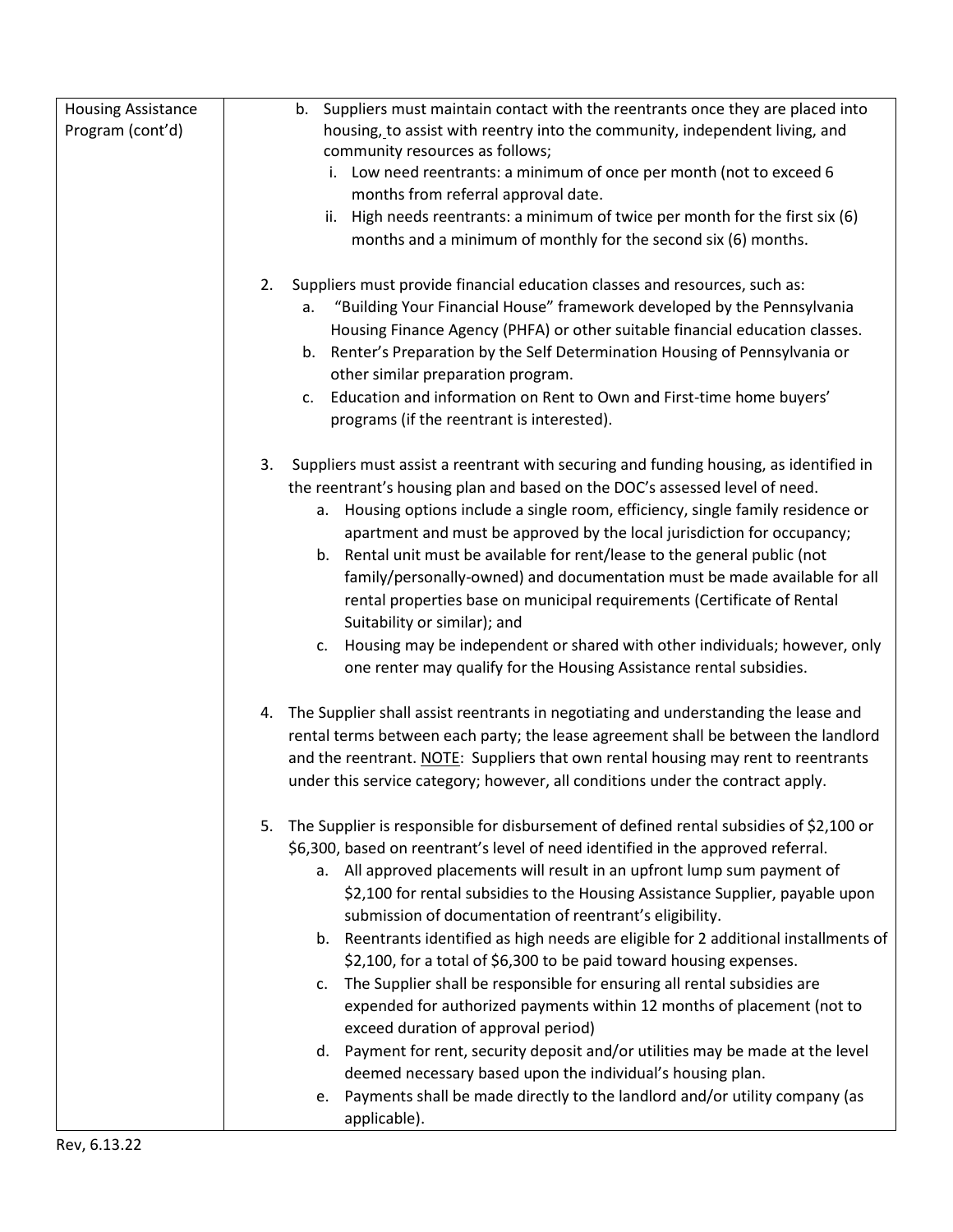| <b>Housing Assistance</b> | Support documentation (such as canceled checks, utility bills, etc.) must be<br>f.         |
|---------------------------|--------------------------------------------------------------------------------------------|
| Program (cont'd)          | maintained for all eligible expenses funded under this contract and must be                |
|                           | furnished to the DOC upon request.                                                         |
|                           | Security deposits for which the supplier received reimbursement must be<br>g.              |
|                           | refunded to the commonwealth at the end of the lease if reentrant does not                 |
|                           | remain in the apartment.                                                                   |
|                           |                                                                                            |
|                           | The supplier is responsible to assess affordable housing guidelines based upon the<br>6.   |
|                           | following:                                                                                 |
|                           | Total household income is comprised of verified earned and/or unearned<br>а.               |
|                           | income of all household members. Unearned income may include Social                        |
|                           | Security benefits, food stamps and/or cash assistance. Contributions and/or                |
|                           | personal gifts from non-household members shall not be included in income                  |
|                           | calculation.                                                                               |
|                           | b. Income verification may include paystubs, employer statement, and eligibility           |
|                           | notification from Federal or State Assistance.                                             |
|                           |                                                                                            |
|                           | The supplier will assist the reentrant in identifying appropriate housing that meets<br>7. |
|                           | the following criteria in order to qualify for housing subsidies:                          |
|                           | a. Monthly rent amount must be between 30% and 45% of the total household                  |
|                           | monthly income.                                                                            |
|                           | b. For one (1), two (2), or three (3) bedroom apartments, the monthly rent                 |
|                           | amount shall not exceed the fair market value as determined by the US                      |
|                           | department of Housing and Urban development. For rooms fair market                         |
|                           | values for efficiency apartments shall be used as guide.                                   |
|                           | c. Preferred rental units include:                                                         |
|                           | i. Month-to-month lease agreements                                                         |
|                           | ii. Furnished units                                                                        |
|                           | iii. Utilities such as trash, sewer, electric, heat, etc.                                  |
|                           |                                                                                            |
|                           | The supplier is required to seek out and establish relationships with local landlords      |
|                           | and community partners in order to effectively locate possible housing options for         |
|                           | reentrants, especially those identified as hard-to-place and those with noted              |
|                           | mobility/accessibility needs.                                                              |
|                           |                                                                                            |
|                           | Supplier must engage and work with all available community resources to develop an<br>9.   |
|                           | individualized long-term housing plan to ensure that the reentrant is able to maintain     |
|                           | housing once the Housing Assistance rental subsidies expire. They must explore other       |
|                           | funding streams since this is intended only as a "bridge" program.                         |
|                           | Examples of community resources and programs that may be able to assist with               |
|                           | supplemental funding streams include but are not limited to:                               |
|                           | Social Security Administration, if applicable,<br>П                                        |
|                           | Local Community Action agencies,                                                           |
|                           | Local HUD programs,<br>Е                                                                   |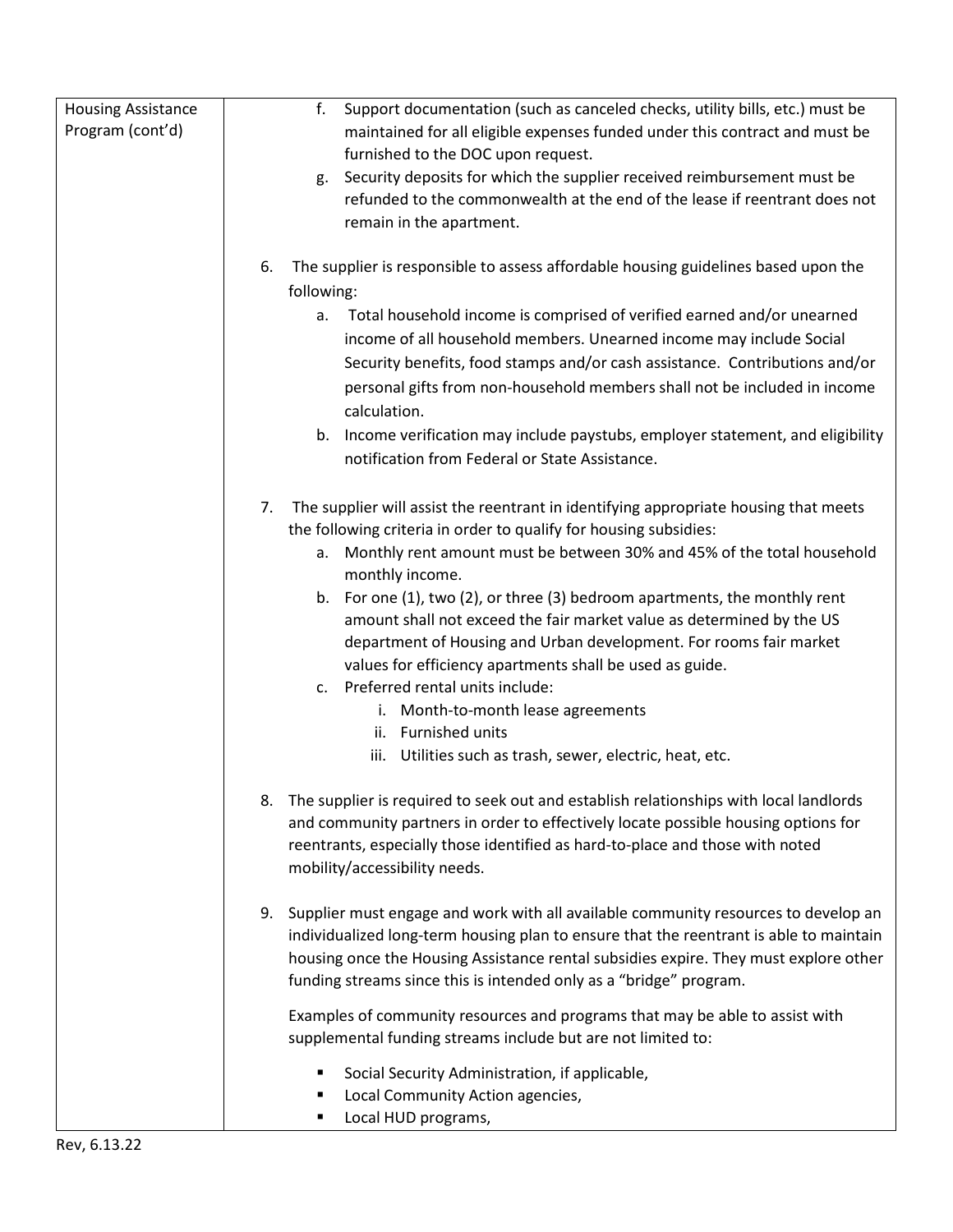| <b>Housing Assistance</b> | County Assistance Office (CAO);<br>٠                                                                                                                                                                                                                                               |
|---------------------------|------------------------------------------------------------------------------------------------------------------------------------------------------------------------------------------------------------------------------------------------------------------------------------|
| Program (cont'd)          | Local Faith Based groups with a housing initiative;                                                                                                                                                                                                                                |
|                           | Local LHOT (Limited Housing Opportunity Teams) in your region,<br>٠                                                                                                                                                                                                                |
|                           | Regional RHAB (Regional Housing Assistance Boards),<br>٠                                                                                                                                                                                                                           |
|                           | Regional CoC (Continuum of Care),<br>٠                                                                                                                                                                                                                                             |
|                           | Supportive Services funding through ESG (Emergency Service Grants),<br>٠                                                                                                                                                                                                           |
|                           | CJABS (Citizens Justice Advisory Boards Reentry programs),                                                                                                                                                                                                                         |
|                           | 10. The supplier is responsible to engage local Public Housing Authorities in order to<br>partner with and navigate available funding and resources, to include the utilization<br>of public housing (section 8 vouchers, master leasing, etc.) for the reentrant, if<br>eligible. |
|                           | Service-Specific Case File and Data Collection Requirements<br>Е.<br>In addition to the items noted in the Service Delivery section above, case files shall also<br>contain:<br>a. Individualized Housing Plan<br>b. Lease Agreement                                               |
|                           |                                                                                                                                                                                                                                                                                    |
|                           | Service-Specific Outcomes-Based Incentives<br>F.                                                                                                                                                                                                                                   |
|                           | Supplier will receive payment for the following outcomes:                                                                                                                                                                                                                          |
|                           | Housing Placement Incentive - paid upon successful reentrant placement into<br>а.                                                                                                                                                                                                  |
|                           | apartment<br>b. Housing Longevity Incentive - paid upon verification of reentrant maintaining original<br>housing placement for 12 months from placement date.                                                                                                                     |
|                           |                                                                                                                                                                                                                                                                                    |
|                           | Invoicing and Documentation<br>G.                                                                                                                                                                                                                                                  |
|                           | 1. Upon identification of appropriate housing and determination of reentrant eligibility<br>for the rent subsidy, the supplier shall submit the following documentation to receive<br>housing subsidy:                                                                             |
|                           | Household income - paystubs, employer statement, eligibility notification from<br>а.<br>federal and state assistance.                                                                                                                                                              |
|                           | b. Rent does not exceed 45% or fall below the 30% of total household income -                                                                                                                                                                                                      |
|                           | including computation that the rent meets these guidelines.                                                                                                                                                                                                                        |
|                           | c. Satisfaction of HUD guidelines - include computation that rent does not exceed<br>the HUD guidelines fair market value based on county (must be noted) and<br>number of bedrooms;                                                                                               |
|                           | d. A copy of the lease; and                                                                                                                                                                                                                                                        |
|                           |                                                                                                                                                                                                                                                                                    |
|                           | 2. Support documentation (such as canceled checks, utility bills, etc.) must be<br>maintained for all eligible expenses funded under this contract, and must be                                                                                                                    |
|                           | furnished to the DOC when subsidy funds paid on behalf of reentrants are exhausted.                                                                                                                                                                                                |
|                           | 3. Failure to submit support documentation to confirm subsidies paid on behalf of<br>reentrants will result in corrective action against the supplier, including suspension of<br>referrals, until required documentation is provided.                                             |
|                           |                                                                                                                                                                                                                                                                                    |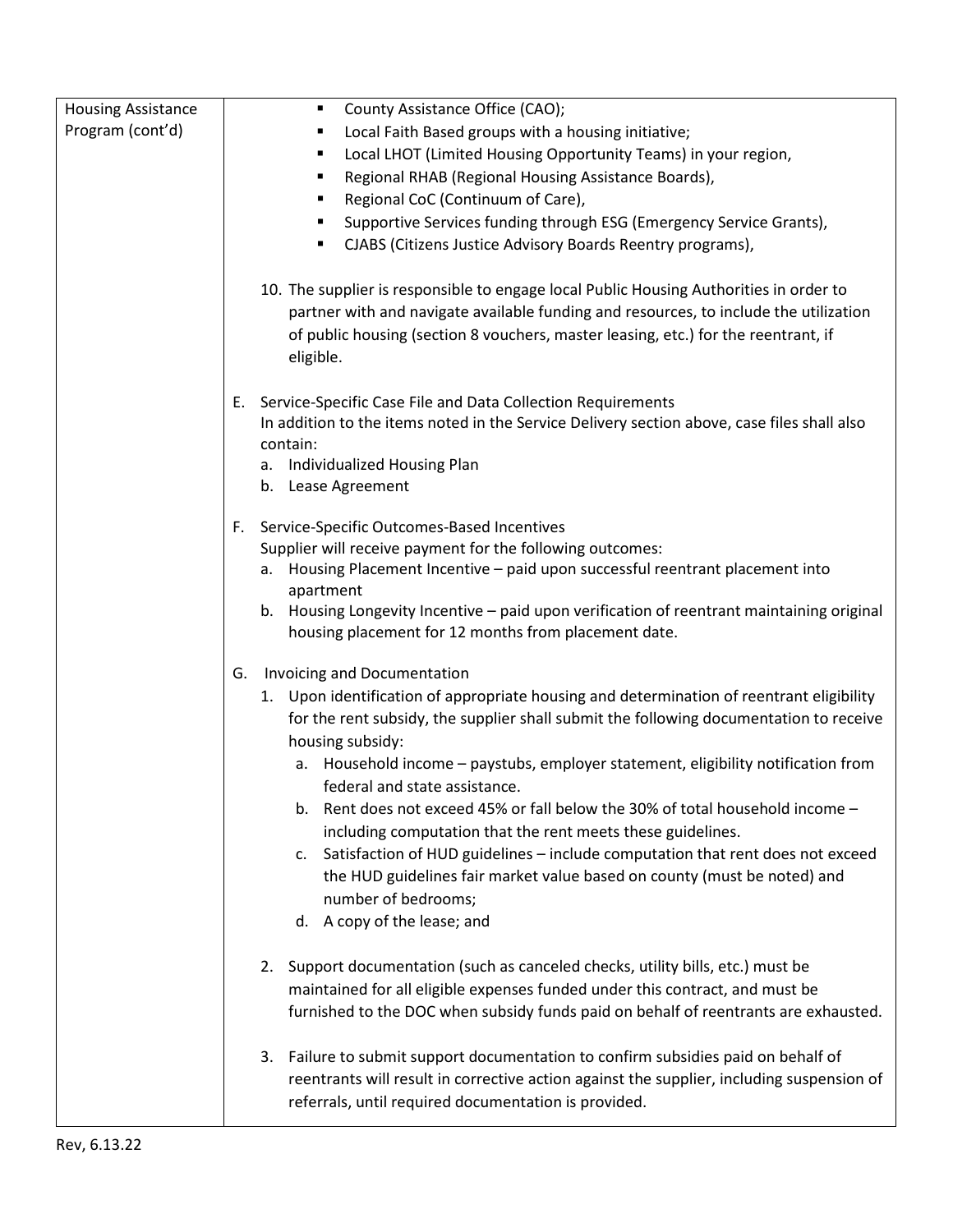| <b>SERVICE CATEGORY/</b>  | SERVICE CATEGORY REQUIREMENTS                                                                                                                                                                                                                                                                                                                                                                                                                                   |  |
|---------------------------|-----------------------------------------------------------------------------------------------------------------------------------------------------------------------------------------------------------------------------------------------------------------------------------------------------------------------------------------------------------------------------------------------------------------------------------------------------------------|--|
| <b>COMMODITY CODE</b>     |                                                                                                                                                                                                                                                                                                                                                                                                                                                                 |  |
| <b>Mentoring Services</b> | A. Scope of Services                                                                                                                                                                                                                                                                                                                                                                                                                                            |  |
| 85911003-ITQ-353          | Mentoring is a pro-social support option for reentrants who need additional assistance in<br>their transition to the community through evidence-based services. An evaluation will be<br>conducted to address challenges, needs, goals and identified gap areas. The Supplier will<br>assist the reentrant with navigating community resources to provide the reentrant with<br>assistance in the identified gap areas during, and after the mentoring program. |  |
|                           | Mentoring is thoughtfully selecting and matching mentors and participants, and effectively<br>concluding the mentoring relationship. An integral part of the process also involves the<br>understanding that mentoring should serve as a supplement to services that address other<br>critical reentry needs, such as housing, health care, substance use treatment, and<br>employment.                                                                         |  |
|                           | Mentoring shall support individuals reconnecting with their families and navigating other<br>challenges they may encounter through the reentry process. Supplier(s) will facilitate<br>mentoring services for reentrants to focus on addressing the reentrant's need for pro-social<br>relationships and engagement in the community.                                                                                                                           |  |
|                           | Mentoring is a process for the informal transmission of knowledge, social capital and the<br>psychosocial support perceived by the recipient as relevant to work, technological<br>education, career, professional and personal development with the primary goal of<br>preparing a reentrant for reentry and supporting him or herself during the reentry process<br>to enhance success.                                                                       |  |
|                           | <b>B.</b> Duration of services                                                                                                                                                                                                                                                                                                                                                                                                                                  |  |
|                           | 1. Eligibility for funding of services expires six (6) months from the approved referral<br>date.                                                                                                                                                                                                                                                                                                                                                               |  |
|                           | 2. The length of the program, within the maximum eligibility, shall be determined by the<br>supplier based on the reentrant's identified risks and needs.                                                                                                                                                                                                                                                                                                       |  |
|                           | 3. A reentrant may receive an additional referral for services if the need arises, but only<br>with the approval of the DOC.                                                                                                                                                                                                                                                                                                                                    |  |
|                           | C. Service-Specific Supplier Qualifications<br>1. Suppliers shall provide a detailed plan for mentor/mentee matching (to include<br>mentor profile and criteria) at the time of submission.<br>2. Training Requirements                                                                                                                                                                                                                                         |  |
|                           | a. For suppliers delivering a specific curriculum, staff delivering services must<br>have completed all applicable training required by the publisher of the<br>curriculum.                                                                                                                                                                                                                                                                                     |  |
|                           | b. Recommended training for suppliers includes                                                                                                                                                                                                                                                                                                                                                                                                                  |  |
|                           | i. Motivational Interviewing                                                                                                                                                                                                                                                                                                                                                                                                                                    |  |
|                           | ii. Inmate Manipulation, and                                                                                                                                                                                                                                                                                                                                                                                                                                    |  |
|                           | iii. Additional community resources.                                                                                                                                                                                                                                                                                                                                                                                                                            |  |
|                           | c. Suppliers with staff who have the following certifications may be considered                                                                                                                                                                                                                                                                                                                                                                                 |  |
|                           | for best value determination: Certified Recovery Specialist (CRS), Certified<br>Peer Specialist (CPS)                                                                                                                                                                                                                                                                                                                                                           |  |

Г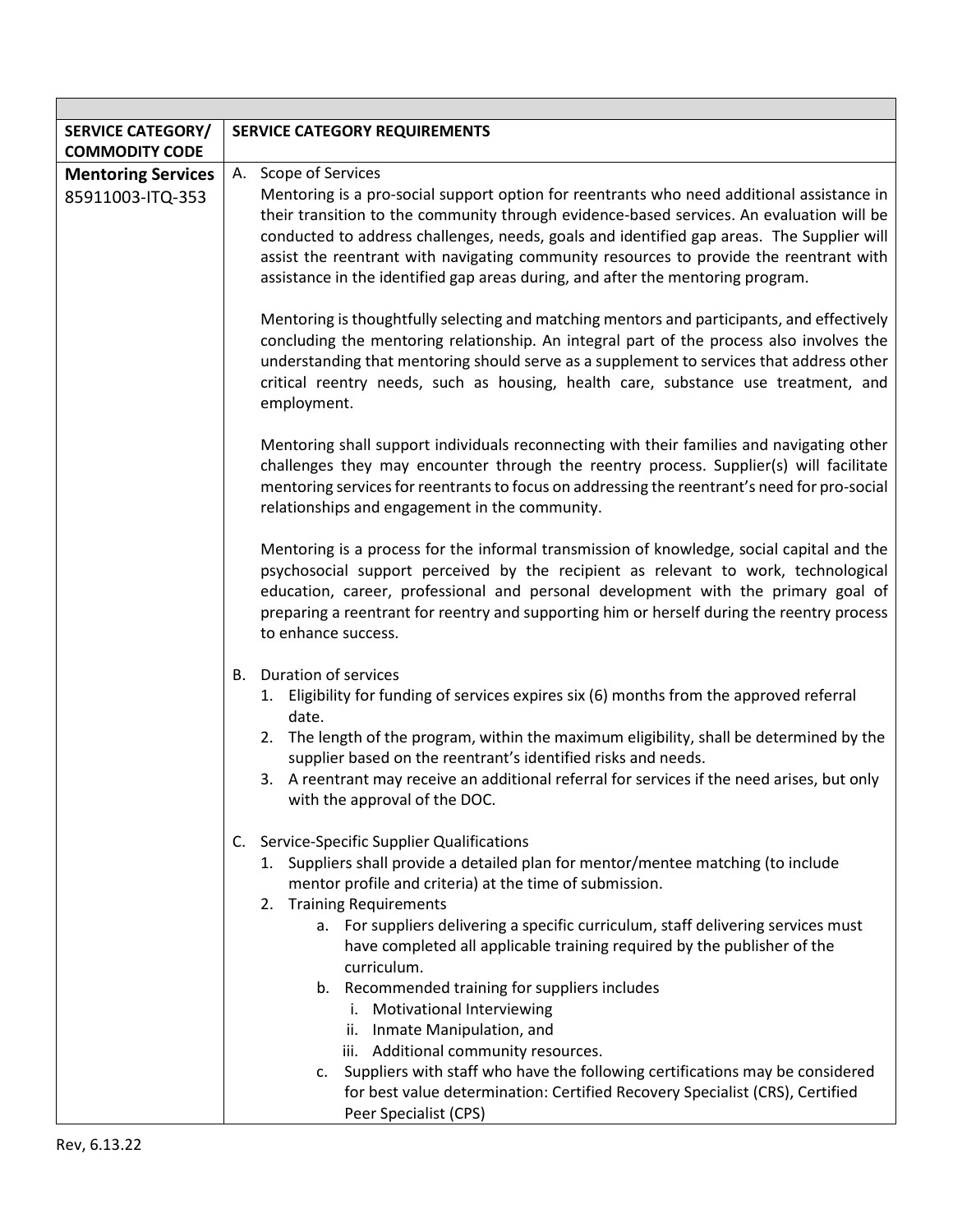| <b>Mentoring Services</b> |                                                                                                                                                                                                                                                                                                                                                                                                                  |
|---------------------------|------------------------------------------------------------------------------------------------------------------------------------------------------------------------------------------------------------------------------------------------------------------------------------------------------------------------------------------------------------------------------------------------------------------|
| (cont'd)                  | Mentors shall have no felonies within the past 3 years; and must not currently be<br>3.<br>under parole/probation supervision (exceptions may be made with recommendation<br>and written approval from the parole/probation officer).                                                                                                                                                                            |
|                           | D. Delivery of Services                                                                                                                                                                                                                                                                                                                                                                                          |
|                           | 1. The supplier must conduct an evaluation to address challenges, needs, goals and<br>identified gap areas. This evaluation shall be conducted within seven (7) days of<br>referral, if possible, and shall identify goals and objectives for the mentoring service.                                                                                                                                             |
|                           | 2. The supplier must work with the reentrant to create a Mentoring Service Plan to<br>include identification of goals and objectives.<br>a. The plan must identify WHAT, WHEN and HOW services will be delivered.<br>b. The Mentoring Service Plan shall be signed by the Supplier and reentrant as<br>acknowledgement to the program and a copy shall be maintained in the case file for<br>review upon request |
|                           | 3. The supplier shall provide the Supervising Parole Agent with the mentor's contact<br>information to address any concerns.                                                                                                                                                                                                                                                                                     |
|                           | 4. The supplier will ensure regular individual and group mentoring sessions are<br>provided, as needed.                                                                                                                                                                                                                                                                                                          |
|                           | 5. Mentoring programs must include:                                                                                                                                                                                                                                                                                                                                                                              |
|                           | a. One-on-one mentoring to allow mentors and reentrants to develop relationships on<br>a personal level, which is conducive to gaining reentrants' trust, in identifying, fears,<br>and challenges.                                                                                                                                                                                                              |
|                           | b. Mentor matches must allow for sufficient time to focus on the growth and<br>development objectives of the Mentee, while supplementing learning experiences<br>with ongoing coaching and feedback.                                                                                                                                                                                                             |
|                           | c. Adequate training and education, once the mentor/role model is identified, to<br>prepare the mentor to build effective, pro-social communication skills. Training<br>curriculum and mentor qualification process shall be made available to DOC, upon<br>request.                                                                                                                                             |
|                           | d. Supporting the mentor through monthly or more frequent check-ins, per mentor<br>request. The purpose of this check-in is to provide coaching for the mentor, advice<br>for navigating difficulties and support to ensure that the relationship continues to<br>be pro-social.                                                                                                                                 |
|                           | e. Serving as an intermediary between the reentrant and mentor in instances where<br>the reentrant and/or mentor express a need or concern requiring intervention and<br>support.                                                                                                                                                                                                                                |
|                           | f. Offering peer support groups for reentrants participating in the program. Peer<br>support groups must be conducted by a trained facilitator.                                                                                                                                                                                                                                                                  |
|                           | E.<br>Service-Specific Case File and Data Collection Requirements<br>In addition to the items noted in the Service Delivery section above, case files shall also<br>contain a copy of the Individualized Mentoring Plan.                                                                                                                                                                                         |
|                           |                                                                                                                                                                                                                                                                                                                                                                                                                  |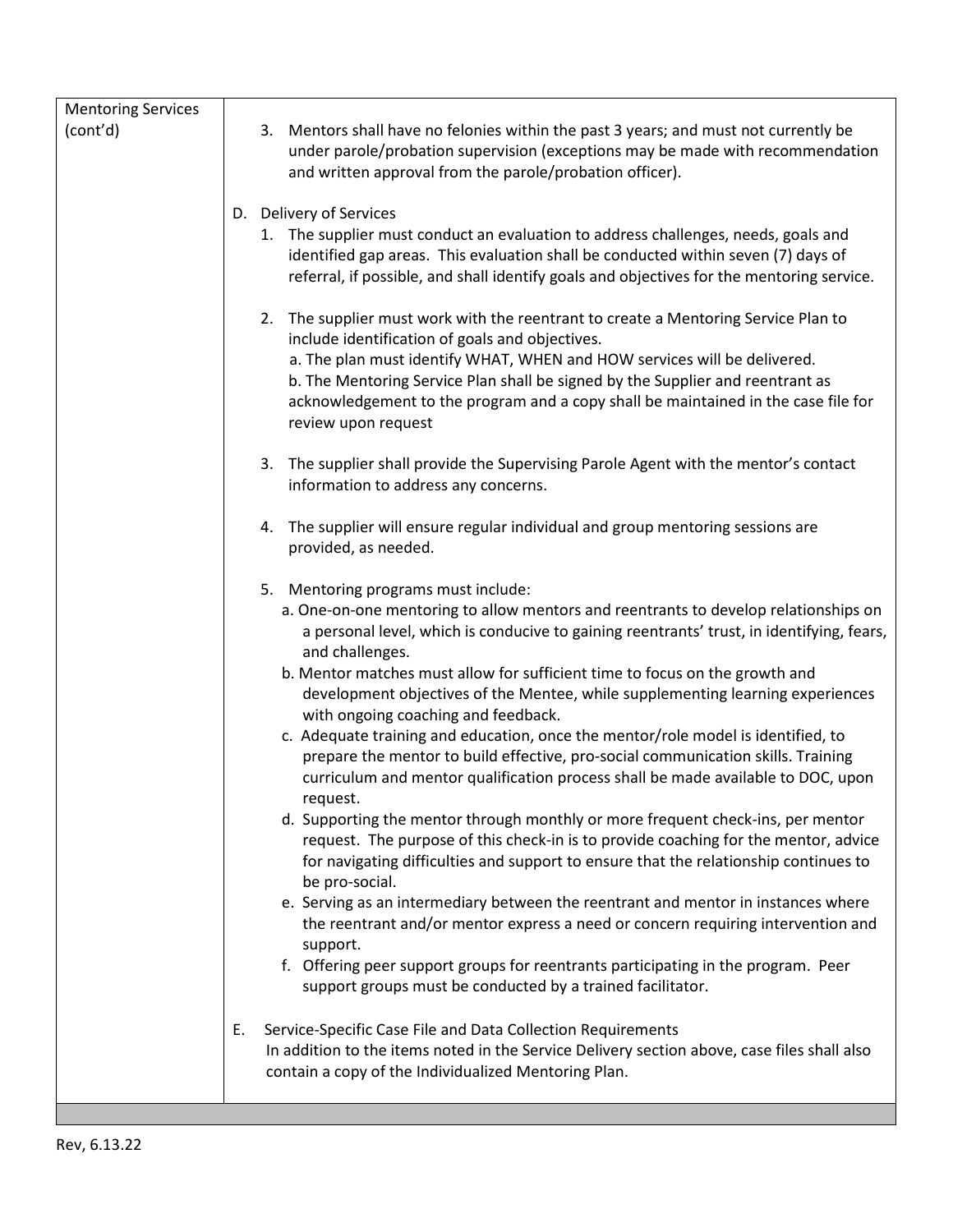| <b>SERVICE CATEGORY/</b> | <b>SERVICE CATEGORY REQUIREMENTS</b>                                                                                                                                                                                                                                                                                                                                                                                                                                                                                                                                             |
|--------------------------|----------------------------------------------------------------------------------------------------------------------------------------------------------------------------------------------------------------------------------------------------------------------------------------------------------------------------------------------------------------------------------------------------------------------------------------------------------------------------------------------------------------------------------------------------------------------------------|
| <b>COMMODITY CODE</b>    |                                                                                                                                                                                                                                                                                                                                                                                                                                                                                                                                                                                  |
| <b>Workforce</b>         | A. Scope of Services                                                                                                                                                                                                                                                                                                                                                                                                                                                                                                                                                             |
| <b>Development</b>       | Supplier will provide individualized, structured support and services to assist each reentrant                                                                                                                                                                                                                                                                                                                                                                                                                                                                                   |
| <b>Services</b>          | according to their individual needs, to include, at a minimum, job placement.                                                                                                                                                                                                                                                                                                                                                                                                                                                                                                    |
| 85911004-ITQ-354         |                                                                                                                                                                                                                                                                                                                                                                                                                                                                                                                                                                                  |
|                          | <b>Duration of Services</b><br>В.<br>1. Eligibility for funding of services expires six (6) months from the approved referral date.<br>2. The length of the program, within the maximum eligibility, shall be determined by the                                                                                                                                                                                                                                                                                                                                                  |
|                          | supplier based on the reentrant's identified risks and needs. Once a reentrant is placed<br>into a job, services will end 90 days after job placement.                                                                                                                                                                                                                                                                                                                                                                                                                           |
|                          | 3. A reentrant may receive an additional referral for services if the need arises, but only<br>with the approval of the DOC.                                                                                                                                                                                                                                                                                                                                                                                                                                                     |
|                          | C. Service-Specific Supplier Qualifications                                                                                                                                                                                                                                                                                                                                                                                                                                                                                                                                      |
|                          | 1. Supplier will be familiar with the DOC population (www.cor.pa.gov) and how<br>characteristics may affect services and support provided or referred to under this<br>category.                                                                                                                                                                                                                                                                                                                                                                                                 |
|                          | 2. Labor Market Information (LMI): Supplier(s) will utilize (change language to match<br>below) LMI available from the Pennsylvania Department of Labor & Industry<br>(http://www.dli.pa.gov/) and other sources, in addition to utilizing LMI tools such as O-<br>Net (http://www.onetonline.org/) and related resources. LMI will be utilized to inform<br>assessment, employment support and opportunities, and education and vocational<br>training needs of all referred reentrants.                                                                                        |
|                          | 3. Supplier will have the processes, networking and capacity to obtain and use<br>Pennsylvania LMI to:<br>a. Understand LMI concepts and terms;<br>b. Assist reentrants in making career choices;<br>Identify occupations (incl. Standard Occupational Classification (SOC) Codes) that<br>C.<br>are/will experience job growth in Pennsylvania and the labor market area(s); and<br>d. Identify industries (incl. North American Industry Classification System (NAICS))<br>and occupations (incl. SOC codes) currently hiring in Pennsylvania and the labor<br>market area(s). |
|                          | Delivery of Services<br>D.                                                                                                                                                                                                                                                                                                                                                                                                                                                                                                                                                       |
|                          | Assessment<br>1.                                                                                                                                                                                                                                                                                                                                                                                                                                                                                                                                                                 |
|                          | a. Supplier(s) shall conduct assessments for each referred client, within fourteen<br>(14) calendar days of reentrant contact, to determine needs (to include<br>interpersonal communication skills, education, decision making, etc.), strengths,<br>skills and interests as well as to influence individual employment plans for each                                                                                                                                                                                                                                          |
|                          | Assessments should influence employment support, employment<br>client.<br>opportunities, and education and vocational training opportunities when<br>applicable.                                                                                                                                                                                                                                                                                                                                                                                                                 |
|                          | b. Assessments gather objective information about people through structured<br>methods, are developed with scientific rigor, have known reliability and validity<br>and are administered in a standard specific way. Assessments must be an                                                                                                                                                                                                                                                                                                                                      |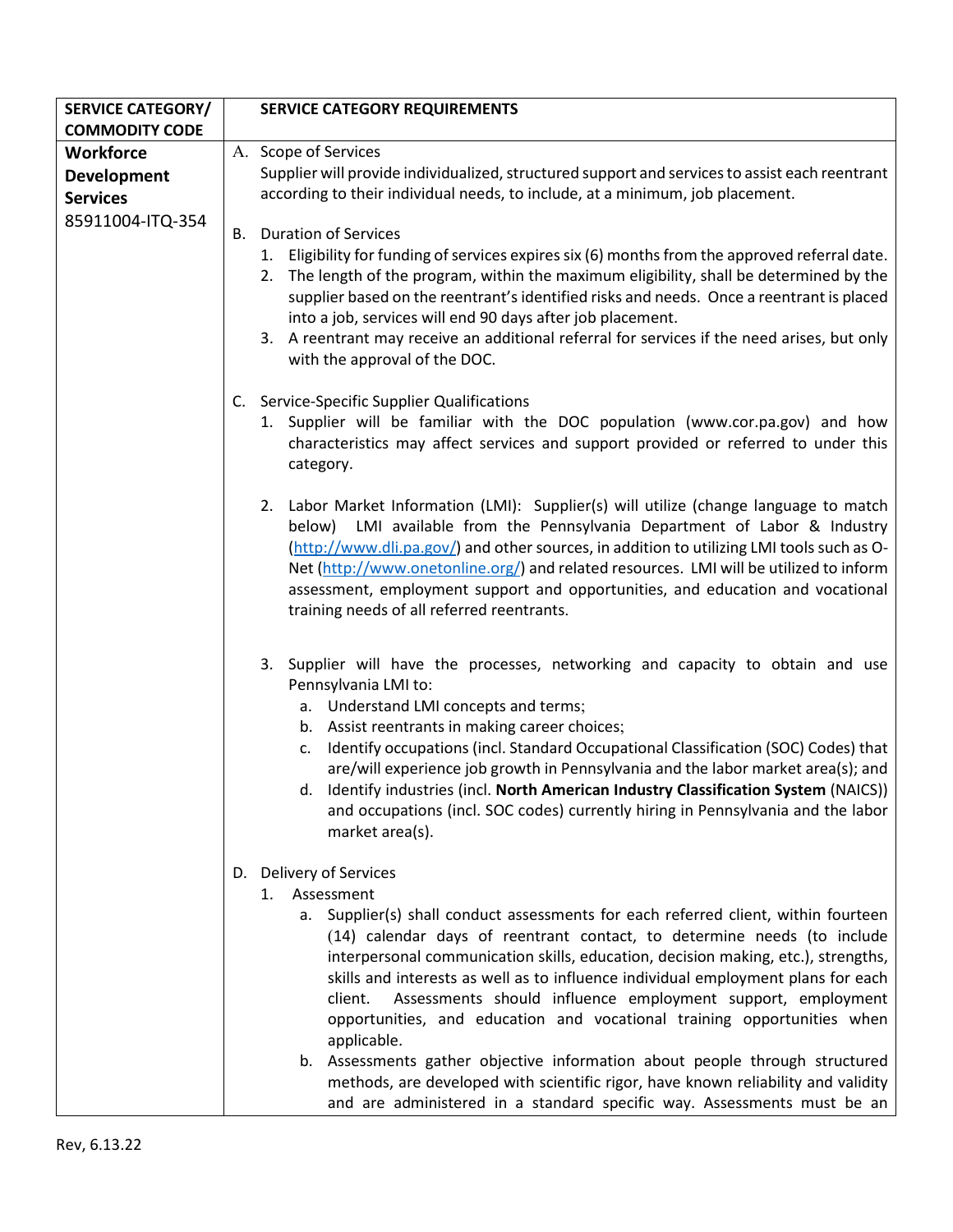| industry-recognized (e.g. Holland Code (www.hollandcodes.com), O-Net, and                                                                                                                                                                                                                                                                                                                                                                                                                                                                                                                                                                                                                                                                                                                                                                                                                                                                                                                                                                                                                                                                                                                                                                                                                                                       |
|---------------------------------------------------------------------------------------------------------------------------------------------------------------------------------------------------------------------------------------------------------------------------------------------------------------------------------------------------------------------------------------------------------------------------------------------------------------------------------------------------------------------------------------------------------------------------------------------------------------------------------------------------------------------------------------------------------------------------------------------------------------------------------------------------------------------------------------------------------------------------------------------------------------------------------------------------------------------------------------------------------------------------------------------------------------------------------------------------------------------------------------------------------------------------------------------------------------------------------------------------------------------------------------------------------------------------------|
| other instruments.                                                                                                                                                                                                                                                                                                                                                                                                                                                                                                                                                                                                                                                                                                                                                                                                                                                                                                                                                                                                                                                                                                                                                                                                                                                                                                              |
|                                                                                                                                                                                                                                                                                                                                                                                                                                                                                                                                                                                                                                                                                                                                                                                                                                                                                                                                                                                                                                                                                                                                                                                                                                                                                                                                 |
| 2. Reentrant Readiness, Case Planning & Management - Supplier will, at a minimum,<br>conduct the following case planning and management activities:<br>a. An initial interview with the reentrant and supplier(s) staff shall be scheduled<br>within seven (7) days upon completion of the assessment(s), to identify and set<br>long- and short-term goals, discuss options, and outline a personalized<br>employment plan. An in-person interview is preferred; however, other options<br>(e.g. virtual, phone) are allowed. The reentrant shall approve and sign the<br>employment plan, as well as a contract of expectations;<br>b. Case management services between the reentrant and supplier(s) staff shall be<br>scheduled monthly or more frequently based on assessed need and progress<br>through the program. Each session shall be no less than 1 hour in length, and<br>should occur in person, when possible.<br>c. Assist reentrants to identify and maintain relationships with workforce<br>development service Suppliers (e.g. PA CareerLink ®), reentrant support staff,<br>including parole agents and/or corrections counselors and employers.<br>d. Supplier(s) staff performs career counseling and related coaching and stress<br>management to reentrants while they are preparing and searching for |
| employment.                                                                                                                                                                                                                                                                                                                                                                                                                                                                                                                                                                                                                                                                                                                                                                                                                                                                                                                                                                                                                                                                                                                                                                                                                                                                                                                     |
| 3.<br><b>Job Readiness</b><br>a. Supplier(s) staff (supervisory and front-line) must provide opportunities for<br>developing work ethic, interpersonal communication skills and increased<br>responsibility for all referred reentrants.<br>b. Supplier(s) will provide the reentrant with training, activities, and resources that<br>will develop the reentrant's readiness for obtaining and retaining a job. Job<br>readiness activities can include, but are not limited to: resume building, skill-<br>interest area assessments, referrals to education and vocation training and<br>programs, etc.<br>c. Supplier(s) staff will assist the reentrant in obtaining all necessary documentation,<br>to include identification (as needed), paperwork and related information.<br>d. Supplier(s) will conduct, where possible, pre- and/or post-release mock employer<br>job fairs, mock interviews and related simulation activities that engage employers<br>and provide reentrants opportunities to develop their skills and interaction with<br>employers.                                                                                                                                                                                                                                                             |
| Job Search<br>4.<br>a. Supplier(s) will assist the reentrant in their job search activities, including but not<br>limited to PA CareerLink® registration, and connecting the reentrant to services<br>provided by Pennsylvania's workforce development system.<br>b. Supplier(s) will provide support and guidance to all referred reentrants during<br>their use of the career resource center and materials. Supplier(s) is required to<br>maintain the most recent and up-to-date information and materials in the career<br>resource center.<br>c. Career Resources may include physical resources, supplies, library of information,<br>trained, skilled and available staff and organizational support.                                                                                                                                                                                                                                                                                                                                                                                                                                                                                                                                                                                                                   |
|                                                                                                                                                                                                                                                                                                                                                                                                                                                                                                                                                                                                                                                                                                                                                                                                                                                                                                                                                                                                                                                                                                                                                                                                                                                                                                                                 |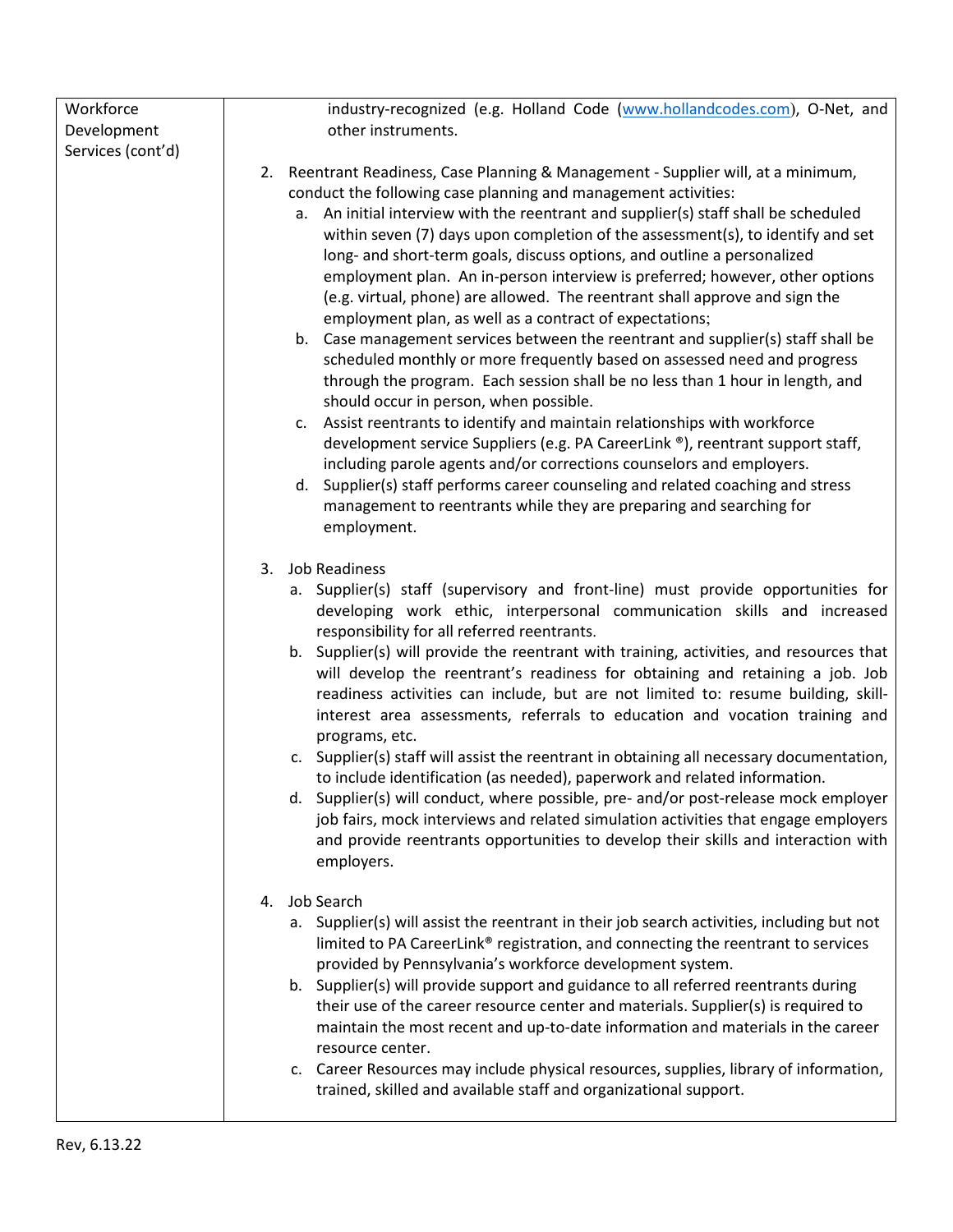| Workforce                        | Job Placement:<br>5.                                                                                                                                                                                                                                                                                                                                                                                                                                                                                                                                              |
|----------------------------------|-------------------------------------------------------------------------------------------------------------------------------------------------------------------------------------------------------------------------------------------------------------------------------------------------------------------------------------------------------------------------------------------------------------------------------------------------------------------------------------------------------------------------------------------------------------------|
| Development<br>Services (cont'd) | a. Supplier(s) must provide the appropriate assessments, tests, career resources,<br>communications, information-sharing and related activities to best match the<br>reentrant's skills, interests and experience to compatible job opportunities.<br>b. Supplier(s) must assist the reentrants in making the necessary contacts and<br>completing the required documentation for application and employment.<br>c. Job placement does not include temporary or seasonal work.                                                                                    |
|                                  | d. Job placement should prioritize placement in jobs with livable wages, when<br>possible.                                                                                                                                                                                                                                                                                                                                                                                                                                                                        |
|                                  | e. Supplier(s) staff must provide the following transitional employment support and<br>resources to each referred client. Supplier(s) will provide access to effective career<br>resource center and materials specific to Pennsylvania and local careers that<br>address, at a minimum:<br>i. How to Secure Employment<br>ii. Labor Market Information and Trends<br>iii. Job requirements<br>iv. Training Opportunities                                                                                                                                         |
|                                  | <b>Retention Support:</b><br>6.                                                                                                                                                                                                                                                                                                                                                                                                                                                                                                                                   |
|                                  | a. Once a reentrant is placed into a job, the Supplier(s) will provide the reentrant<br>all necessary supports and resources for job retention, including but not limited<br>to job coaching, routine progress meetings and related case management for no<br>more than 90 days post job placement, not to exceed a total of 6 months of<br>services. This support shall not interfere with employment hours.<br>b. Supplier(s) will serve as an intermediary for the reentrant to discuss any<br>concerns about their employment and/or employer.                |
|                                  | <b>Employment Support:</b><br>7.                                                                                                                                                                                                                                                                                                                                                                                                                                                                                                                                  |
|                                  | a. Information                                                                                                                                                                                                                                                                                                                                                                                                                                                                                                                                                    |
|                                  | i. Supplier(s) will develop and maintain a listing of employment opportunities<br>within the region (labor workforce investment area) of organizations that are<br>willing to and have hired reentrants. At a minimum, the listing should<br>include the following categories: Employer Name, Address, and Point of<br>Contact; Employer Industry (NAICs code); Geographic location of employer;<br>Geographic location of occupation (if different); Occupations Available<br>(including Name and SOC code); Occupations Hired (including Name and SOC<br>code). |
|                                  | ii. Supplier(s) will maintain up-to-date knowledge of legal limitations for                                                                                                                                                                                                                                                                                                                                                                                                                                                                                       |
|                                  | employment in Pennsylvania based on a reentrant criminal record.<br>iii. Supplier(s) will maintain up-to-date knowledge on Pennsylvania-specific                                                                                                                                                                                                                                                                                                                                                                                                                  |
|                                  | labor market information on job and career opportunities.                                                                                                                                                                                                                                                                                                                                                                                                                                                                                                         |
|                                  | b. Employer Outreach and Engagement                                                                                                                                                                                                                                                                                                                                                                                                                                                                                                                               |
|                                  | i. Supplier(s) will partner with workforce development service Suppliers and<br>related entities that assist in identifying and engaging employers, labor<br>unions, and others who are currently hiring.                                                                                                                                                                                                                                                                                                                                                         |
|                                  | Supplier(s) will conduct outreach activities, such as employer job fairs,<br>ii.<br>employer recruitment, informational employer meetings to inform of<br>available resources, tax credits, bonds, other funding, and training available<br>to employers of reentrants.                                                                                                                                                                                                                                                                                           |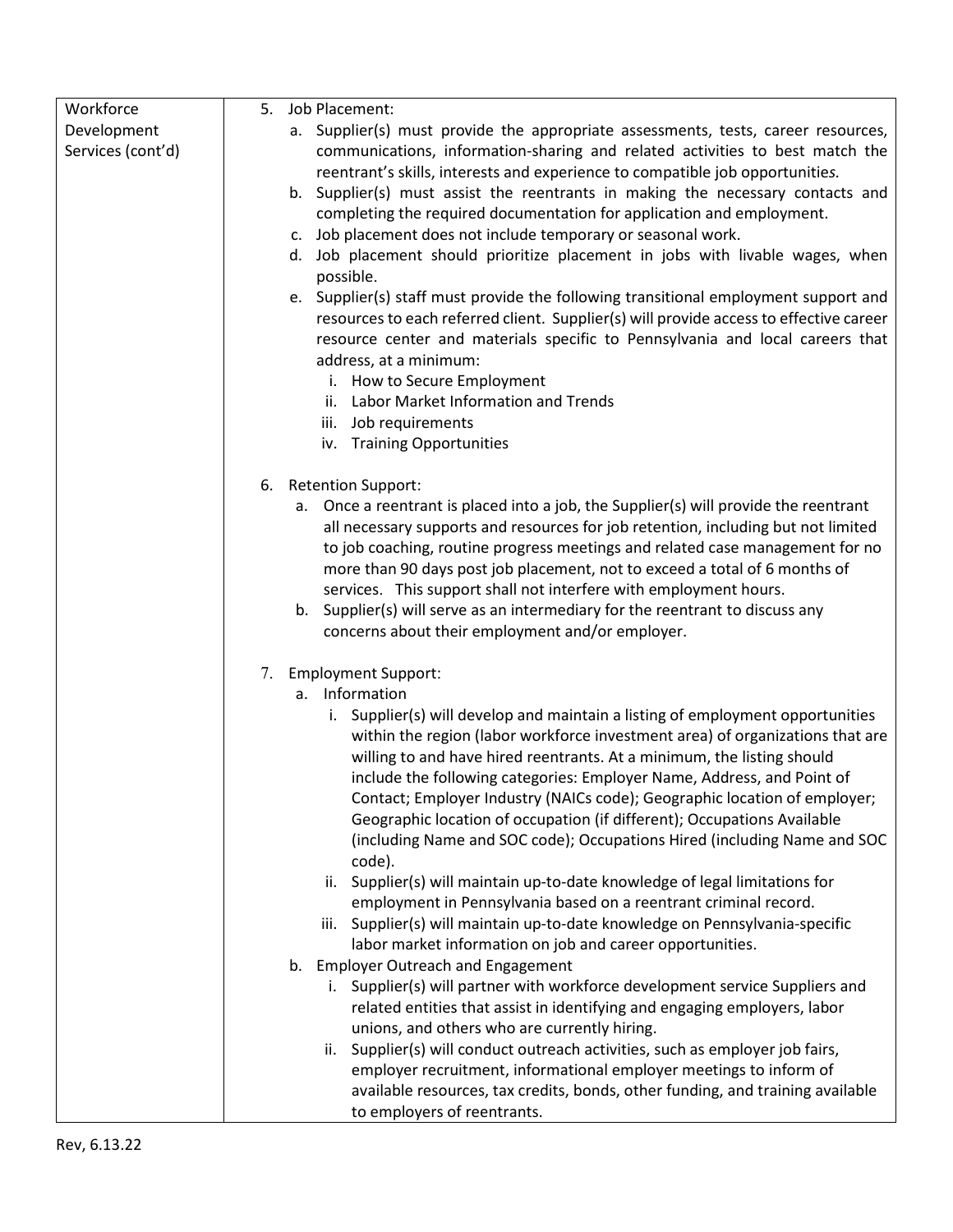| Workforce         | c. Employer Support                                                                         |
|-------------------|---------------------------------------------------------------------------------------------|
| Development       | i. Suppliers will serve as an intermediary for the employers to discuss any                 |
| Services (cont'd) | concerns about the employees; and,                                                          |
|                   | ii. Supplier(s) will conduct ongoing informational meetings and necessary                   |
|                   | communication with the employer to address performance and any                              |
|                   | concerns throughout the term of the program.                                                |
|                   | d. Educational & Vocational Training Opportunities:                                         |
|                   | i. Supplier(s) will maintain a listing of regional resources for educational                |
|                   | improvement. They will coordinate opportunities for reentrants with an                      |
|                   | identified educational need. This may include referrals to General                          |
|                   | Equivalency Diploma (GED)/Adult Basic Education (ABE)/English as a Second                   |
|                   | Language (ESL) classes, assistance with funding options, and coordination of                |
|                   | additional educational services.                                                            |
|                   | ii. Supplier(s) will maintain a listing of regional resources for vocational                |
|                   | improvement. They will coordinate opportunities for reentrants with an                      |
|                   | identified vocational need and desire. This may include referrals to classes,               |
|                   | assistance with funding options, and coordination of additional vocational                  |
|                   | services.                                                                                   |
|                   |                                                                                             |
|                   | Service-Specific Case File and Data Collection Requirements<br>Е.                           |
|                   | In addition to the items noted in the Service Delivery section above, case files shall also |
|                   | contain Employment Verification Forms.                                                      |
|                   |                                                                                             |
|                   | Service-Specific Outcomes-Based Incentives<br>F.                                            |
|                   | Supplier will receive payment for the following outcomes:                                   |
|                   | Job Placement Incentive (not applicable for placement with temporary employment<br>1.       |
|                   | agencies)                                                                                   |
|                   | <b>Employment Longevity Incentive</b><br>2.                                                 |
|                   |                                                                                             |
|                   |                                                                                             |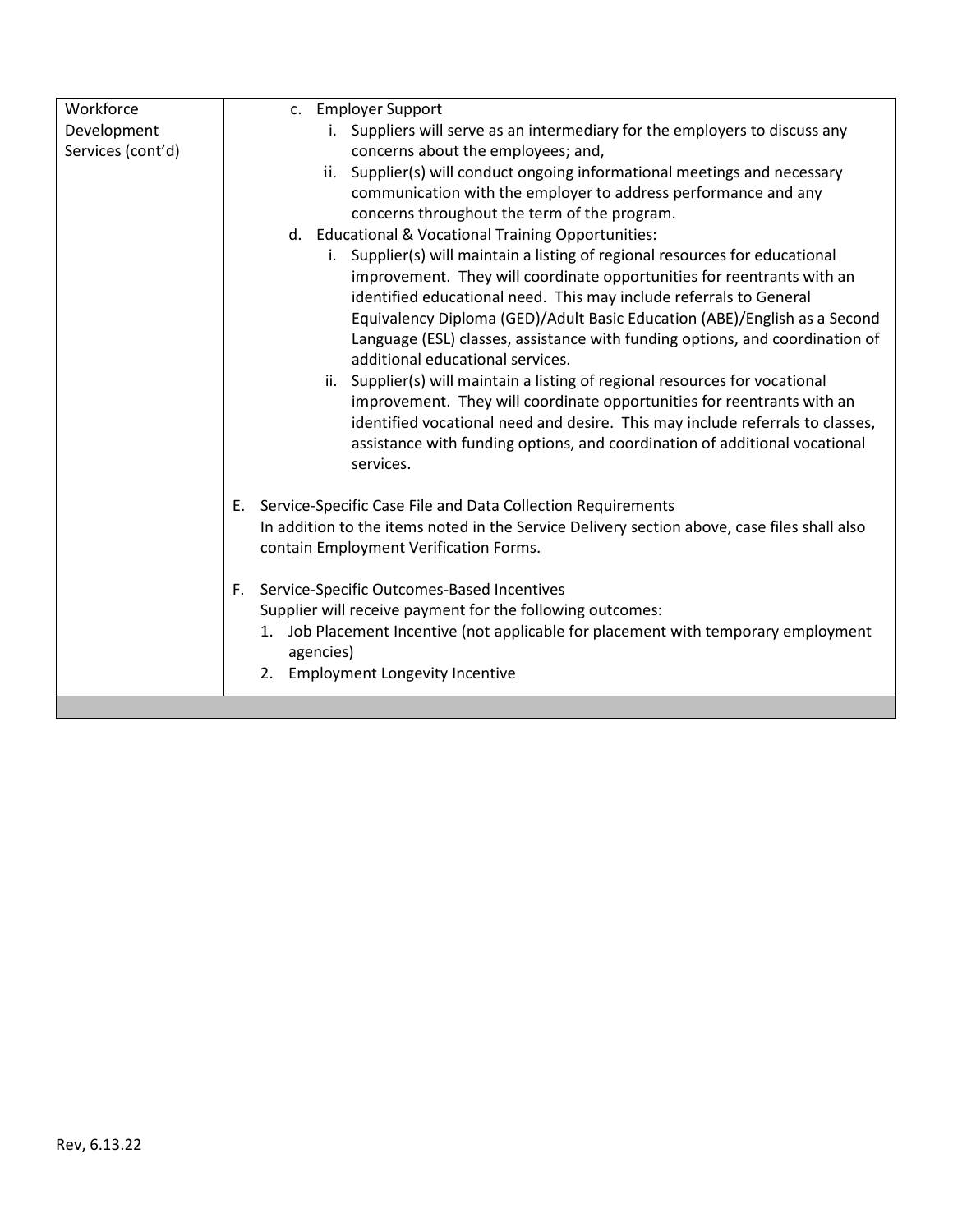| <b>SERVICE CATEGORY/</b> | <b>SERVICE CATEGORY REQUIREMENTS</b>                                                                                                                           |
|--------------------------|----------------------------------------------------------------------------------------------------------------------------------------------------------------|
| <b>COMMODITY CODE</b>    |                                                                                                                                                                |
| <b>Family</b>            | A. Scope of Services                                                                                                                                           |
| Reunification            | Supplier(s) will provide family reunification services in clinical and non-clinical settings,                                                                  |
| <b>Services</b>          | that help to address the impact of a reentrant's incarceration on the family. Programming                                                                      |
| 85911003-ITQ-355         | shall address areas including, but not limited to, effective communication strategies,                                                                         |
|                          | identification of reasonable expectations, establishing pro-social goals, breaking the cycle                                                                   |
|                          | of incarceration and truancy, etc.                                                                                                                             |
|                          |                                                                                                                                                                |
|                          | <b>Duration of Services</b><br>B.                                                                                                                              |
|                          | Eligibility for funding of services expires six (6) months from the approved referral<br>1.                                                                    |
|                          | date.                                                                                                                                                          |
|                          | The length of the program, within the maximum eligibility, shall be determined by the<br>2.                                                                    |
|                          | supplier based on the reentrant's identified risks and needs.                                                                                                  |
|                          | 3. A reentrant may receive an additional referral for services if the need arises, but only                                                                    |
|                          | with the approval of the DOC.                                                                                                                                  |
|                          | Service-Specific Supplier Qualifications<br>C.                                                                                                                 |
|                          | 1. Counseling services must be provided by staff holding a license as a LSW/LCSW                                                                               |
|                          | (licensed social worker), LMFT (licensed marriage and family therapist) or LPC                                                                                 |
|                          | (licensed professional counselor). Licensure by the PA Board of Social Workers,                                                                                |
|                          | Marriage & Family Therapists and Professional Counselors must be current and in                                                                                |
|                          | good standing.                                                                                                                                                 |
|                          |                                                                                                                                                                |
|                          | D. Delivery of Services                                                                                                                                        |
|                          | 1. Programming shall address areas including, but not limited to, effective                                                                                    |
|                          | communication strategies, identification of reasonable expectations, establishing pro-                                                                         |
|                          | social goals, and breaking the cycle of incarceration.                                                                                                         |
|                          | The program must be able to work with diverse family and pro-social support<br>2.                                                                              |
|                          | situations including but not limited to, single parent or grandparent-led households,                                                                          |
|                          | custodial friends/family, foster care situations, extended family members, same sex,                                                                           |
|                          | multiracial, blended, related/non-related family units, and child-free environments.                                                                           |
|                          |                                                                                                                                                                |
|                          | Evaluation:<br>3.                                                                                                                                              |
|                          | a. An evaluation, which shall include a review and consideration of reentrant family                                                                           |
|                          | history, supports and needs, shall be conducted within the first seven (7) days of                                                                             |
|                          | placement for each reentrant and their family to determine risks, needs,                                                                                       |
|                          | strengths and level of motivation.                                                                                                                             |
|                          | b. At the conclusion of the evaluation, an individualized treatment program shall be                                                                           |
|                          | developed for each reentrant to determine whether placement in services is<br>appropriate and what services shall be provided. These services shall not exceed |
|                          | six (6) months in duration without sufficient justification and approval by                                                                                    |
|                          | DOC/Parole.                                                                                                                                                    |
|                          |                                                                                                                                                                |
|                          | 4. Reentrant/Family Education and Support Services:                                                                                                            |
|                          | a. General education and support services shall be provided to reentrants and family                                                                           |
|                          | members. Services and groups must be provided by facilitators trained in, at a                                                                                 |
|                          |                                                                                                                                                                |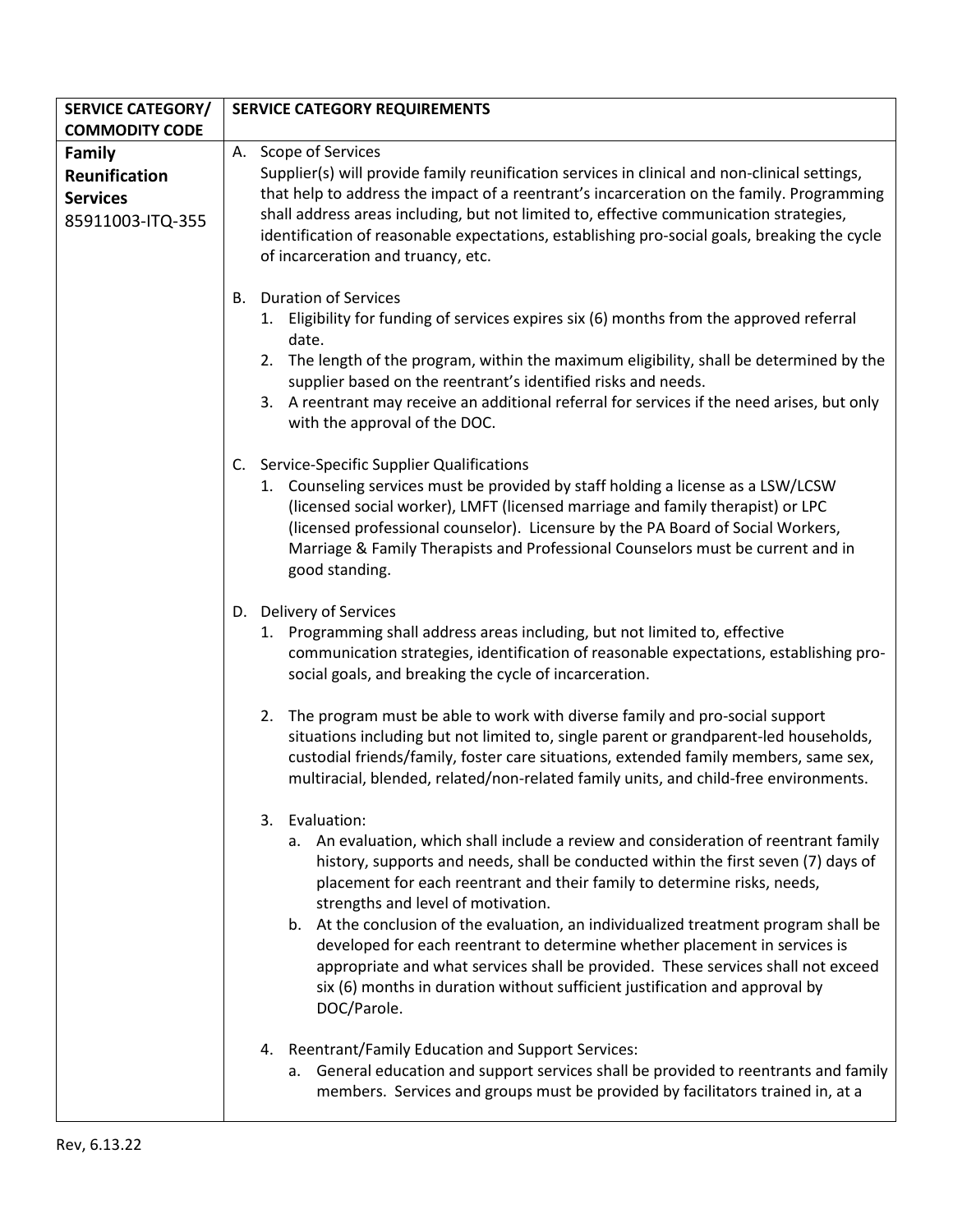| minimum, criminal justice, group dynamics and cognitive behavioral<br><b>Family Reunification</b><br>Services (cont'd)<br>interventions. Support services may include the following:<br>b. Education sessions - designed to inform reentrants and family members about<br>challenges families may face in the reunification process, as well as coping<br>mechanisms for addressing these challenges<br>c. Parenting classes - an evidence based, parent-training program designed for<br>criminal justice involved parents that incorporates cognitive-behavioral<br>techniques.<br>d. Reentrant support groups - conducted by a trained facilitator, these groups will<br>provide a safe place for reentrants to learn about the impact of their return on<br>the family dynamic, as well as to provide and receive support from fellow<br>reentrants regarding family reunification.<br>e. Family support groups - conducted by a trained facilitator, these groups will<br>provide a safe place for family members to learn about the impact of the<br>reentrant's return on family dynamics, as well as to provide and receive support<br>from other families in the reunification process.<br>Reentrant/Family Counseling:<br>5.<br>Counseling sessions will focus on addressing specific needs of the reentrant and<br>family during the reunification period. Counseling services must be provided by<br>staff holding a license as a LSW/LCSW (licensed social worker), LMFT (licensed<br>marriage and family therapist) or LPC (licensed professional counselor). Licensure<br>by the PA Board of Social Workers, Marriage & Family Therapists and Professional<br>Counselors must be current and in good standing. Counseling sessions may be<br>provided to the reentrant or family members individually, or as a family<br>counseling session. |  |  |
|-------------------------------------------------------------------------------------------------------------------------------------------------------------------------------------------------------------------------------------------------------------------------------------------------------------------------------------------------------------------------------------------------------------------------------------------------------------------------------------------------------------------------------------------------------------------------------------------------------------------------------------------------------------------------------------------------------------------------------------------------------------------------------------------------------------------------------------------------------------------------------------------------------------------------------------------------------------------------------------------------------------------------------------------------------------------------------------------------------------------------------------------------------------------------------------------------------------------------------------------------------------------------------------------------------------------------------------------------------------------------------------------------------------------------------------------------------------------------------------------------------------------------------------------------------------------------------------------------------------------------------------------------------------------------------------------------------------------------------------------------------------------------------------------------------------------------------------------------------------|--|--|
|                                                                                                                                                                                                                                                                                                                                                                                                                                                                                                                                                                                                                                                                                                                                                                                                                                                                                                                                                                                                                                                                                                                                                                                                                                                                                                                                                                                                                                                                                                                                                                                                                                                                                                                                                                                                                                                             |  |  |
|                                                                                                                                                                                                                                                                                                                                                                                                                                                                                                                                                                                                                                                                                                                                                                                                                                                                                                                                                                                                                                                                                                                                                                                                                                                                                                                                                                                                                                                                                                                                                                                                                                                                                                                                                                                                                                                             |  |  |
|                                                                                                                                                                                                                                                                                                                                                                                                                                                                                                                                                                                                                                                                                                                                                                                                                                                                                                                                                                                                                                                                                                                                                                                                                                                                                                                                                                                                                                                                                                                                                                                                                                                                                                                                                                                                                                                             |  |  |
|                                                                                                                                                                                                                                                                                                                                                                                                                                                                                                                                                                                                                                                                                                                                                                                                                                                                                                                                                                                                                                                                                                                                                                                                                                                                                                                                                                                                                                                                                                                                                                                                                                                                                                                                                                                                                                                             |  |  |
|                                                                                                                                                                                                                                                                                                                                                                                                                                                                                                                                                                                                                                                                                                                                                                                                                                                                                                                                                                                                                                                                                                                                                                                                                                                                                                                                                                                                                                                                                                                                                                                                                                                                                                                                                                                                                                                             |  |  |
|                                                                                                                                                                                                                                                                                                                                                                                                                                                                                                                                                                                                                                                                                                                                                                                                                                                                                                                                                                                                                                                                                                                                                                                                                                                                                                                                                                                                                                                                                                                                                                                                                                                                                                                                                                                                                                                             |  |  |
|                                                                                                                                                                                                                                                                                                                                                                                                                                                                                                                                                                                                                                                                                                                                                                                                                                                                                                                                                                                                                                                                                                                                                                                                                                                                                                                                                                                                                                                                                                                                                                                                                                                                                                                                                                                                                                                             |  |  |
|                                                                                                                                                                                                                                                                                                                                                                                                                                                                                                                                                                                                                                                                                                                                                                                                                                                                                                                                                                                                                                                                                                                                                                                                                                                                                                                                                                                                                                                                                                                                                                                                                                                                                                                                                                                                                                                             |  |  |
|                                                                                                                                                                                                                                                                                                                                                                                                                                                                                                                                                                                                                                                                                                                                                                                                                                                                                                                                                                                                                                                                                                                                                                                                                                                                                                                                                                                                                                                                                                                                                                                                                                                                                                                                                                                                                                                             |  |  |
|                                                                                                                                                                                                                                                                                                                                                                                                                                                                                                                                                                                                                                                                                                                                                                                                                                                                                                                                                                                                                                                                                                                                                                                                                                                                                                                                                                                                                                                                                                                                                                                                                                                                                                                                                                                                                                                             |  |  |
|                                                                                                                                                                                                                                                                                                                                                                                                                                                                                                                                                                                                                                                                                                                                                                                                                                                                                                                                                                                                                                                                                                                                                                                                                                                                                                                                                                                                                                                                                                                                                                                                                                                                                                                                                                                                                                                             |  |  |
|                                                                                                                                                                                                                                                                                                                                                                                                                                                                                                                                                                                                                                                                                                                                                                                                                                                                                                                                                                                                                                                                                                                                                                                                                                                                                                                                                                                                                                                                                                                                                                                                                                                                                                                                                                                                                                                             |  |  |
|                                                                                                                                                                                                                                                                                                                                                                                                                                                                                                                                                                                                                                                                                                                                                                                                                                                                                                                                                                                                                                                                                                                                                                                                                                                                                                                                                                                                                                                                                                                                                                                                                                                                                                                                                                                                                                                             |  |  |
|                                                                                                                                                                                                                                                                                                                                                                                                                                                                                                                                                                                                                                                                                                                                                                                                                                                                                                                                                                                                                                                                                                                                                                                                                                                                                                                                                                                                                                                                                                                                                                                                                                                                                                                                                                                                                                                             |  |  |
|                                                                                                                                                                                                                                                                                                                                                                                                                                                                                                                                                                                                                                                                                                                                                                                                                                                                                                                                                                                                                                                                                                                                                                                                                                                                                                                                                                                                                                                                                                                                                                                                                                                                                                                                                                                                                                                             |  |  |
|                                                                                                                                                                                                                                                                                                                                                                                                                                                                                                                                                                                                                                                                                                                                                                                                                                                                                                                                                                                                                                                                                                                                                                                                                                                                                                                                                                                                                                                                                                                                                                                                                                                                                                                                                                                                                                                             |  |  |
|                                                                                                                                                                                                                                                                                                                                                                                                                                                                                                                                                                                                                                                                                                                                                                                                                                                                                                                                                                                                                                                                                                                                                                                                                                                                                                                                                                                                                                                                                                                                                                                                                                                                                                                                                                                                                                                             |  |  |
|                                                                                                                                                                                                                                                                                                                                                                                                                                                                                                                                                                                                                                                                                                                                                                                                                                                                                                                                                                                                                                                                                                                                                                                                                                                                                                                                                                                                                                                                                                                                                                                                                                                                                                                                                                                                                                                             |  |  |
|                                                                                                                                                                                                                                                                                                                                                                                                                                                                                                                                                                                                                                                                                                                                                                                                                                                                                                                                                                                                                                                                                                                                                                                                                                                                                                                                                                                                                                                                                                                                                                                                                                                                                                                                                                                                                                                             |  |  |
|                                                                                                                                                                                                                                                                                                                                                                                                                                                                                                                                                                                                                                                                                                                                                                                                                                                                                                                                                                                                                                                                                                                                                                                                                                                                                                                                                                                                                                                                                                                                                                                                                                                                                                                                                                                                                                                             |  |  |
|                                                                                                                                                                                                                                                                                                                                                                                                                                                                                                                                                                                                                                                                                                                                                                                                                                                                                                                                                                                                                                                                                                                                                                                                                                                                                                                                                                                                                                                                                                                                                                                                                                                                                                                                                                                                                                                             |  |  |
|                                                                                                                                                                                                                                                                                                                                                                                                                                                                                                                                                                                                                                                                                                                                                                                                                                                                                                                                                                                                                                                                                                                                                                                                                                                                                                                                                                                                                                                                                                                                                                                                                                                                                                                                                                                                                                                             |  |  |
|                                                                                                                                                                                                                                                                                                                                                                                                                                                                                                                                                                                                                                                                                                                                                                                                                                                                                                                                                                                                                                                                                                                                                                                                                                                                                                                                                                                                                                                                                                                                                                                                                                                                                                                                                                                                                                                             |  |  |
|                                                                                                                                                                                                                                                                                                                                                                                                                                                                                                                                                                                                                                                                                                                                                                                                                                                                                                                                                                                                                                                                                                                                                                                                                                                                                                                                                                                                                                                                                                                                                                                                                                                                                                                                                                                                                                                             |  |  |
|                                                                                                                                                                                                                                                                                                                                                                                                                                                                                                                                                                                                                                                                                                                                                                                                                                                                                                                                                                                                                                                                                                                                                                                                                                                                                                                                                                                                                                                                                                                                                                                                                                                                                                                                                                                                                                                             |  |  |
|                                                                                                                                                                                                                                                                                                                                                                                                                                                                                                                                                                                                                                                                                                                                                                                                                                                                                                                                                                                                                                                                                                                                                                                                                                                                                                                                                                                                                                                                                                                                                                                                                                                                                                                                                                                                                                                             |  |  |
|                                                                                                                                                                                                                                                                                                                                                                                                                                                                                                                                                                                                                                                                                                                                                                                                                                                                                                                                                                                                                                                                                                                                                                                                                                                                                                                                                                                                                                                                                                                                                                                                                                                                                                                                                                                                                                                             |  |  |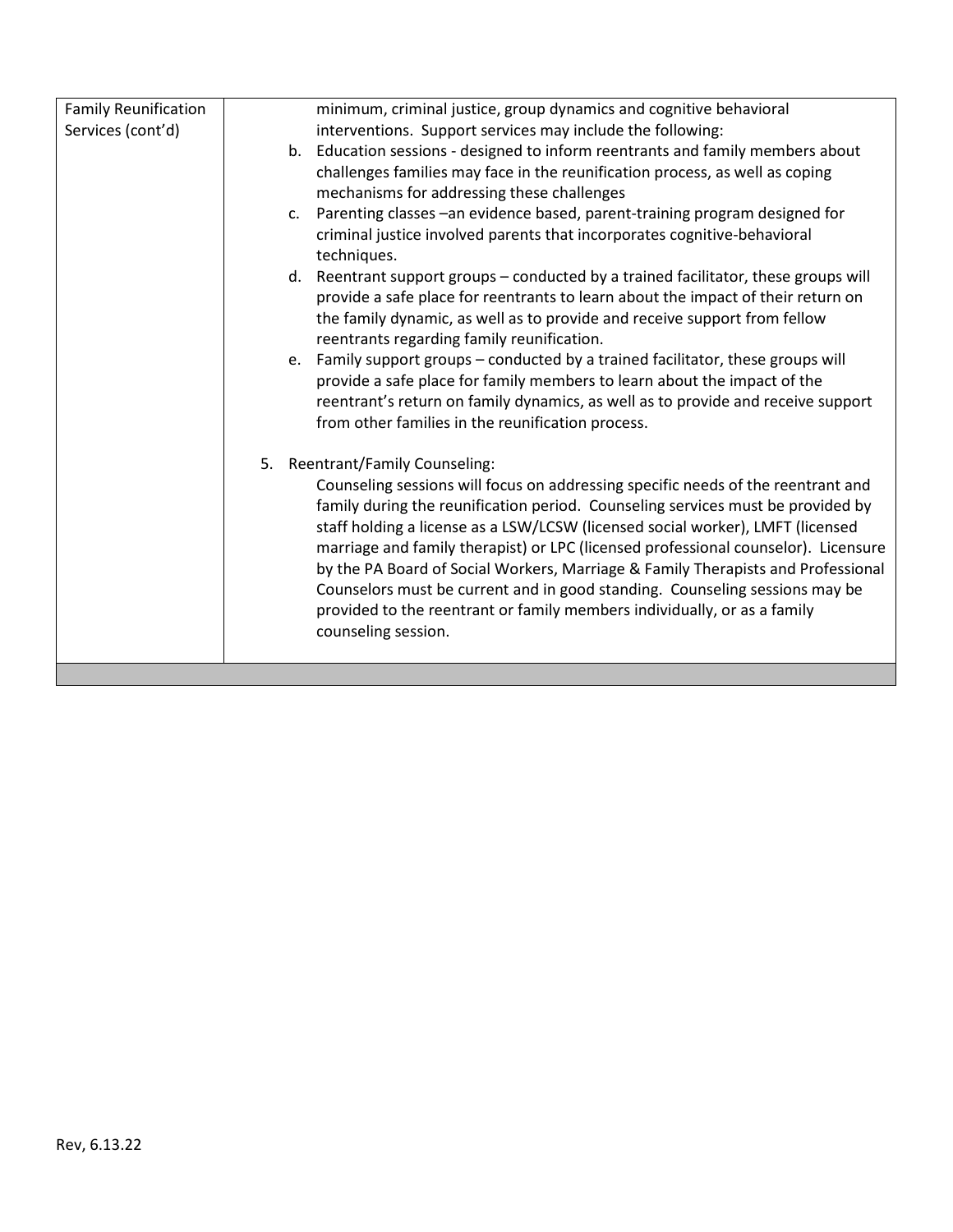| <b>SERVICE CATEGORY/</b> | <b>SERVICE CATEGORY REQUIREMENTS</b>                                                                                                                                      |
|--------------------------|---------------------------------------------------------------------------------------------------------------------------------------------------------------------------|
| <b>COMMODITY CODE</b>    |                                                                                                                                                                           |
| <b>Substance Use</b>     | A. Scope of Services                                                                                                                                                      |
| Disorder (SUD)           | Suppliers will provide services to reentrants with a recent history of problematic alcohol                                                                                |
| <b>Services</b>          | or drug use where outpatient treatment is the appropriate level of care. This                                                                                             |
| 85920000-ITQ-356         | programming must focus upon Assessment, Group Therapy and Individual Counseling                                                                                           |
|                          | that is based upon Cognitive Behavioral (CBT) and/or Motivational Enhancement Therapy                                                                                     |
|                          | (MET).                                                                                                                                                                    |
|                          | <b>Duration of Services</b><br>В.                                                                                                                                         |
|                          | 1. Eligibility for funding of services expires when alternate funding is obtained, up to one                                                                              |
|                          | (1) year from the approved referral date.                                                                                                                                 |
|                          | 2. The length of the program, within the maximum eligibility, shall be determined by the                                                                                  |
|                          | supplier based on the reentrant's identified risk and needs.                                                                                                              |
|                          | 3. A reentrant may receive an additional referral for services if the need arises, but only                                                                               |
|                          | with the approval of the DOC.                                                                                                                                             |
|                          |                                                                                                                                                                           |
|                          | C. Service-Specific Supplier Qualifications                                                                                                                               |
|                          | 1. Supplier(s) must have a current, valid license to provide intensive outpatient and/or<br>outpatient drug and alcohol treatment from the Department of Drug and Alcohol |
|                          | Programs (DDAP).                                                                                                                                                          |
|                          |                                                                                                                                                                           |
|                          | 2. All staff that will be delivering services under this contract must meet all DDAP                                                                                      |
|                          | qualifications for such.                                                                                                                                                  |
|                          |                                                                                                                                                                           |
|                          | 3. If providing MAT treatment, DDAP licensure and CARF (Commission on Accreditation                                                                                       |
|                          | of Rehabilitation Facilities) accreditation is required.                                                                                                                  |
|                          | D. Delivery of Services                                                                                                                                                   |
|                          | 1. Initial Interview & Assessment                                                                                                                                         |
|                          | a. Suppliers must conduct an initial screening assessment of the reentrant to                                                                                             |
|                          | determine reentrants needs. If a need is identified, the supplier must complete                                                                                           |
|                          | the American Society Addiction Medicine (ASAM) to determine level of care.                                                                                                |
|                          | Both shall be completed within the first seven (7) calendar days of reentrant                                                                                             |
|                          | contact.                                                                                                                                                                  |
|                          | b. The results of this assessment must be incorporated into a treatment plan that                                                                                         |
|                          | will be jointly formulated by the reentrant and his/her case manager. The results                                                                                         |
|                          | of this assessment will identify:<br>Risk factors for recidivism<br>i.                                                                                                    |
|                          | ii. Needs factors with focus on criminogenic needs                                                                                                                        |
|                          | iii. Responsivity factors (motivation, IQ/education/literacy, personality, mental                                                                                         |
|                          | health)                                                                                                                                                                   |
|                          | Results of assessment will drive individualized treatment plans. If the assessment<br>c.                                                                                  |
|                          | indicates a need for programming outside of the contracted services under this                                                                                            |
|                          | ITQ, then the Supplier(s) will make a referral to the DOC for appropriate                                                                                                 |
|                          | placement into services (e.g. inpatient or detox).                                                                                                                        |
|                          |                                                                                                                                                                           |
|                          | <b>Treatment Plans and Goals</b><br>2.                                                                                                                                    |
|                          |                                                                                                                                                                           |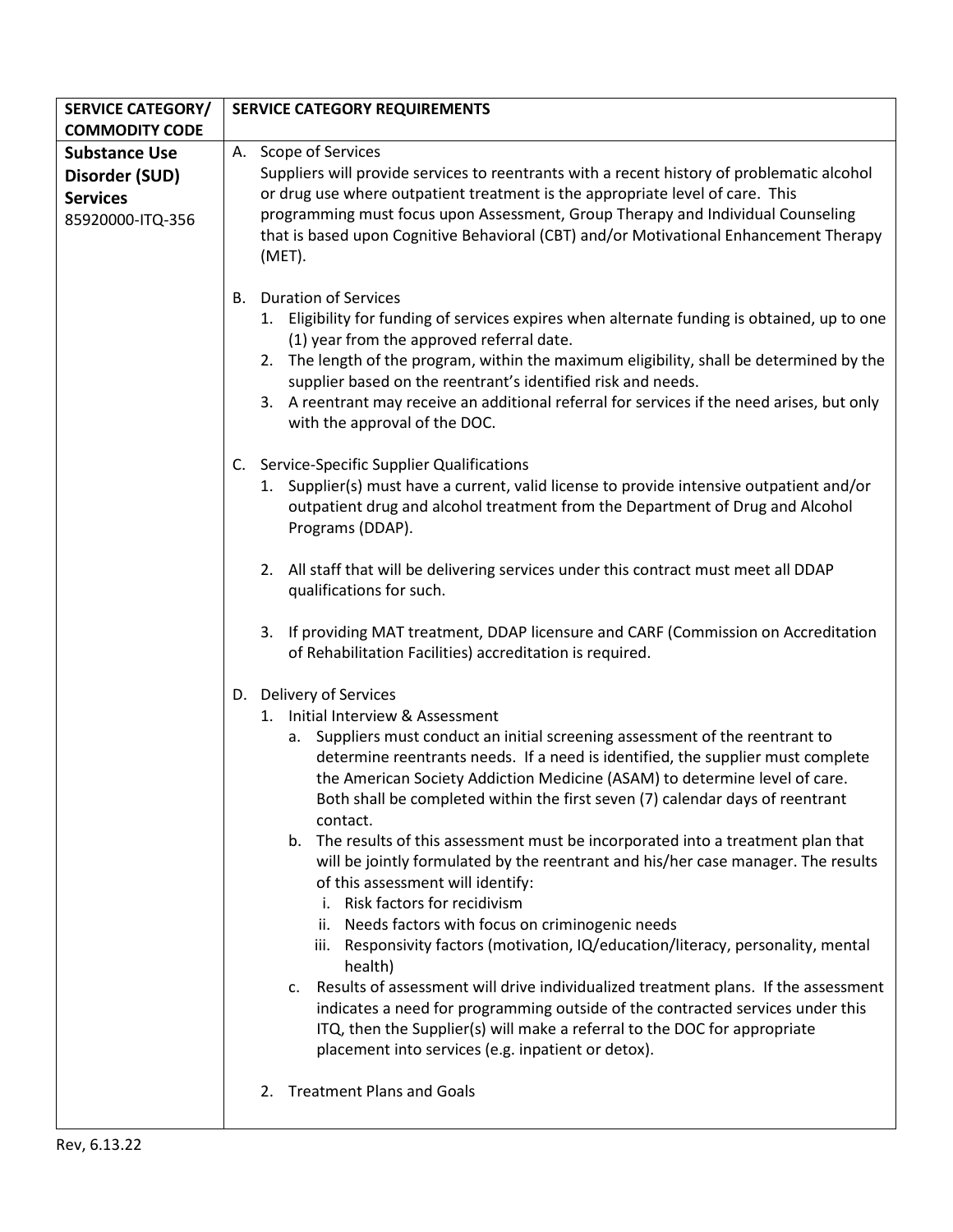| Substance Use     | Based on the results of the risk and needs assessments, a treatment plan will be<br>a. |
|-------------------|----------------------------------------------------------------------------------------|
| Disorder (SUD)    | jointly formulated by the reentrant and his/her counselor. Treatment plans will        |
| Services (cont'd) | address the assessed treatment needs of the reentrant in the treatment process,        |
|                   | as well as goal setting and time frames for goal completion. If other needs are        |
|                   | identified, in addition to SUD-related issues, treatment plans may require the         |
|                   | reentrant to address needs identified as a result of comprehensive assessment,         |
|                   | such as:                                                                               |
|                   | i. Stress/conflict and anger management                                                |
|                   | Dealing with authority and aggression<br>ii.                                           |
|                   | Life skills training<br>iii.                                                           |
|                   | iv. Family and interpersonal relationships/communication                               |
|                   | v. Educational, vocational/employment-related issues                                   |
|                   | b. These non-SUD needs should be communicated with the supervising agency              |
|                   | (DOC) for referral to appropriate services.                                            |
|                   | c. Treatment goals shall recognize the presence of physical and/or mental              |
|                   | limitations and be formulated accordingly, e.g., the reentrant's progress is based     |
|                   | on his/her ability rather than established criteria.                                   |
|                   | Supplier(s) will review all treatment plans and documents, at minimum, on a<br>d.      |
|                   | monthly basis to assess the reentrant's progress in meeting his or her treatment       |
|                   | goals.                                                                                 |
|                   | e. Treatment plans will be updated as needed in accordance with DDAP                   |
|                   | requirements.                                                                          |
|                   |                                                                                        |
|                   | 3. Treatment Methods                                                                   |
|                   | a. Supplier(s) will be capable of providing structured, open-ended, evidence-based     |
|                   | cognitive behavioral interventions that will be utilized at all times in the           |
|                   | treatment process and will include cognitive behavioral strategies that assist the     |
|                   | individual in:                                                                         |
|                   | i. Challenging dysfunctional and self-defeating thoughts                               |
|                   | Changing criminal thinking, attitudes, and behaviors to healthier, pro-social<br>ii.   |
|                   | ways of thinking, acting, and viewing the world                                        |
|                   | iii. Developing and utilizing appropriate problem solving and coping skills            |
|                   | iv. Avoiding relapse into former self-defeating and maladaptive patterns of            |
|                   | behavior (relapse prevention)                                                          |
|                   | v. Supporting Medication Assisted Treatment options and provide referrals if           |
|                   | needed for treatment.                                                                  |
|                   | A Motivational Enhancement model will be utilized to assist and encourage the<br>b.    |
|                   | reentrant in the process of treatment readiness and in making positive cognitive       |
|                   | and behavioral changes. A non-confrontational approach to treatment will be            |
|                   | utilized at all times, i.e., confrontational therapy methods and/or coercive           |
|                   | treatment approaches of any type will not be utilized in the treatment of              |
|                   | reentrants.                                                                            |
|                   | c. All services provided shall be in compliance with the Department of Drug and        |
|                   | Alcohol Treatment Program (DDAP) regulations regarding capacity, duration and          |
|                   | facilitator-to-client ratio.                                                           |
|                   | The number of individual and group sessions will be based upon the reentrants<br>d.    |
|                   | assessed level of care and treatment methods. It is anticipated that the number        |
|                   | of sessions will decrease with overall treatment progress and reentrant goal           |
|                   | achievement.                                                                           |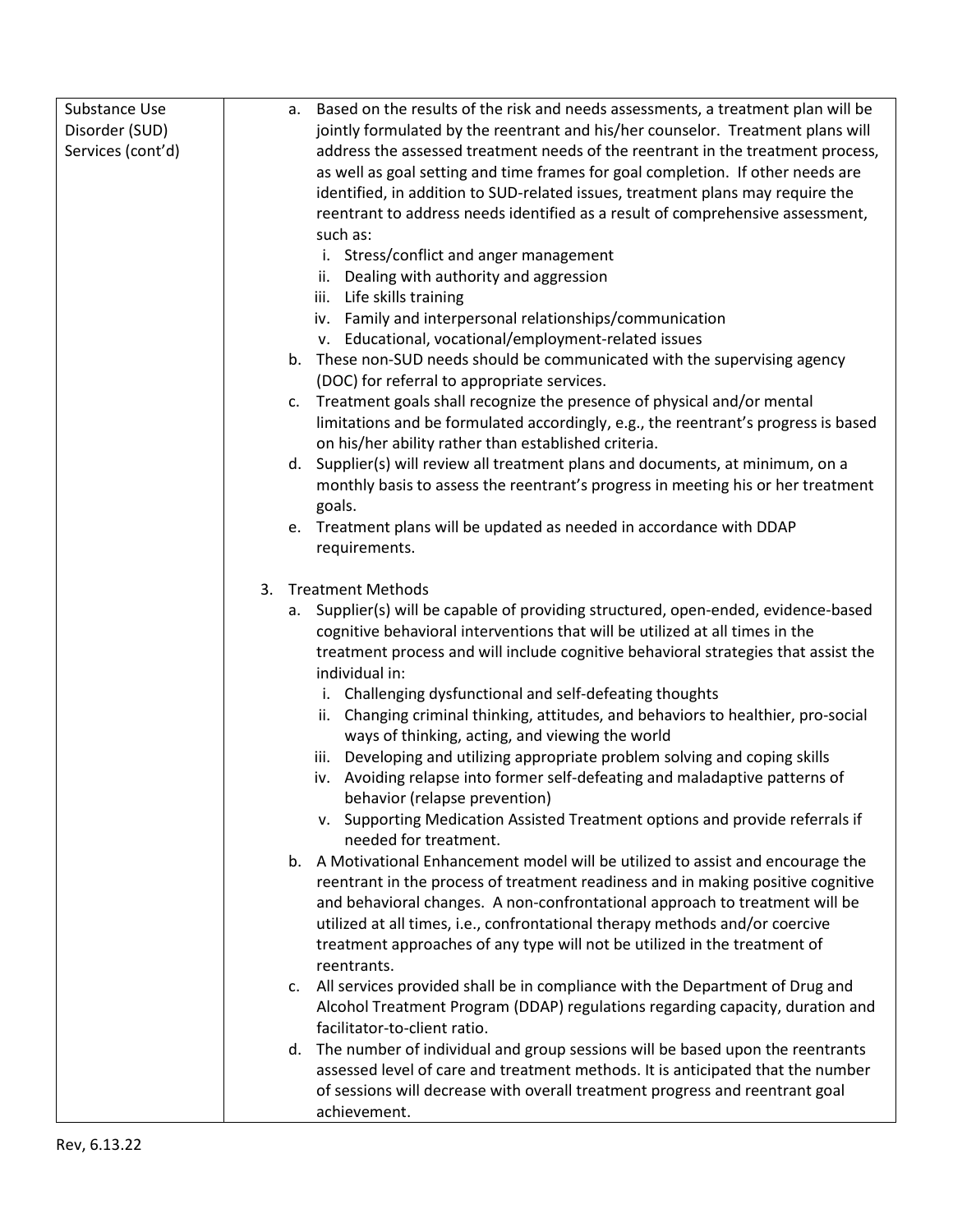| Substance Use     | i. Outpatient - one (1) to five (5) hours (combined individual and group                 |
|-------------------|------------------------------------------------------------------------------------------|
| Disorder (SUD)    | counseling) per week.                                                                    |
| Services (cont'd) | ii. Intensive Outpatient $-$ six (6) to ten (10) hours (combined individual and          |
|                   | group counseling) per week.                                                              |
|                   | e. A multidisciplinary approach to assessment and treatment must be utilized,            |
|                   | including but not limited to addressing physiological, psychological, spiritual,         |
|                   | educational, vocational, social, legal, community, family, parenting, and other          |
|                   | relationship issues/needs of the reentrant.                                              |
|                   | Programming will rely on demonstrated problem solving, role playing, and<br>f.           |
|                   | homework assignments to aid in identifying thinking errors, developing strategies        |
|                   | for dealing with strong emotions and stress, and alternatives to substance abuse.        |
|                   |                                                                                          |
|                   | Additional services will include but not be limited to the following:<br>4.              |
|                   | a. Referral to County and Community Resources                                            |
|                   | b. Aftercare Planning and Relapse Prevention                                             |
|                   | c. Referral to Residential and/or Detox Services, through non-DOC funding                |
|                   | (whenever possible).                                                                     |
|                   | d. Mental Health Treatment, if indicated and available;                                  |
|                   | e. Linkage to appropriate support services (self-help meetings, transportations          |
|                   | services, vocational services, healthcare referrals);                                    |
|                   | Follow-up<br>f.                                                                          |
|                   | They may also include the following services, if available:<br>g.                        |
|                   | Gender Specific Programming; and/or<br>i.                                                |
|                   | Community-Reintegration Planning.<br>ii.                                                 |
|                   |                                                                                          |
|                   | Participants shall be referred to both secular and non-secular self-help services.<br>5. |
|                   | Attendance or participation in self-help services is voluntary and should not be         |
|                   | mandated.                                                                                |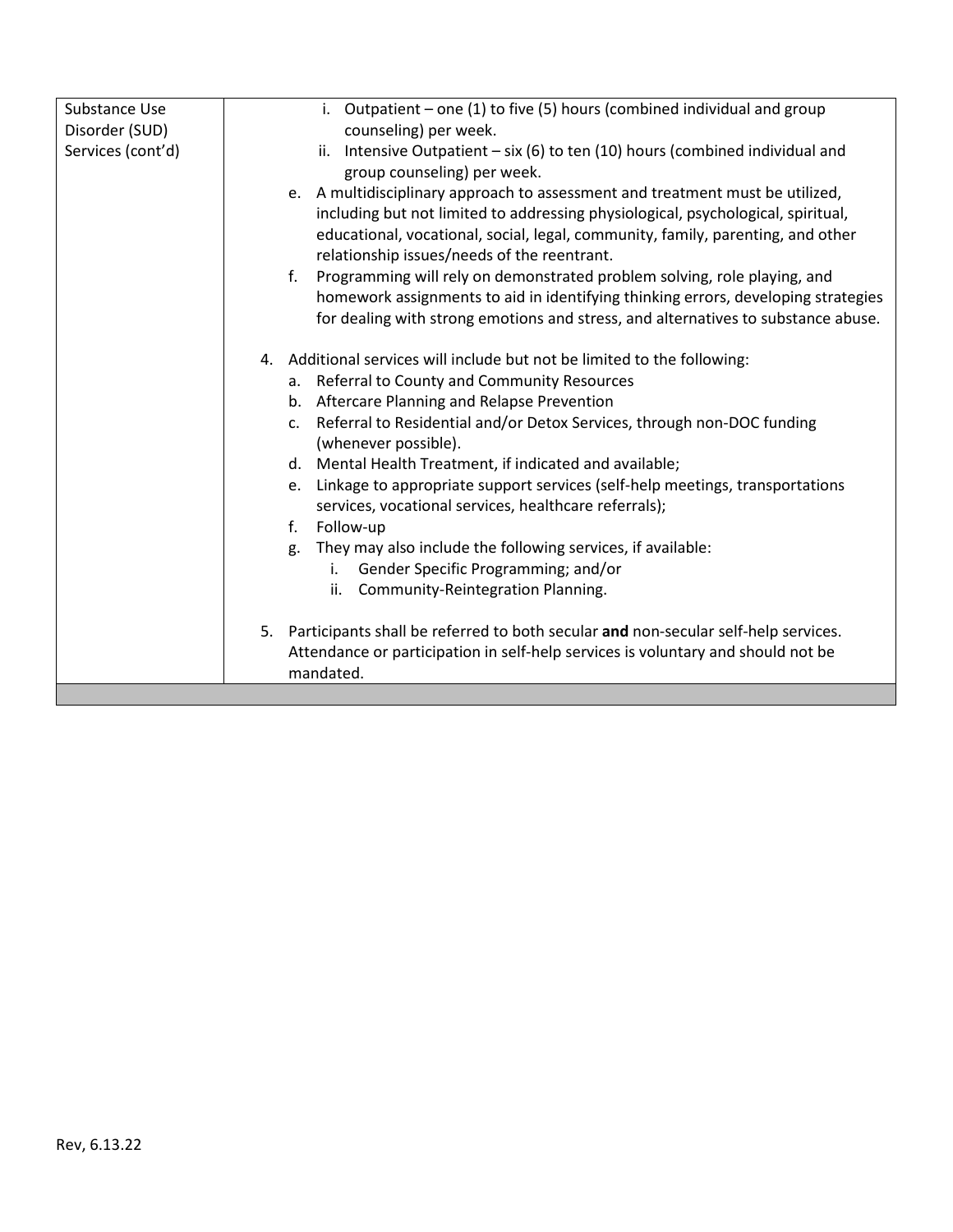| <b>SERVICE CATEGORY/</b> | <b>SERVICE CATEGORY REQUIREMENTS</b>                                                                                                                                |
|--------------------------|---------------------------------------------------------------------------------------------------------------------------------------------------------------------|
| <b>COMMODITY CODE</b>    |                                                                                                                                                                     |
| Cognitive                | Scope of Services<br>А.                                                                                                                                             |
| <b>Behavioral</b>        | Supplier(s) will provide individual and/or group programming that will utilize a Cognitive                                                                          |
| <b>Interventions</b>     | Behavioral Therapy Treatment model designed to target criminogenic needs and                                                                                        |
| 85911000-ITQ-357         | behaviors of reentrants, who are under supervision by the DOC, to address anti-social                                                                               |
|                          | behavior, personality, cognitions and associates, among others.                                                                                                     |
|                          | These services will be provided in a two-tier approach. One tier is for reentrants who                                                                              |
|                          | need a full duration of services to include group and/or individual sessions or both. The                                                                           |
|                          | second tier is for reentrants who may need a review of several selected components of                                                                               |
|                          | the delivered curriculum and/or limited individual sessions.                                                                                                        |
|                          |                                                                                                                                                                     |
|                          | B. Duration of Services:                                                                                                                                            |
|                          | 1. Eligibility for funding of services expires when alternate funding is obtained, up to one<br>(1) year from the approved referral date.                           |
|                          | 2. The length of the program, within the maximum eligibility, shall be determined by the<br>supplier based on the reentrant's identified risk and needs.            |
|                          | 3. A reentrant may receive an additional referral for services if the need arises, but only<br>with the approval of the DOC.                                        |
|                          | C. Service-Specific Supplier Qualifications                                                                                                                         |
|                          | 1. Supplier(s) will be qualified and approved to provide individual and/or open-ended                                                                               |
|                          | cognitive behavioral group programming. Programming may be an additional                                                                                            |
|                          | reinforcement of pro-social skills taught, practiced, and learned during previous                                                                                   |
|                          | institutional and/or community program settings.                                                                                                                    |
|                          | The supplier(s) must be certified and skilled to facilitate a validated cognitive<br>2.                                                                             |
|                          | behavioral evidenced-based curriculum proven to reduce recidivism.                                                                                                  |
|                          | a. This curriculum must specifically address the top four (4) criminogenic needs:                                                                                   |
|                          | anti-social personality, cognition, companions, and family and/or marital                                                                                           |
|                          | stressors.                                                                                                                                                          |
|                          | b. Certification shall be defined per the publisher's specific certification                                                                                        |
|                          | requirements for facilitating a given program and should be completed by any                                                                                        |
|                          | staff member providing the program or facilitating reentrant groups.                                                                                                |
|                          | c. Verification of certification and/or training must be provided to the DOC/Parole<br>upon application.                                                            |
|                          | The selected curriculum must be supplied and approved by DOC/PPB for approval<br>3.<br>upon application.                                                            |
|                          | The Supplier shall procure all training and/or licensing required per the publisher of<br>4.<br>the approved program for all staff who will facilitate the program. |
|                          | D. Delivery of Services                                                                                                                                             |
|                          | 1. All individual sessions will be a minimum of 50 minutes in length.                                                                                               |
|                          | The following will be the required expectation for group sessions:<br>2.                                                                                            |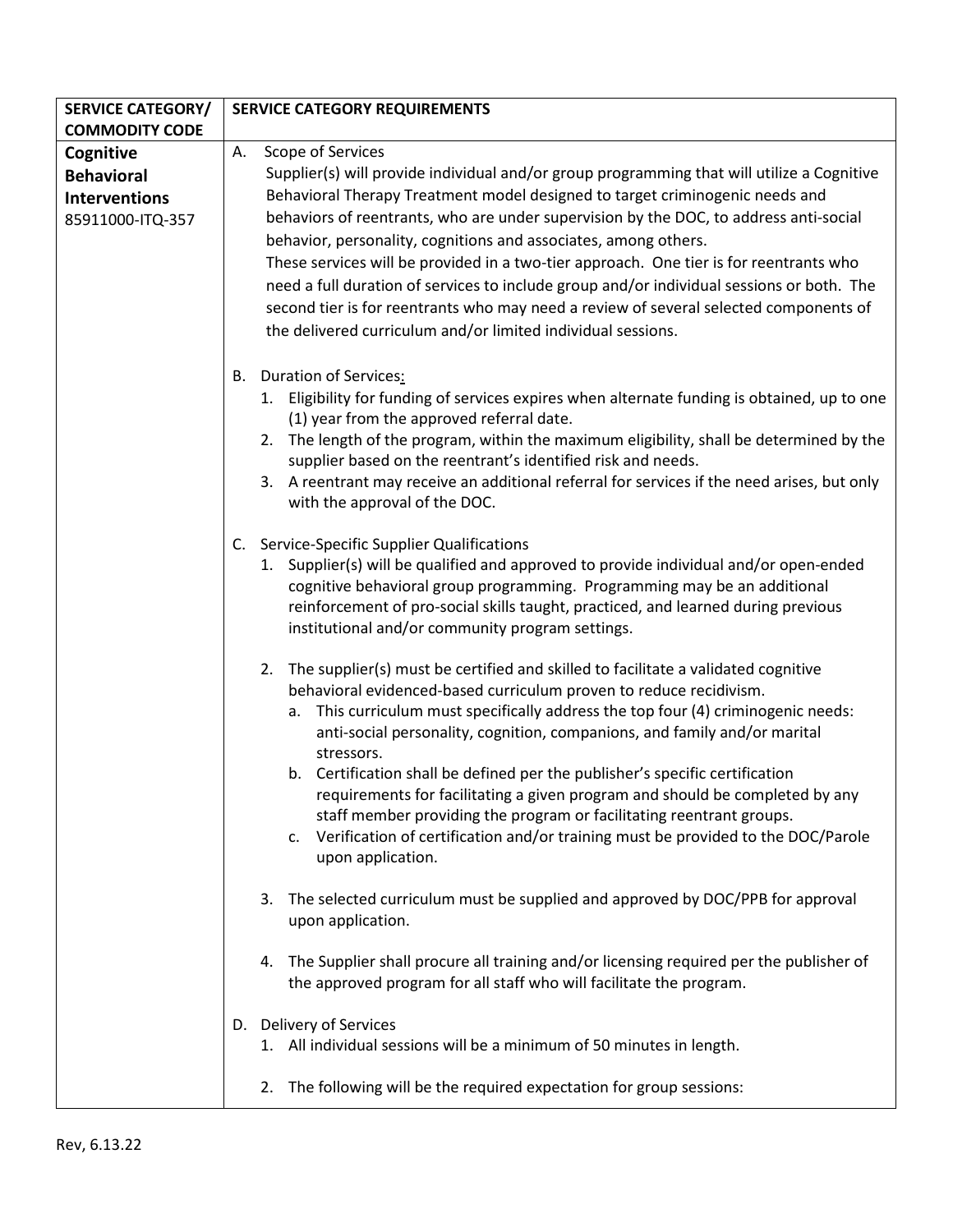| Cognitive Behavioral<br>Interventions | a. Group Sessions shall be between 1 hour $-1$ and $\frac{1}{2}$ hour in length with no more<br>than two sessions of the curriculum delivered per week.                                                             |
|---------------------------------------|---------------------------------------------------------------------------------------------------------------------------------------------------------------------------------------------------------------------|
| (cont'd)                              | b. No more than fifteen (15) reentrants will be placed into a group session.                                                                                                                                        |
|                                       | Each session will include role playing, directed skill practice, cognitive<br>$C_{\star}$                                                                                                                           |
|                                       | restructuring, and assigned/review of homework.                                                                                                                                                                     |
|                                       | d. Fidelity of the curriculum shall be followed when delivering the program.                                                                                                                                        |
|                                       | e. All group sessions will require each reentrant to sign in with their name and<br>parole/DOC number, unless facilitated virtually. In either instance,<br>documentation of participation shall be made available. |
|                                       | Low risk reentrants shall not be placed into groups with those assessed as<br>medium-high risk, regardless of referral source.                                                                                      |
|                                       |                                                                                                                                                                                                                     |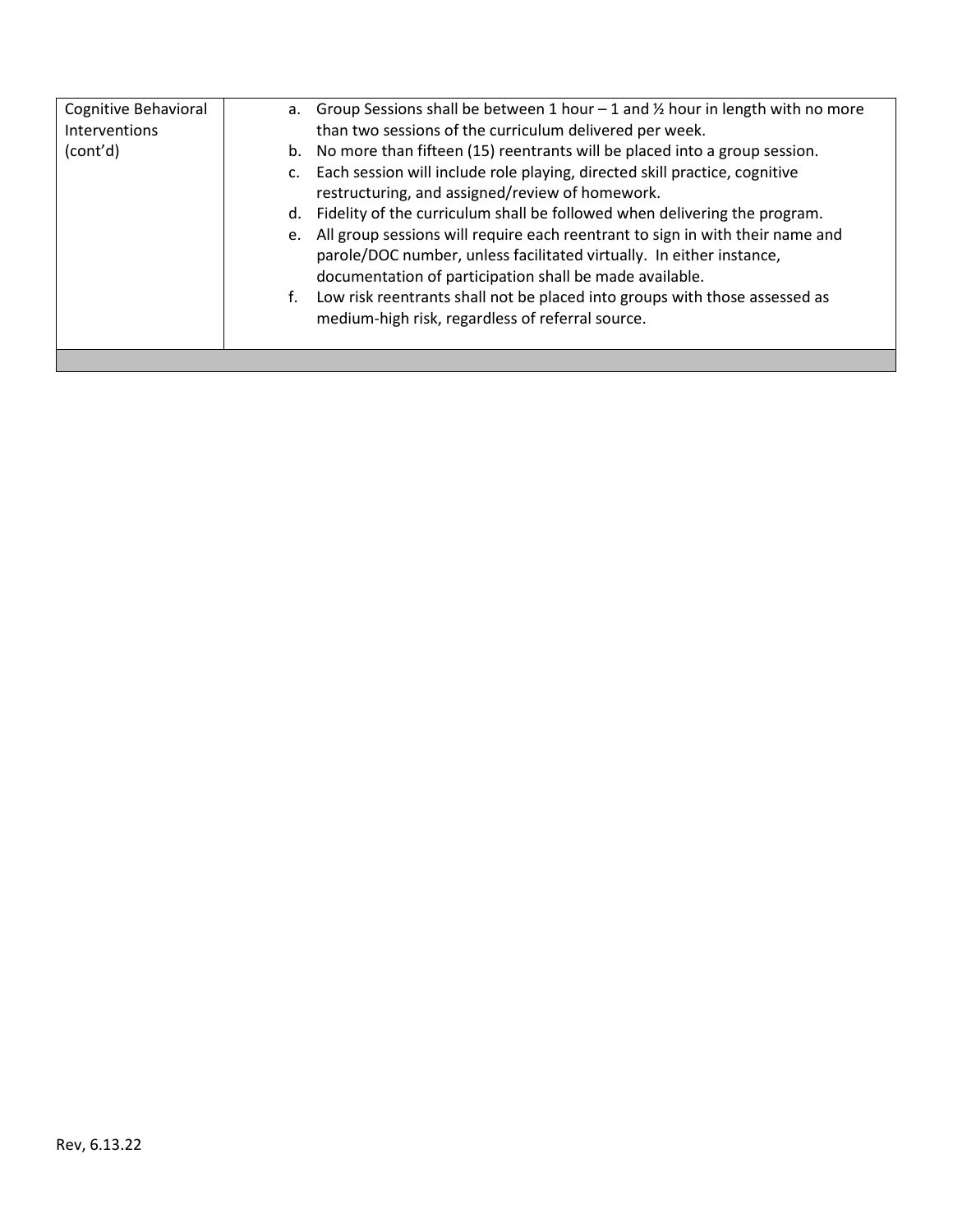| <b>SERVICE CATEGORY/</b>                   | <b>SERVICE CATEGORY REQUIREMENTS</b>                                                                                                                                                                                                                                                                                                                                                                                                                                                                                                                                                                                                                                                                                                                                                                                                                                               |
|--------------------------------------------|------------------------------------------------------------------------------------------------------------------------------------------------------------------------------------------------------------------------------------------------------------------------------------------------------------------------------------------------------------------------------------------------------------------------------------------------------------------------------------------------------------------------------------------------------------------------------------------------------------------------------------------------------------------------------------------------------------------------------------------------------------------------------------------------------------------------------------------------------------------------------------|
| <b>COMMODITY CODE</b>                      |                                                                                                                                                                                                                                                                                                                                                                                                                                                                                                                                                                                                                                                                                                                                                                                                                                                                                    |
| <b>Outpatient Mental</b>                   | A. Scope of Services                                                                                                                                                                                                                                                                                                                                                                                                                                                                                                                                                                                                                                                                                                                                                                                                                                                               |
| <b>Health Services</b><br>85910000-ITQ-358 | Supplier will provide outpatient mental health services to Serious Mentally III (SMI)<br>reentrants without medical insurance or funding, transitioning to the community. These<br>services provide treatment to reentrants with a current mental health diagnosis and<br>assure that the continuum of care is occurring at an appropriate level. A multi-<br>disciplinary approach to assessment and treatment must be utilized, including but not<br>limited to addressing physiological, psychological, spiritual, educational, vocational, social,<br>legal, community, family, parenting, and other relationship issues/needs of the reentrant.                                                                                                                                                                                                                               |
|                                            | <b>Duration of Services</b><br>В.<br>1. Eligibility for funding of services expires when alternate funding is obtained, up to one<br>(1) year from the approved referral date.<br>2. The length of the program, within the maximum eligibility, shall be determined by the<br>supplier based on the reentrant's identified risk and needs.<br>3. A reentrant may receive an additional referral for services if the need arises, but only<br>with the approval of the DOC.                                                                                                                                                                                                                                                                                                                                                                                                         |
|                                            | C. Service-Specific Supplier Qualifications<br>All Suppliers must comply with the following in order to qualify for provision of Mental<br>Health services:<br>1. All current standards for mental health care and psychological care in the community;<br>2. All current standards and guidelines as established by the American Psychological<br>Association;<br>3. The Mental Health Procedures Act;<br>PA Department of Human Services Office of Mental Health and Substance Abuse<br>4.<br>Services (OMHSAS) regulations; and<br>5. Act 52 of 1972 (i.e., the Professional Psychologists Practice Act) and all associated<br>regulations promulgated by the Pennsylvania State Board of Psychology.                                                                                                                                                                           |
|                                            | D. Delivery of Services<br>1. Based upon the reentrant's mental health diagnosis and their required needs in the<br>community, services are to be individualized and must focus on:<br>Assessment<br>a.<br>Case management<br>b.<br>Individual counseling<br>c.<br>Group therapy<br>d.<br>Medication compliance/medication adjustment<br>e.<br>Mental health education<br>f.<br>Permanent and or temporary employment disability due to mental health related<br>g.<br>issues.<br>2. Referral and Assessment<br>Upon receipt of a referred reentrant, an assessment will be conducted to identify the<br>reentrant's risks and needs. This must be completed within the seven (7) calendar<br>days of reentrant contact. The results of the assessment will, at a minimum, identify:<br>a. Appropriate level of care<br>b. Appropriate level of outpatient mental health treatment |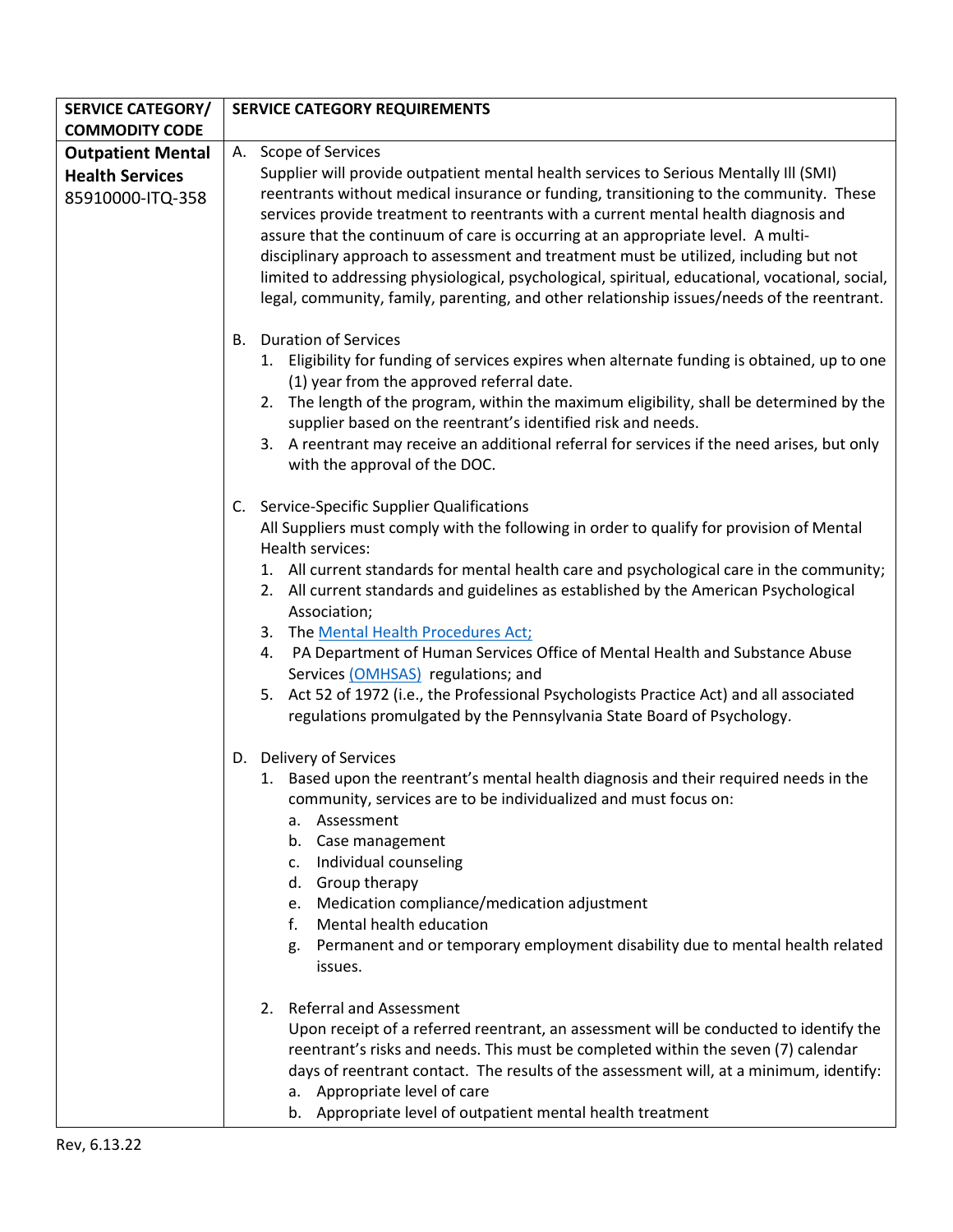| <b>Outpatient Mental</b> | c. Goals, objectives, and action steps of the individualized treatment plan                                                                           |
|--------------------------|-------------------------------------------------------------------------------------------------------------------------------------------------------|
| <b>Health Services</b>   | d. Mental health needs and subsequent appropriate services to increase chances for                                                                    |
| (cont'd)                 | successful reintegration into the community                                                                                                           |
|                          | e. Responsivity factors (motivation, IQ/Education, literacy, personality, underlying                                                                  |
|                          | issues, SUD factors)                                                                                                                                  |
|                          | f.<br>Formal Suicide Risk Assessment.                                                                                                                 |
|                          | DOC medical records can be obtained by contacting the Medical Records<br>g.                                                                           |
|                          | Supervisor and/or Contracted Facility Coordinator (CFC) with a DC-108 or                                                                              |
|                          | agency's equivalent Release of Information, signed by the reentrant.                                                                                  |
|                          |                                                                                                                                                       |
|                          | 3. Treatment Plan and Goals                                                                                                                           |
|                          | a. The reentrant will be placed into treatment, based on the results of the                                                                           |
|                          | assessment, within fourteen (14) calendar days of initial contact. If the                                                                             |
|                          | assessment indicates a need for programming outside of the contracted services                                                                        |
|                          | under this contract, then the supplier(s) will make a referral to community                                                                           |
|                          | Suppliers for placement into the appropriate level of care (e.g., Inpatient, Partial                                                                  |
|                          | Hospitalization, Psych Rehabilitation, Assertive Community Treatment (ACT),<br>Community Treatment Team (CTT), Certified Peer Support, and/or support |
|                          | groups), utilizing 3rd party funding at no additional cost to the DOC.                                                                                |
|                          | b. A treatment plan will be developed collaboratively by the reentrant and his/her                                                                    |
|                          | counselor based on the results of the assessment utilizing a Recovery Based                                                                           |
|                          | Treatment model in accordance with DOC Policy 13.8.1 "Access to Mental Health                                                                         |
|                          | Care". The treatment plan will address the assessed treatment needs of the                                                                            |
|                          | reentrant and will include short and long-term goals, action steps, and correlating                                                                   |
|                          | anticipated time frames for goal completion. Examples of assessed needs may                                                                           |
|                          | include:                                                                                                                                              |
|                          | i. Stress/conflict and anger management                                                                                                               |
|                          | ii. Dealing with authority and aggression                                                                                                             |
|                          | iii. Life skills training                                                                                                                             |
|                          | iv. Family and interpersonal relationships/communication                                                                                              |
|                          | v. Educational, vocational, and employment related issues                                                                                             |
|                          | vi. Housing assistance                                                                                                                                |
|                          | c. If the assessment identifies needs that are unable to be addressed by the                                                                          |
|                          | Supplier, the Supplier shall work collaboratively with the appropriate community                                                                      |
|                          | Suppliers to facilitate additional services and communicate the identified needs to                                                                   |
|                          | DOC. These services may include any of the above-noted areas of need.                                                                                 |
|                          | <b>Treatment Methods</b><br>4.                                                                                                                        |
|                          | a. Supplier(s) will be capable of providing structured, open-ended, evidence based,                                                                   |
|                          | cognitive behavioral mental health interventions. Interventions are to include                                                                        |
|                          | strategies that assist the reentrant in:                                                                                                              |
|                          | i. Challenging dysfunctional and self-defeating thoughts                                                                                              |
|                          | Changing criminal thinking attitudes and behaviors to healthier, pro-social<br>ii.                                                                    |
|                          | ways of thinking, acting, and viewing the world through increased recovery                                                                            |
|                          | wellness                                                                                                                                              |
|                          | iii. Developing and utilizing appropriate problem solving and coping skills that                                                                      |
|                          | includes properly managing mental health symptoms                                                                                                     |
|                          | iv. Avoiding decompensation into mental health symptoms and regression into                                                                           |
|                          | former self-defeating and maladaptive patterns of behavior                                                                                            |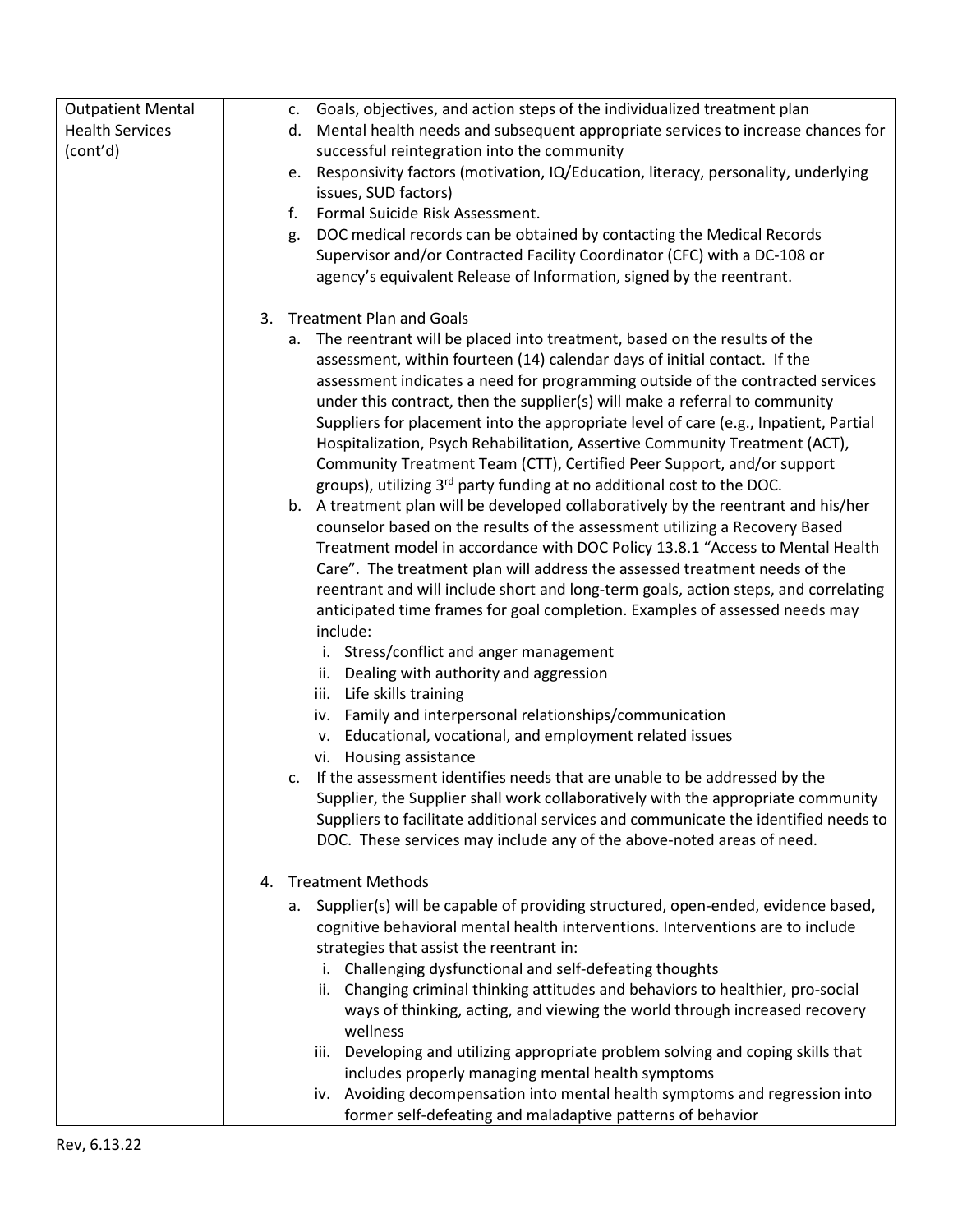| <b>Outpatient Mental</b> | b. The number of individual and/or group therapy sessions, as well as medication          |
|--------------------------|-------------------------------------------------------------------------------------------|
| <b>Health Services</b>   | checks, will be based upon the reentrant's assessed treatment needs. It is                |
| (cont'd)                 | anticipated that overall treatment progress and reentrant goal achievement will           |
|                          | decrease the number of sessions over a reasonable period of time.                         |
|                          | c. Suppliers shall ensure access to crisis intervention services during all hours, either |
|                          | through the Supplier or an external resource.                                             |
|                          | d. Current medications shall be checked at intake by a Licensed Psychiatrist or           |
|                          | Certified Registered Nurse Practitioner.                                                  |
|                          | Medication<br>5.                                                                          |
|                          | a. Medication shall be prescribed as required based on need and paid for utilizing 3rd    |
|                          | party funding (insurance). The DOC may reimburse the supplier in instances                |
|                          | where no viable third-party funding exists; however, every resource must be               |
|                          | exhausted prior to DOC reimbursement.                                                     |
|                          | b. Regular medication checks with a Licensed Psychiatrist or Certified Registered         |
|                          | Nurse Practitioner shall be provided every 120 days at a minimum.                         |
|                          |                                                                                           |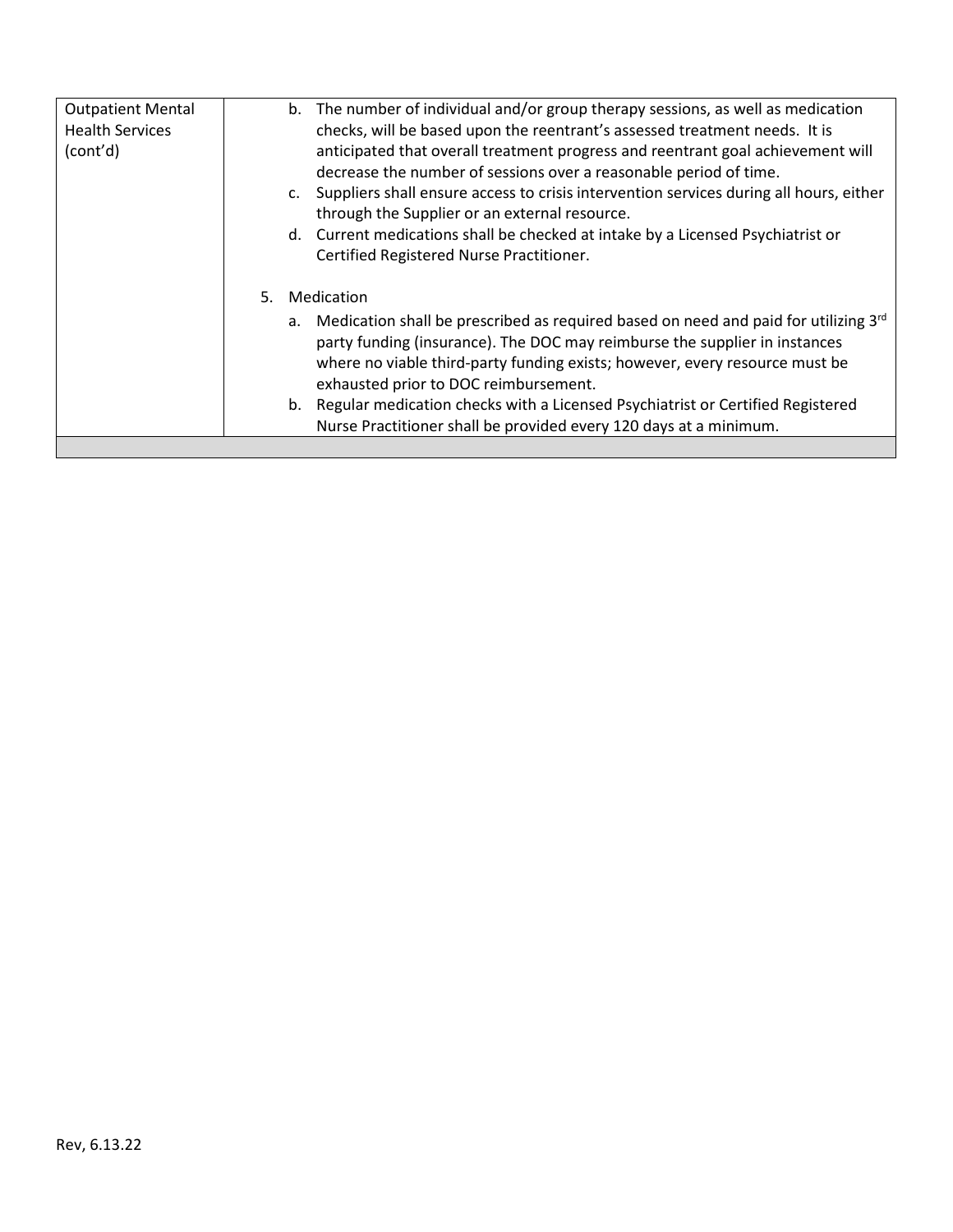| <b>SERVICE CATEGORY/</b> | <b>SERVICE CATEGORY REQUIREMENTS</b>                                                                                                                                                   |
|--------------------------|----------------------------------------------------------------------------------------------------------------------------------------------------------------------------------------|
| <b>COMMODITY CODE</b>    |                                                                                                                                                                                        |
| Batterers'               | A. Scope of Services                                                                                                                                                                   |
| Intervention             | Suppliers will assess for and deliver an approved curriculum deemed appropriate by The                                                                                                 |
| <b>Services</b>          | Pennsylvania Coalition Against Domestic Violence (PCADV). Presently, approved                                                                                                          |
| 85911000-ITQ-359         | curriculums are:                                                                                                                                                                       |
|                          | a. The Duluth Model                                                                                                                                                                    |
|                          | b. The New York Model                                                                                                                                                                  |
|                          | c. The Emerge Model                                                                                                                                                                    |
|                          | Suppliers may submit applications for the utilization of additional models. Suppliers will                                                                                             |
|                          | not be granted a contract for services until their proposed curriculum is approved by the<br>PCADV/DOC.                                                                                |
|                          |                                                                                                                                                                                        |
|                          | <b>Duration of Services</b><br>В.                                                                                                                                                      |
|                          | 1. Eligibility for funding of services expires when alternate funding is obtained, up to one<br>(1) year from the approved referral date.                                              |
|                          | 2. The length of the program, within the maximum eligibility, shall be determined by the<br>supplier based on the reentrant's identified risk and needs.                               |
|                          | 3. A reentrant may receive an additional referral for services if the need arises, but only<br>with the approval of the DOC.                                                           |
|                          | C. Service-Specific Supplier Qualifications                                                                                                                                            |
|                          | 1. Supplier(s) shall procure all training required by the publisher of the approved<br>curriculum for all staff that will facilitate the programming.                                  |
|                          | 2. Supplier(s) must be qualified to deliver open-ended interventions in accordance with<br>the standards set forth by the Pennsylvania Coalition Against Domestic Violence<br>(PCADV). |
|                          | 3. Suppliers offering female-specific batterer's programming should include this<br>information in their application materials.                                                        |
|                          | D. Delivery of Services                                                                                                                                                                |
|                          | Batterers intervention addresses those who batter, and how batterers' beliefs and<br>behaviors towards intimate partner(s) contribute to domestic violence.                            |
|                          | 1. Supplier(s) shall conduct assessments for each referred client, within fourteen (14)<br>calendar days of reentrant contact, to determine needs, strengths, skills and interests     |
|                          | as well as to influence individual treatment plans for each client. Assessments should<br>inform appropriate treatment plan and duration of recommended services and<br>support.       |
|                          | Supplier(s) shall conduct individual and group sessions in accordance with the<br>2.<br>guidelines of the selected and approved curriculum.                                            |
|                          | In addition to group participation, reentrants are required to complete:<br>3.                                                                                                         |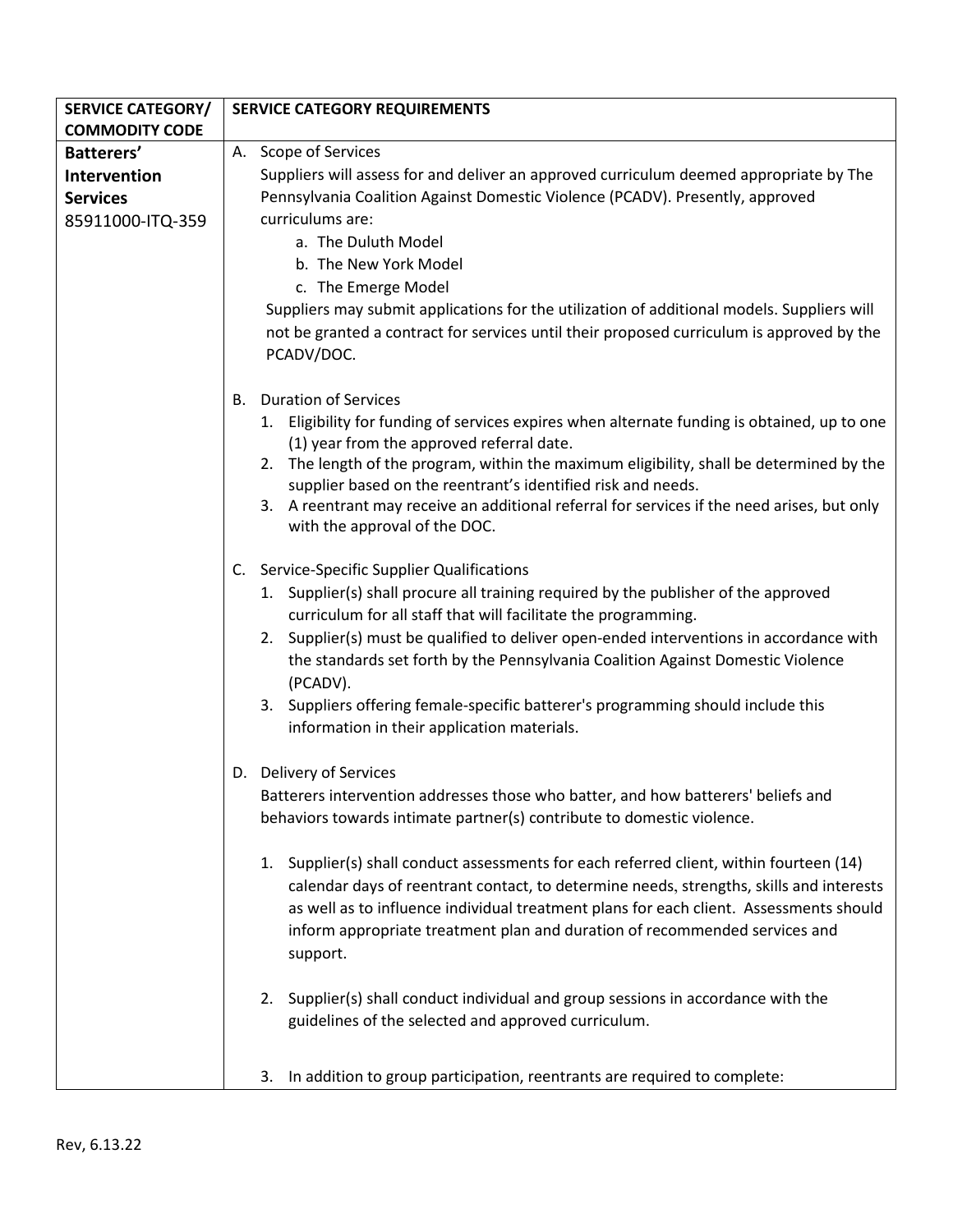| Batterer's<br><b>Intervention Services</b><br>(cont'd) | а.<br>b.<br>c. | Homework assignments describing abusive behaviors against their intimate<br>partner(s). Homework assignments help reentrants identify specific abusive<br>actions, intentions, beliefs, feelings, and the negative impact abuse creates.<br>Education pertaining to domestic violence and how to practice non-<br>controlling behaviors.<br>Opportunities to practice communication skills, confront others in the group |
|--------------------------------------------------------|----------------|--------------------------------------------------------------------------------------------------------------------------------------------------------------------------------------------------------------------------------------------------------------------------------------------------------------------------------------------------------------------------------------------------------------------------|
|                                                        |                | on minimization denial and blame issues. These skills are achieved through<br>role playing, modeling, homework assignments, and participation in group<br>sessions to learn nonviolent alternatives.                                                                                                                                                                                                                     |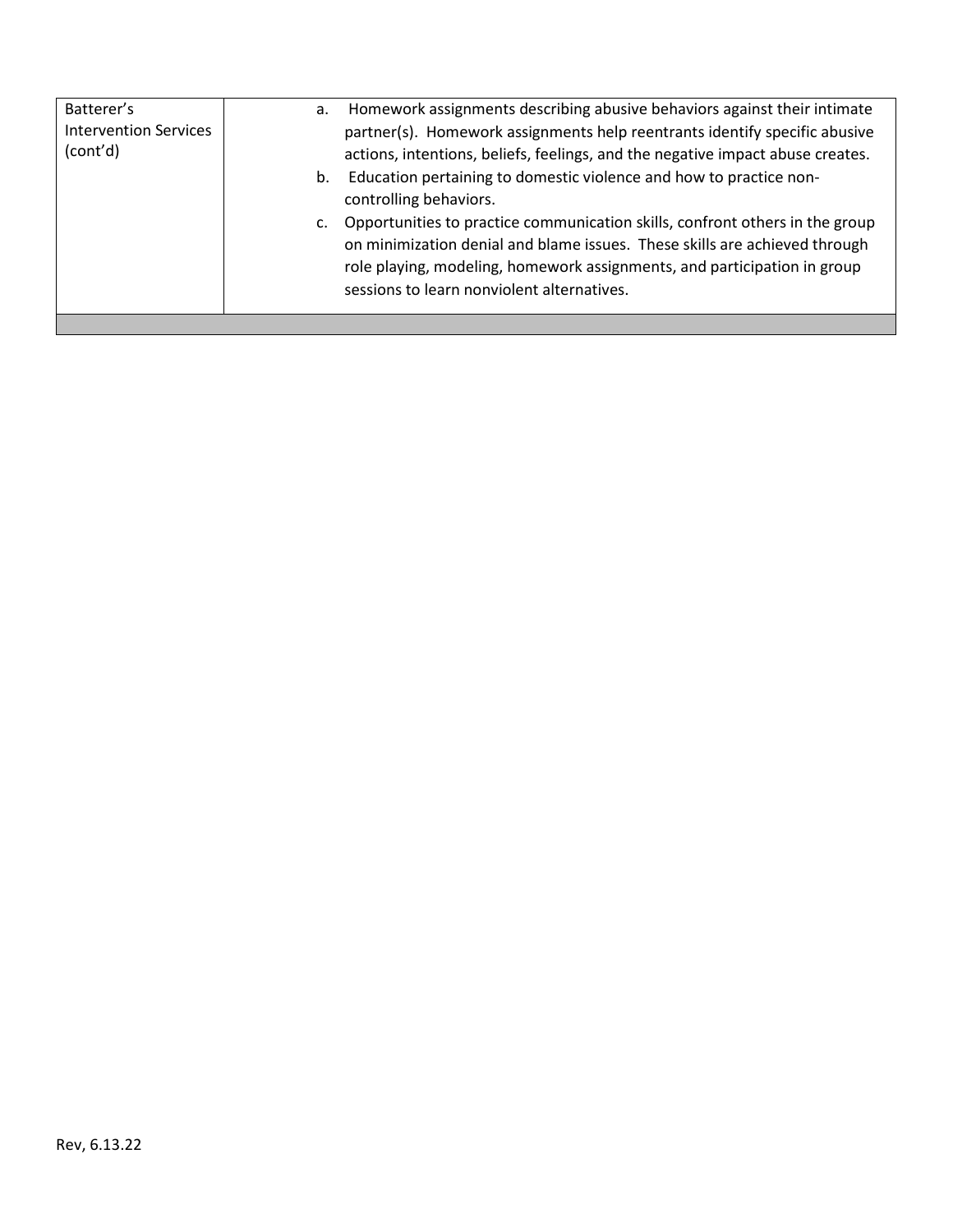| <b>SERVICE CATEGORY/</b>  | <b>SERVICE CATEGORY REQUIREMENTS</b>                                                                                                                                           |
|---------------------------|--------------------------------------------------------------------------------------------------------------------------------------------------------------------------------|
| <b>COMMODITY CODE</b>     |                                                                                                                                                                                |
| <b>State Drug</b>         | A. Scope of Services                                                                                                                                                           |
| <b>Treatment</b>          | State Drug Treatment Program (SDTP) Outpatient Treatment Services (SDTP Level 3)                                                                                               |
| Program (SDTP)/           | includes substance-abuse services provided to male and female program participants who                                                                                         |
| <b>State Intermediate</b> | are participating in Level 3 of the SDTP, as defined by DOC Policy 7.4.1 Substance Use                                                                                         |
| <b>Punishment (SIP)</b>   | Disorder Procedures Manual, Section 10, found at www.cor.pa.gov.                                                                                                               |
| <b>Services</b>           |                                                                                                                                                                                |
| 85920000-ITQ-360          | <b>Duration of Services</b><br>В.                                                                                                                                              |
|                           | 1. Eligibility for funding of services expires when alternate funding is obtained, up to                                                                                       |
|                           | one (1) year from the approved referral date.                                                                                                                                  |
|                           | 2. The total length of the outpatient services shall be determined by the treatment                                                                                            |
|                           | Supplier based on the program participant's identified risks and needs, but shall last                                                                                         |
|                           | for a mandatory minimum of 6 months or span a minimum of 180 days. A                                                                                                           |
|                           |                                                                                                                                                                                |
|                           | participant's 6 months of outpatient treatment may be interrupted by a participant's<br>return to a previous program level. If it is determined by the treatment Supplier that |
|                           |                                                                                                                                                                                |
|                           | a participant who returns to outpatient treatment following an interruption needs a                                                                                            |
|                           | time extension of outpatient treatment services, this may be requested through DOC                                                                                             |
|                           | SIP/SDTP Coordinator. A participant may also return to outpatient treatment                                                                                                    |
|                           | services, following completion of the initial 6 months, for additional treatment if the                                                                                        |
|                           | Department determines that additional outpatient treatment is warranted. Services                                                                                              |
|                           | should not exceed 12 months in duration without re-authorization by the DOC                                                                                                    |
|                           | SIP/SDTP Program Administrator.                                                                                                                                                |
|                           |                                                                                                                                                                                |
|                           | Service-Specific Supplier Qualifications<br>C.                                                                                                                                 |
|                           | Suppliers must possess a current and valid license to provide outpatient substance-use                                                                                         |
|                           | disorder treatment from the Pennsylvania Department of Drug and Alcohol Programs                                                                                               |
|                           | (DDAP). All services provided must be in compliance with DDAP regulations.                                                                                                     |
|                           | D. Delivery of Services                                                                                                                                                        |
|                           | After a participant successfully completes SDTP Level 1 (4 months participating in a                                                                                           |
|                           | therapeutic community within an SCI) and Level 2 (60 days of community-based inpatient                                                                                         |
|                           | treatment), he/she will be referred to outpatient treatment to participate in SDTP Level 3,                                                                                    |
|                           | which consists of the mandatory 6 months of outpatient services outlined in this contract.                                                                                     |
|                           |                                                                                                                                                                                |
|                           | At the time he/she is participating in SDTP Level 3 outpatient treatment, the participant                                                                                      |
|                           | may reside at either a Community Corrections Center (CCC)/Community Contract Facility                                                                                          |
|                           | (CCF) or at a furlough address that has been approved by the Department/BCC. A                                                                                                 |
|                           | participant residing at an approved furlough address is considered to be in non-resident                                                                                       |
|                           | (NR) status.                                                                                                                                                                   |
|                           |                                                                                                                                                                                |
|                           | Initial Interview and Evaluation<br>1.                                                                                                                                         |
|                           | Following referral from the Department, the Supplier will meet with each participant                                                                                           |
|                           | as soon as possible, but within first seven (7) calendar days of contact, for the                                                                                              |
|                           | purpose of evaluation of treatment and programming needs. If unable to meet with                                                                                               |
|                           | the participant within this timeframe, justification shall be noted in the file. The                                                                                           |
|                           |                                                                                                                                                                                |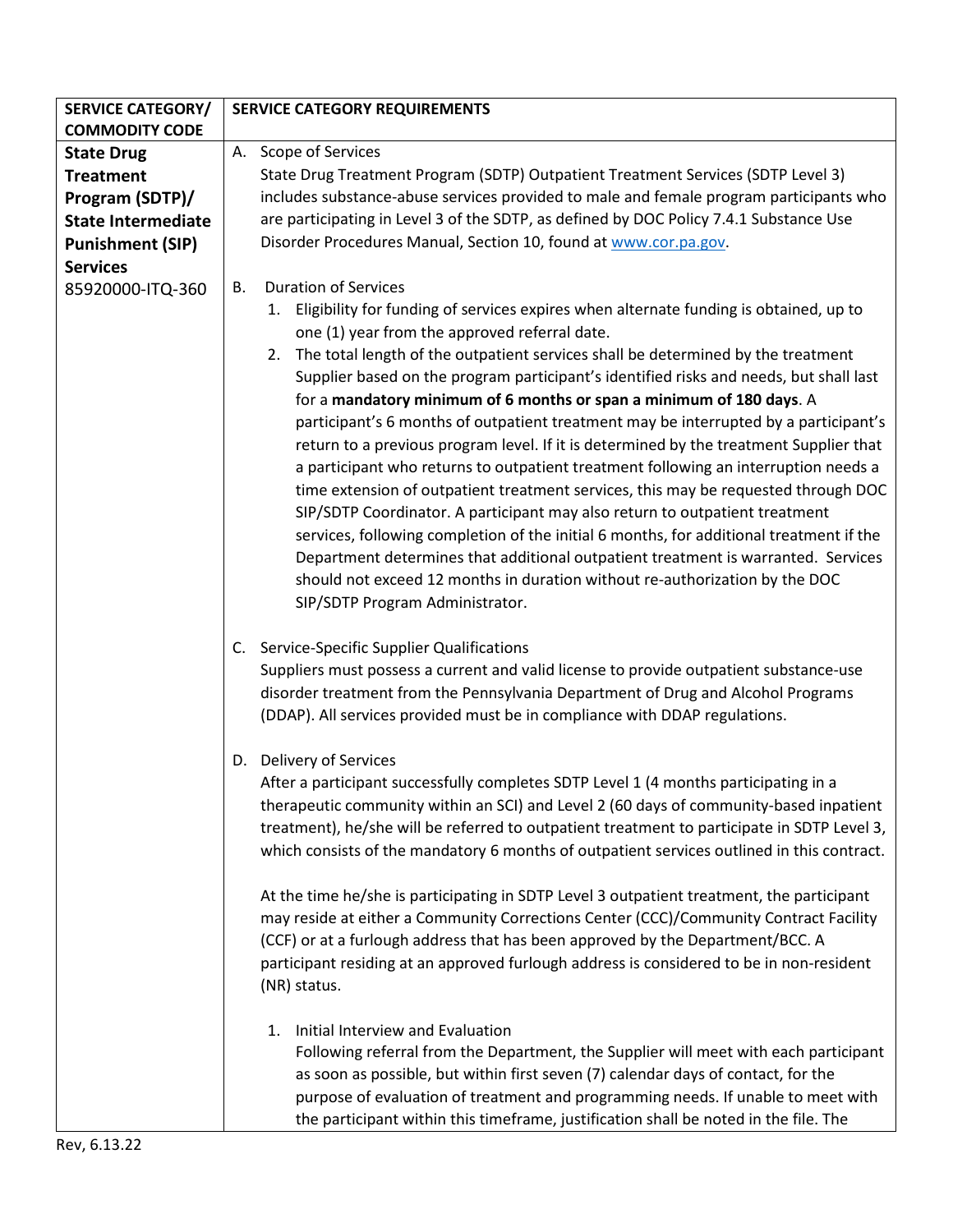| <b>Treatment Program</b><br>goals. During the initial interview, the participant shall be required to sign a DC-108,<br>(SDTP)/ State<br>Release of Information form, permitting the treatment Supplier to share confidential<br>Intermediate<br>information with the Department. This information shall include but not be limited<br>Punishment (SIP)<br>to: treatment session attendance, participation, relapse information and progress<br>Services (cont'd)<br>evaluations.<br>2. Treatment Planning<br>Treatment plan goals will be developed jointly by both the Supplier and the<br>participant, and will address identified recidivism risks and criminogenic needs.<br>a. Goals should contain appropriate methods of achievement and established time<br>frames for completion.<br>b. The Supplier may request that the participant engages in treatment or services<br>treatment, parenting groups, vocational services, etc.) These requests must be<br>shared with DOC SIP/SDTP Coordinator.<br>Immediately after completion, the treatment plan will be forwarded to DOC<br>c.<br>SIP/SDTP Coordinator for verification and review.<br>d. Treatment plans will be reviewed with the participant on a minimum of a<br>monthly basis. Any changes to the treatment plan will be shared with the DOC<br>SIP/SDTP Coordinator within five (5) days of the change.<br>3. Treatment Services<br>Treatment services will initially be provided with an emphasis on group therapy<br>sessions, accompanied by individual sessions (similar to Intensive Outpatient (IOP)<br>Level of Care). Following positive progress toward abstinence from substances and |                   |                                                                                        |
|-----------------------------------------------------------------------------------------------------------------------------------------------------------------------------------------------------------------------------------------------------------------------------------------------------------------------------------------------------------------------------------------------------------------------------------------------------------------------------------------------------------------------------------------------------------------------------------------------------------------------------------------------------------------------------------------------------------------------------------------------------------------------------------------------------------------------------------------------------------------------------------------------------------------------------------------------------------------------------------------------------------------------------------------------------------------------------------------------------------------------------------------------------------------------------------------------------------------------------------------------------------------------------------------------------------------------------------------------------------------------------------------------------------------------------------------------------------------------------------------------------------------------------------------------------------------------------------------------------------------------------------------------------------------------|-------------------|----------------------------------------------------------------------------------------|
|                                                                                                                                                                                                                                                                                                                                                                                                                                                                                                                                                                                                                                                                                                                                                                                                                                                                                                                                                                                                                                                                                                                                                                                                                                                                                                                                                                                                                                                                                                                                                                                                                                                                       | <b>State Drug</b> | results of the evaluation will drive the identification and creation of treatment plan |
|                                                                                                                                                                                                                                                                                                                                                                                                                                                                                                                                                                                                                                                                                                                                                                                                                                                                                                                                                                                                                                                                                                                                                                                                                                                                                                                                                                                                                                                                                                                                                                                                                                                                       |                   |                                                                                        |
|                                                                                                                                                                                                                                                                                                                                                                                                                                                                                                                                                                                                                                                                                                                                                                                                                                                                                                                                                                                                                                                                                                                                                                                                                                                                                                                                                                                                                                                                                                                                                                                                                                                                       |                   |                                                                                        |
|                                                                                                                                                                                                                                                                                                                                                                                                                                                                                                                                                                                                                                                                                                                                                                                                                                                                                                                                                                                                                                                                                                                                                                                                                                                                                                                                                                                                                                                                                                                                                                                                                                                                       |                   |                                                                                        |
|                                                                                                                                                                                                                                                                                                                                                                                                                                                                                                                                                                                                                                                                                                                                                                                                                                                                                                                                                                                                                                                                                                                                                                                                                                                                                                                                                                                                                                                                                                                                                                                                                                                                       |                   |                                                                                        |
|                                                                                                                                                                                                                                                                                                                                                                                                                                                                                                                                                                                                                                                                                                                                                                                                                                                                                                                                                                                                                                                                                                                                                                                                                                                                                                                                                                                                                                                                                                                                                                                                                                                                       |                   |                                                                                        |
|                                                                                                                                                                                                                                                                                                                                                                                                                                                                                                                                                                                                                                                                                                                                                                                                                                                                                                                                                                                                                                                                                                                                                                                                                                                                                                                                                                                                                                                                                                                                                                                                                                                                       |                   |                                                                                        |
|                                                                                                                                                                                                                                                                                                                                                                                                                                                                                                                                                                                                                                                                                                                                                                                                                                                                                                                                                                                                                                                                                                                                                                                                                                                                                                                                                                                                                                                                                                                                                                                                                                                                       |                   |                                                                                        |
|                                                                                                                                                                                                                                                                                                                                                                                                                                                                                                                                                                                                                                                                                                                                                                                                                                                                                                                                                                                                                                                                                                                                                                                                                                                                                                                                                                                                                                                                                                                                                                                                                                                                       |                   |                                                                                        |
|                                                                                                                                                                                                                                                                                                                                                                                                                                                                                                                                                                                                                                                                                                                                                                                                                                                                                                                                                                                                                                                                                                                                                                                                                                                                                                                                                                                                                                                                                                                                                                                                                                                                       |                   |                                                                                        |
|                                                                                                                                                                                                                                                                                                                                                                                                                                                                                                                                                                                                                                                                                                                                                                                                                                                                                                                                                                                                                                                                                                                                                                                                                                                                                                                                                                                                                                                                                                                                                                                                                                                                       |                   |                                                                                        |
|                                                                                                                                                                                                                                                                                                                                                                                                                                                                                                                                                                                                                                                                                                                                                                                                                                                                                                                                                                                                                                                                                                                                                                                                                                                                                                                                                                                                                                                                                                                                                                                                                                                                       |                   |                                                                                        |
|                                                                                                                                                                                                                                                                                                                                                                                                                                                                                                                                                                                                                                                                                                                                                                                                                                                                                                                                                                                                                                                                                                                                                                                                                                                                                                                                                                                                                                                                                                                                                                                                                                                                       |                   |                                                                                        |
|                                                                                                                                                                                                                                                                                                                                                                                                                                                                                                                                                                                                                                                                                                                                                                                                                                                                                                                                                                                                                                                                                                                                                                                                                                                                                                                                                                                                                                                                                                                                                                                                                                                                       |                   |                                                                                        |
|                                                                                                                                                                                                                                                                                                                                                                                                                                                                                                                                                                                                                                                                                                                                                                                                                                                                                                                                                                                                                                                                                                                                                                                                                                                                                                                                                                                                                                                                                                                                                                                                                                                                       |                   | outside of the scope of this contract (mental health services, anger management        |
|                                                                                                                                                                                                                                                                                                                                                                                                                                                                                                                                                                                                                                                                                                                                                                                                                                                                                                                                                                                                                                                                                                                                                                                                                                                                                                                                                                                                                                                                                                                                                                                                                                                                       |                   |                                                                                        |
|                                                                                                                                                                                                                                                                                                                                                                                                                                                                                                                                                                                                                                                                                                                                                                                                                                                                                                                                                                                                                                                                                                                                                                                                                                                                                                                                                                                                                                                                                                                                                                                                                                                                       |                   |                                                                                        |
|                                                                                                                                                                                                                                                                                                                                                                                                                                                                                                                                                                                                                                                                                                                                                                                                                                                                                                                                                                                                                                                                                                                                                                                                                                                                                                                                                                                                                                                                                                                                                                                                                                                                       |                   |                                                                                        |
|                                                                                                                                                                                                                                                                                                                                                                                                                                                                                                                                                                                                                                                                                                                                                                                                                                                                                                                                                                                                                                                                                                                                                                                                                                                                                                                                                                                                                                                                                                                                                                                                                                                                       |                   |                                                                                        |
|                                                                                                                                                                                                                                                                                                                                                                                                                                                                                                                                                                                                                                                                                                                                                                                                                                                                                                                                                                                                                                                                                                                                                                                                                                                                                                                                                                                                                                                                                                                                                                                                                                                                       |                   |                                                                                        |
|                                                                                                                                                                                                                                                                                                                                                                                                                                                                                                                                                                                                                                                                                                                                                                                                                                                                                                                                                                                                                                                                                                                                                                                                                                                                                                                                                                                                                                                                                                                                                                                                                                                                       |                   |                                                                                        |
|                                                                                                                                                                                                                                                                                                                                                                                                                                                                                                                                                                                                                                                                                                                                                                                                                                                                                                                                                                                                                                                                                                                                                                                                                                                                                                                                                                                                                                                                                                                                                                                                                                                                       |                   |                                                                                        |
|                                                                                                                                                                                                                                                                                                                                                                                                                                                                                                                                                                                                                                                                                                                                                                                                                                                                                                                                                                                                                                                                                                                                                                                                                                                                                                                                                                                                                                                                                                                                                                                                                                                                       |                   |                                                                                        |
|                                                                                                                                                                                                                                                                                                                                                                                                                                                                                                                                                                                                                                                                                                                                                                                                                                                                                                                                                                                                                                                                                                                                                                                                                                                                                                                                                                                                                                                                                                                                                                                                                                                                       |                   |                                                                                        |
|                                                                                                                                                                                                                                                                                                                                                                                                                                                                                                                                                                                                                                                                                                                                                                                                                                                                                                                                                                                                                                                                                                                                                                                                                                                                                                                                                                                                                                                                                                                                                                                                                                                                       |                   |                                                                                        |
|                                                                                                                                                                                                                                                                                                                                                                                                                                                                                                                                                                                                                                                                                                                                                                                                                                                                                                                                                                                                                                                                                                                                                                                                                                                                                                                                                                                                                                                                                                                                                                                                                                                                       |                   |                                                                                        |
|                                                                                                                                                                                                                                                                                                                                                                                                                                                                                                                                                                                                                                                                                                                                                                                                                                                                                                                                                                                                                                                                                                                                                                                                                                                                                                                                                                                                                                                                                                                                                                                                                                                                       |                   |                                                                                        |
|                                                                                                                                                                                                                                                                                                                                                                                                                                                                                                                                                                                                                                                                                                                                                                                                                                                                                                                                                                                                                                                                                                                                                                                                                                                                                                                                                                                                                                                                                                                                                                                                                                                                       |                   | completion of treatment plan goals, the number of group therapy sessions may be        |
| reduced, but may not be reduced to less than one group therapy session per week.                                                                                                                                                                                                                                                                                                                                                                                                                                                                                                                                                                                                                                                                                                                                                                                                                                                                                                                                                                                                                                                                                                                                                                                                                                                                                                                                                                                                                                                                                                                                                                                      |                   |                                                                                        |
| Individual sessions may not be reduced to less than one session per month. If a                                                                                                                                                                                                                                                                                                                                                                                                                                                                                                                                                                                                                                                                                                                                                                                                                                                                                                                                                                                                                                                                                                                                                                                                                                                                                                                                                                                                                                                                                                                                                                                       |                   |                                                                                        |
| participant is failing to meet established goals, DOC SIP/SDTP Coordinator staff will                                                                                                                                                                                                                                                                                                                                                                                                                                                                                                                                                                                                                                                                                                                                                                                                                                                                                                                                                                                                                                                                                                                                                                                                                                                                                                                                                                                                                                                                                                                                                                                 |                   |                                                                                        |
| be notified, and the number of group therapy sessions and/or individual sessions                                                                                                                                                                                                                                                                                                                                                                                                                                                                                                                                                                                                                                                                                                                                                                                                                                                                                                                                                                                                                                                                                                                                                                                                                                                                                                                                                                                                                                                                                                                                                                                      |                   |                                                                                        |
| may be increased.                                                                                                                                                                                                                                                                                                                                                                                                                                                                                                                                                                                                                                                                                                                                                                                                                                                                                                                                                                                                                                                                                                                                                                                                                                                                                                                                                                                                                                                                                                                                                                                                                                                     |                   |                                                                                        |
| a. The Supplier shall adhere to the Substance Use Disorder treatment framework                                                                                                                                                                                                                                                                                                                                                                                                                                                                                                                                                                                                                                                                                                                                                                                                                                                                                                                                                                                                                                                                                                                                                                                                                                                                                                                                                                                                                                                                                                                                                                                        |                   |                                                                                        |
| (CBT/MET) as well as the policies and procedures of the Department. These can                                                                                                                                                                                                                                                                                                                                                                                                                                                                                                                                                                                                                                                                                                                                                                                                                                                                                                                                                                                                                                                                                                                                                                                                                                                                                                                                                                                                                                                                                                                                                                                         |                   |                                                                                        |
| be accessed through www.cor.pa.gov.                                                                                                                                                                                                                                                                                                                                                                                                                                                                                                                                                                                                                                                                                                                                                                                                                                                                                                                                                                                                                                                                                                                                                                                                                                                                                                                                                                                                                                                                                                                                                                                                                                   |                   |                                                                                        |
| b. The progress toward completion of treatment plan goals will be reviewed with                                                                                                                                                                                                                                                                                                                                                                                                                                                                                                                                                                                                                                                                                                                                                                                                                                                                                                                                                                                                                                                                                                                                                                                                                                                                                                                                                                                                                                                                                                                                                                                       |                   |                                                                                        |
| the participant on a monthly basis (minimum), and the treatment plan may be                                                                                                                                                                                                                                                                                                                                                                                                                                                                                                                                                                                                                                                                                                                                                                                                                                                                                                                                                                                                                                                                                                                                                                                                                                                                                                                                                                                                                                                                                                                                                                                           |                   |                                                                                        |
| amended as needed. Information regarding achievement or failure of treatment                                                                                                                                                                                                                                                                                                                                                                                                                                                                                                                                                                                                                                                                                                                                                                                                                                                                                                                                                                                                                                                                                                                                                                                                                                                                                                                                                                                                                                                                                                                                                                                          |                   |                                                                                        |
| plan goals will be shared the DOC SIP/SDTP Coordinator as requested.                                                                                                                                                                                                                                                                                                                                                                                                                                                                                                                                                                                                                                                                                                                                                                                                                                                                                                                                                                                                                                                                                                                                                                                                                                                                                                                                                                                                                                                                                                                                                                                                  |                   |                                                                                        |
| The Supplier shall notify DOC SIP/SDTP Coordinator of a participant's failure to<br>c.                                                                                                                                                                                                                                                                                                                                                                                                                                                                                                                                                                                                                                                                                                                                                                                                                                                                                                                                                                                                                                                                                                                                                                                                                                                                                                                                                                                                                                                                                                                                                                                |                   |                                                                                        |
| attend any group therapy or individual treatment session.                                                                                                                                                                                                                                                                                                                                                                                                                                                                                                                                                                                                                                                                                                                                                                                                                                                                                                                                                                                                                                                                                                                                                                                                                                                                                                                                                                                                                                                                                                                                                                                                             |                   |                                                                                        |
| d. Specific services provided shall include:                                                                                                                                                                                                                                                                                                                                                                                                                                                                                                                                                                                                                                                                                                                                                                                                                                                                                                                                                                                                                                                                                                                                                                                                                                                                                                                                                                                                                                                                                                                                                                                                                          |                   |                                                                                        |
| i. CBT/MET Substance-Use Disorder Groups;                                                                                                                                                                                                                                                                                                                                                                                                                                                                                                                                                                                                                                                                                                                                                                                                                                                                                                                                                                                                                                                                                                                                                                                                                                                                                                                                                                                                                                                                                                                                                                                                                             |                   |                                                                                        |
| ii. Individual Treatment sessions;                                                                                                                                                                                                                                                                                                                                                                                                                                                                                                                                                                                                                                                                                                                                                                                                                                                                                                                                                                                                                                                                                                                                                                                                                                                                                                                                                                                                                                                                                                                                                                                                                                    |                   |                                                                                        |
| iii. Mental Health Treatment, if indicated and available;                                                                                                                                                                                                                                                                                                                                                                                                                                                                                                                                                                                                                                                                                                                                                                                                                                                                                                                                                                                                                                                                                                                                                                                                                                                                                                                                                                                                                                                                                                                                                                                                             |                   |                                                                                        |
| iv. Relapse Prevention Planning;                                                                                                                                                                                                                                                                                                                                                                                                                                                                                                                                                                                                                                                                                                                                                                                                                                                                                                                                                                                                                                                                                                                                                                                                                                                                                                                                                                                                                                                                                                                                                                                                                                      |                   |                                                                                        |
| v. Linkage to appropriate support services (self-help meetings,                                                                                                                                                                                                                                                                                                                                                                                                                                                                                                                                                                                                                                                                                                                                                                                                                                                                                                                                                                                                                                                                                                                                                                                                                                                                                                                                                                                                                                                                                                                                                                                                       |                   |                                                                                        |
| transportations services, vocational services, healthcare referrals);                                                                                                                                                                                                                                                                                                                                                                                                                                                                                                                                                                                                                                                                                                                                                                                                                                                                                                                                                                                                                                                                                                                                                                                                                                                                                                                                                                                                                                                                                                                                                                                                 |                   |                                                                                        |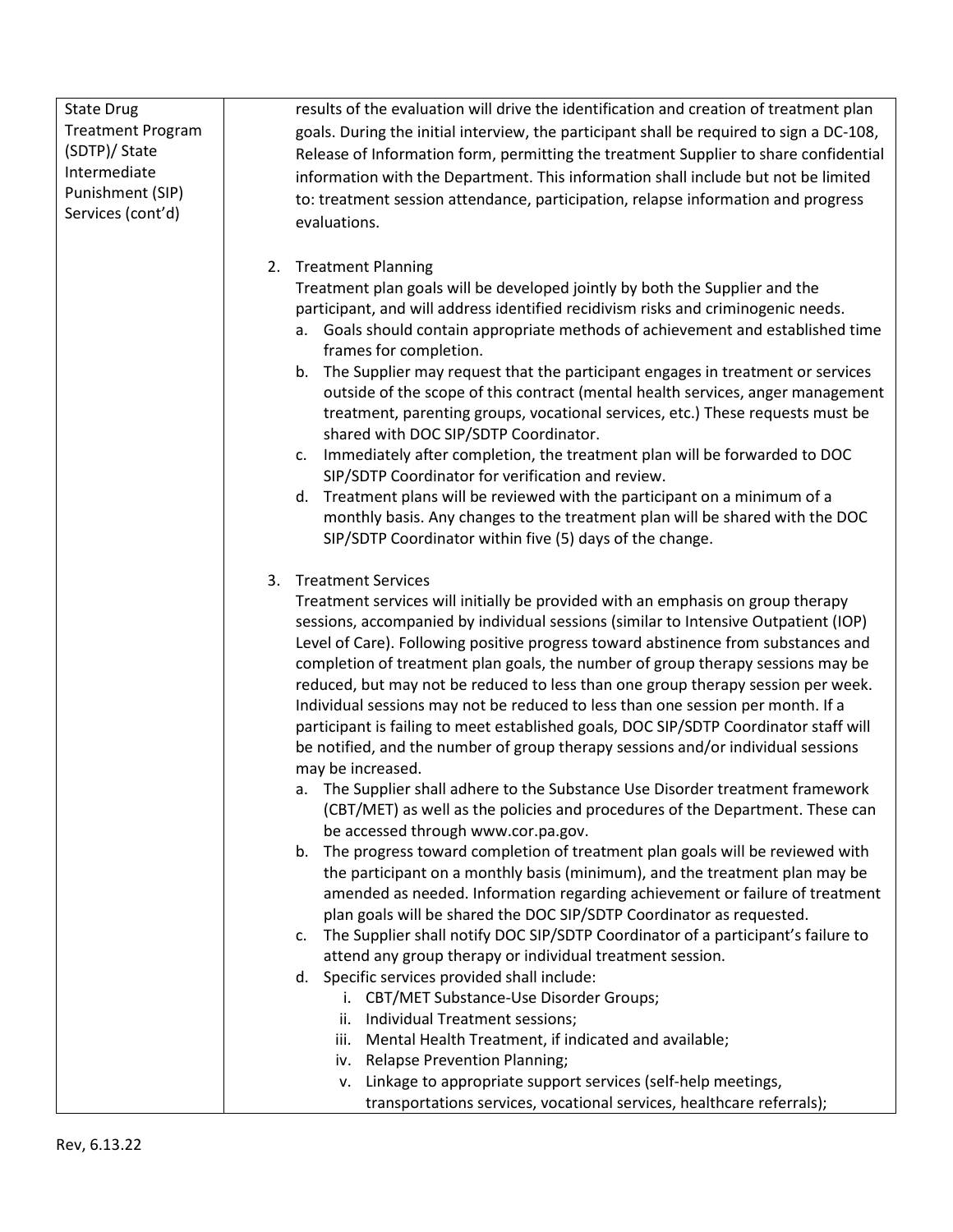| <b>State Drug</b>        | vi. Aftercare Planning;                                                                  |
|--------------------------|------------------------------------------------------------------------------------------|
| <b>Treatment Program</b> | vii. Follow-up                                                                           |
| (SDTP)/ State            | viii. They may also include the following services, if available:                        |
| Intermediate             | (1) Gender Specific Programming; and/or                                                  |
| Punishment (SIP)         | (2) Community-Reintegration Planning.                                                    |
| Services (cont'd)        |                                                                                          |
|                          | Participants shall be referred to both secular and non-secular self-help services.<br>e. |
|                          | Attendance or participation in self-help services is voluntary and should not be         |
|                          | mandated.                                                                                |
|                          |                                                                                          |
|                          | <b>Treatment Methods</b><br>4.                                                           |
|                          | Suppliers shall provide structured, open-ended, evidence-based cognitive-behavioral      |
|                          | interventions that will be used at all times in the treatment process and will include   |
|                          | cognitive-behavioral strategies that will assist the participant in:                     |
|                          | a. Challenging dysfunctional and self-defeating thoughts;                                |
|                          | b. Changing criminal thinking, attitudes and behaviors into healthier pro-social         |
|                          | ways of thinking, acting and viewing the world;                                          |
|                          | Developing and utilizing appropriate problem-solving and coping skills; and<br>c.        |
|                          | d. Avoiding relapse into former self-defeating and maladaptive patterns of               |
|                          | behavior (relapse prevention).                                                           |
|                          | A Motivational Enhancement model will be utilized to assist and encourage the<br>e.      |
|                          | participant in the process of treatment readiness and in making positive                 |
|                          | cognitive and behavioral changes. A non-confrontational approach to treatment            |
|                          | shall be used at all times.                                                              |
|                          | f.<br>All services will be performed with adherence to DDAP regulations regarding        |
|                          |                                                                                          |
|                          | capacity, duration, and facilitator-to-client ratios.                                    |
|                          | A multi-disciplinary approach to evaluation and treatment must be utilized,<br>g.        |
|                          | including but not limited to addressing physiological, psychological, spiritual,         |
|                          | educational, vocational, social, legal, reintegration, familial, parental and other      |
|                          | relationship issues or needs of the participant.                                         |
|                          | Treatment will rely on demonstrating adaptive problem-solving techniques, role-<br>h.    |
|                          | playing difficult situations, and completing homework assignments to aid the             |
|                          | participant in identifying thinking errors, developing strategies for dealing with       |
|                          | strong emotions and stress, and using proactive alternatives to substance use.           |
|                          | Issues of non-compliance with treatment or failure to report to mandatory<br>i.          |
|                          | scheduled treatment sessions must be communicated to DOC SIP/SDTP                        |
|                          | Coordinator within one (1) business day.                                                 |
|                          | The Supplier must adhere to any and all other expectations outlined in the<br>j.         |
|                          | Substance Use Outpatient Treatment Lot of the contract.                                  |
|                          |                                                                                          |
|                          | <b>Case Conferences</b><br>Ε.                                                            |
|                          | Each SDTP participant will be assigned a BCC SDTP Regional Coordinator. This coordinator |
|                          | will be the main point of contact between the Department and the Supplier in reference   |
|                          |                                                                                          |
|                          | to program participants. The Supplier shall conduct and document case conferences with   |
|                          | DOC SIP/SDTP Coordinator, to include the Regional Coordinator, not less than once per    |
|                          | month. The Supplier will share progress updates, as well as concerns of compliance       |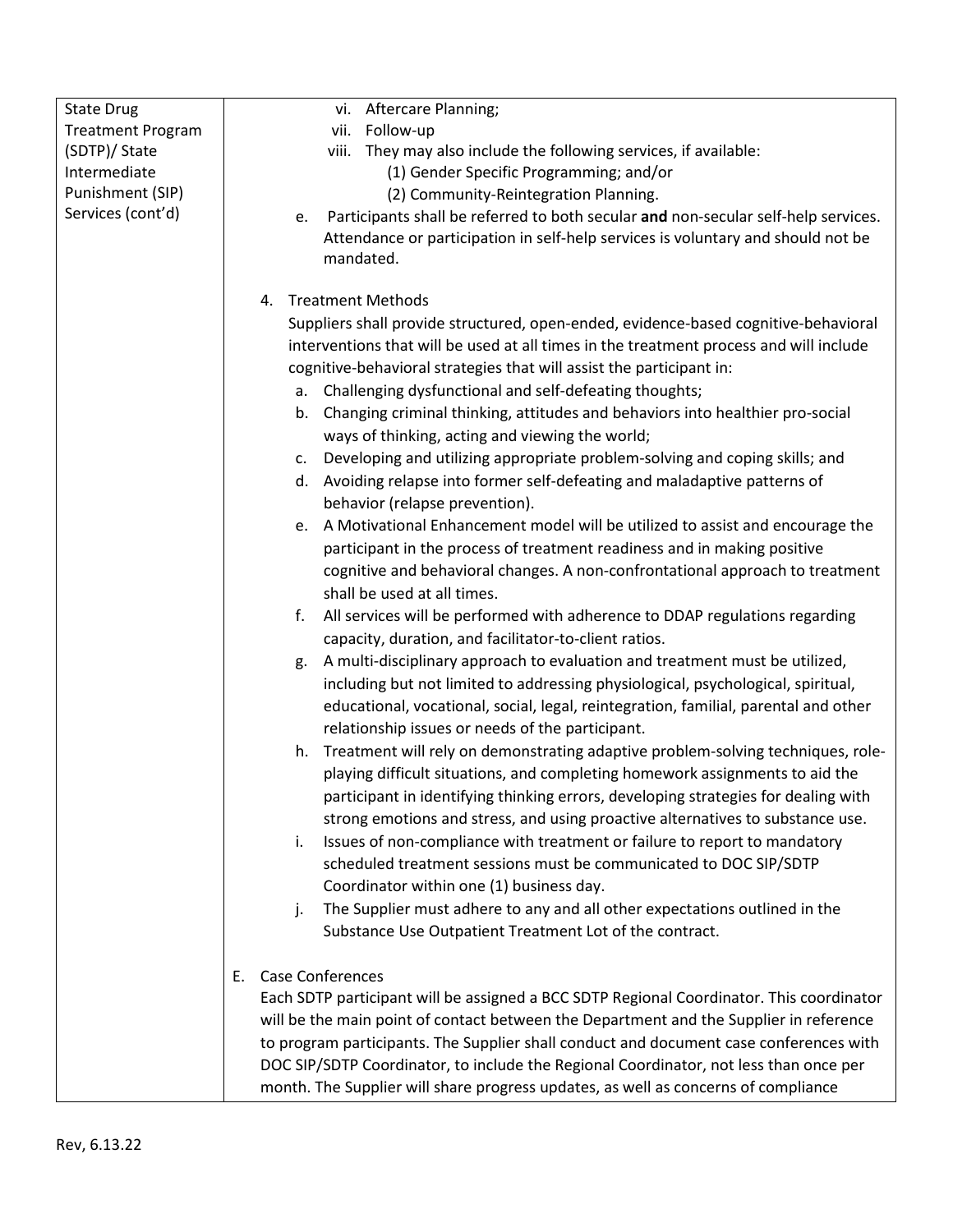| <b>State Drug</b>        |    | and/or non-attendance or discharge from treatment, with the Regional Coordinator                                                                                     |
|--------------------------|----|----------------------------------------------------------------------------------------------------------------------------------------------------------------------|
| <b>Treatment Program</b> |    | within one (1) business day of the incident.                                                                                                                         |
| (SDTP)/ State            |    |                                                                                                                                                                      |
| Intermediate             | F. | Reports                                                                                                                                                              |
| Punishment (SIP)         |    | 1. Prior to completion of a participant's 6 months of treatment, the Supplier shall                                                                                  |
| Services (cont'd)        |    | submit to the DOC SIP/SDTP Coordinator a SDTP Level Change Recommendation                                                                                            |
|                          |    | Form outlining details of the participant's progress in outpatient treatment. The                                                                                    |
|                          |    | form shall contain a recommendation related to this progress. If a participant                                                                                       |
|                          |    | successfully meets all outpatient treatment expectations, he/she should be                                                                                           |
|                          |    | recommended for SDTP Level 4 Community Reintegration. If a participant has failed                                                                                    |
|                          |    | to meet treatment expectations, one of the following recommendations shall be                                                                                        |
|                          |    | made:                                                                                                                                                                |
|                          |    | Extension of time in SDTP L3 outpatient treatment;<br>а.                                                                                                             |
|                          |    | Return to SDTP Level 2 community-based inpatient treatment;<br>b.                                                                                                    |
|                          |    | Return to SDTP Level 1 institutional therapeutic community; or<br>c.                                                                                                 |
|                          |    | Program expulsion<br>d.                                                                                                                                              |
|                          |    | 2. If at any time during a participant's time in outpatient treatment, the Supplier has                                                                              |
|                          |    | concerns about his/her appropriateness for this level of care or his/her ability to                                                                                  |
|                          |    | continue with and complete outpatient treatment, the Supplier may submit a SDTP                                                                                      |
|                          |    | Level Change Recommendation Form to DOC SIP/SDTP Coordinator. DOC staff will                                                                                         |
|                          |    | approve appropriate level placement.                                                                                                                                 |
|                          |    | 3. A submitted Level Change Recommendation Form must contain a recommendation,                                                                                       |
|                          |    | specific information to support the recommendation, and a suggested plan for                                                                                         |
|                          |    | addressing any deficiencies.                                                                                                                                         |
|                          |    |                                                                                                                                                                      |
|                          |    | 4. The DOC SIP/SDTP Program Administrator in the Division of Treatment Services shall<br>make the final determination regarding a participant's progress through the |
|                          |    | program. Determinations include a treatment extension, demotion to a previous                                                                                        |
|                          |    | program level, program suspension, unsuccessful discharge from any program level,                                                                                    |
|                          |    | and SDTP expulsion. The determination will be made with consideration of                                                                                             |
|                          |    | information that the Supplier includes on the Level Change Recommendation Form.                                                                                      |
|                          |    |                                                                                                                                                                      |
|                          |    | The Supplier is also responsible for submitting any additional reports outlined in the<br>5.                                                                         |
|                          |    | Substance-use Disorder Outpatient Treatment Lot of this contract.                                                                                                    |

| 85120000-ITQ-424         | Contractor must be approved to provide Group Home services under this                |
|--------------------------|--------------------------------------------------------------------------------------|
| <b>Case Management</b>   | contract, and operate Group Home facility in an area where SDTP Case                 |
| and Monitoring for       | Management Services are needed                                                       |
| <b>State Drug</b>        |                                                                                      |
| <b>Treatment Program</b> | Contractor must manage/monitor each SDTP/SIP reentrant referred. Case<br>$\bullet$   |
| (SDTP)/State             | management will include, but not be limited to, the following activities via         |
| <b>Incentive Program</b> | periodic individual meetings with clients to assess needs and progress:              |
| (SIP)                    |                                                                                      |
|                          | Drug testing, including urinalysis (paid through current DOC drug testing<br>$\circ$ |
|                          | contract);                                                                           |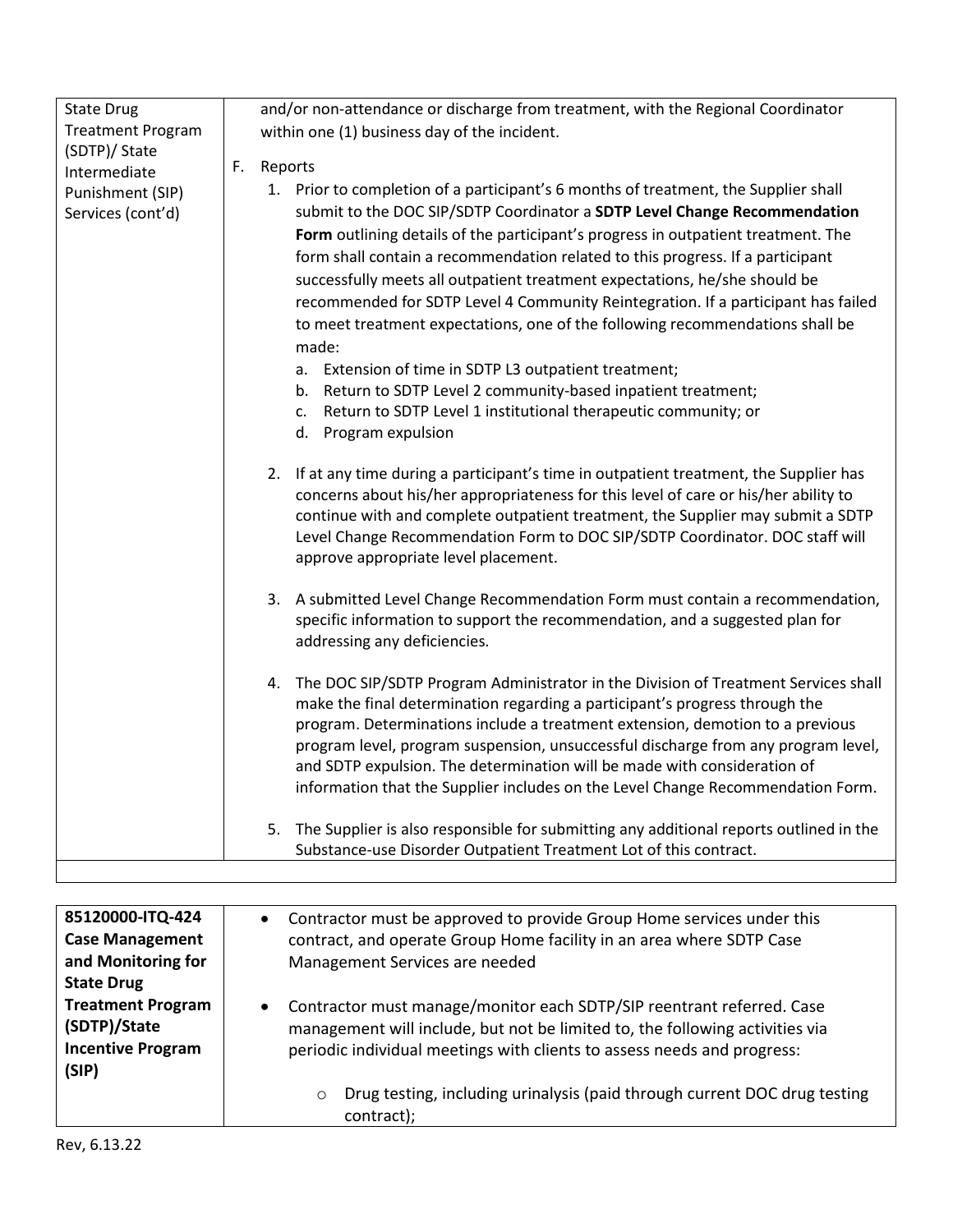| Client Workforce Development;<br>$\circ$                                                                                                                                                                                                       |
|------------------------------------------------------------------------------------------------------------------------------------------------------------------------------------------------------------------------------------------------|
| <b>Financial Education;</b><br>$\circ$                                                                                                                                                                                                         |
| <b>Pro-Social Activities;</b><br>$\circ$                                                                                                                                                                                                       |
| General Education Development (GED) Preparation;<br>$\circ$                                                                                                                                                                                    |
| Anger Management and/or Violence Prevention;<br>$\circ$                                                                                                                                                                                        |
| Parenting Skills;<br>$\circ$                                                                                                                                                                                                                   |
| Coordination of Mental Health services;<br>$\circ$                                                                                                                                                                                             |
| o Coordination of Medical services;                                                                                                                                                                                                            |
| $\circ$ Life Skills;                                                                                                                                                                                                                           |
| o Home plan assistance; and                                                                                                                                                                                                                    |
| o Referral to other Social Service Agencies, as needed.                                                                                                                                                                                        |
| Contractor agrees to the following schedule of SDTP-NR contacts for each<br>reentrant:                                                                                                                                                         |
| In-person SDTP-NR3 reporting will occur twice monthly, unless concerns<br>$\circ$                                                                                                                                                              |
| are noted. Counselor contact will occur weekly using available                                                                                                                                                                                 |
| technology.                                                                                                                                                                                                                                    |
| In-person SDTP-NR4 reporting will occur twice monthly, unless concerns<br>$\circ$                                                                                                                                                              |
| are noted. No other contact is required.                                                                                                                                                                                                       |
|                                                                                                                                                                                                                                                |
| Services shall be provided on site at the Center for no less than one (1) hour. Sign-<br>in and attendance records shall be placed in the client's case file or stored<br>electronically and shall be made available upon request, to the DOC. |
|                                                                                                                                                                                                                                                |
| Any issues of non-compliance with programming or failure to report for scheduled<br>$\bullet$                                                                                                                                                  |
| appointments must be communicated to DOC staff within one (1) business day.                                                                                                                                                                    |
| It may be necessary to revoke a client's NR (Non-residential) status and a<br>$\bullet$                                                                                                                                                        |
| Residential bed could be required of the provider until an administrative decision                                                                                                                                                             |
| can be determined regarding the status of the reentrant.                                                                                                                                                                                       |
|                                                                                                                                                                                                                                                |
| All contacts must be documented in an electronic management system.                                                                                                                                                                            |
|                                                                                                                                                                                                                                                |